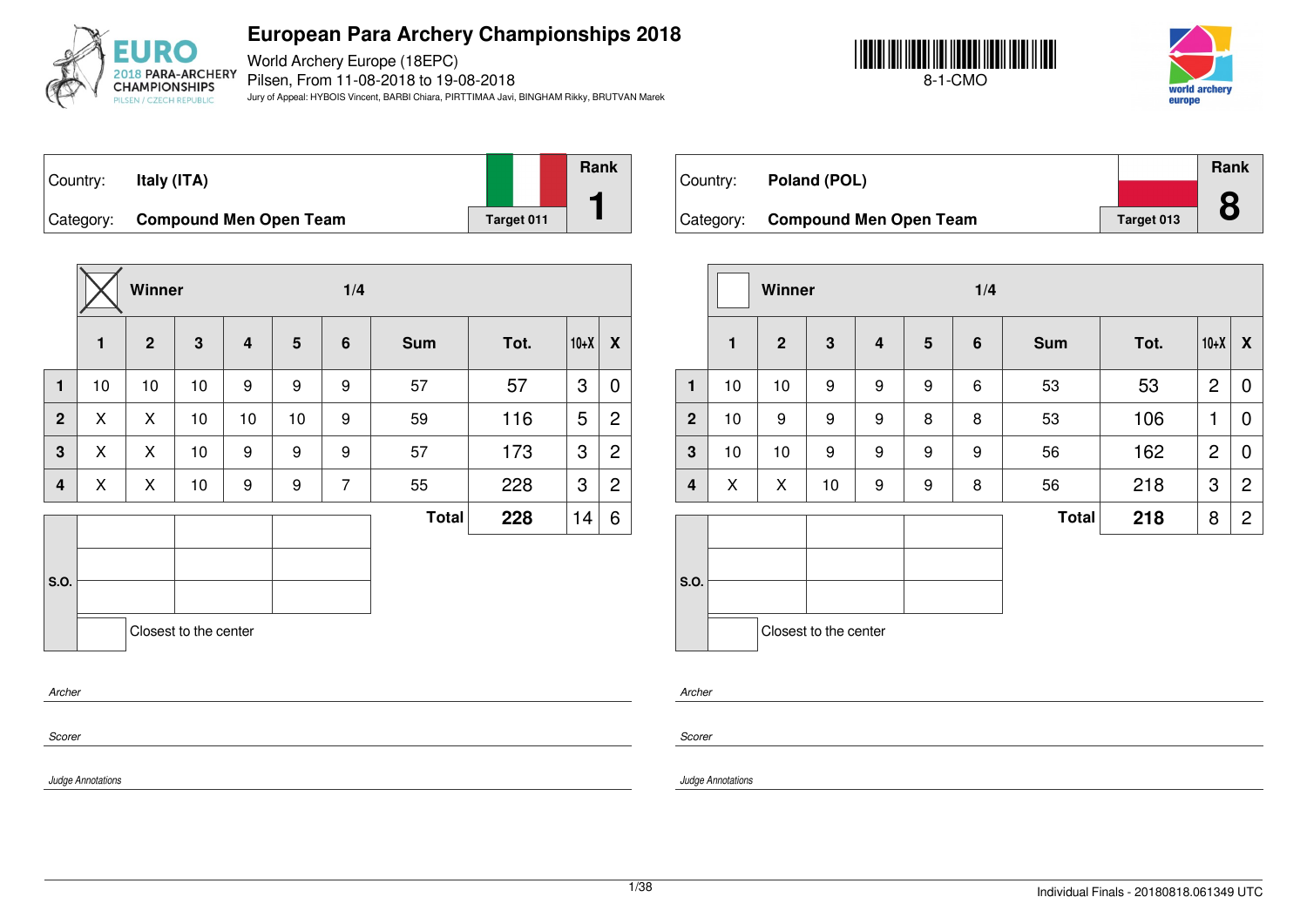

World Archery Europe (18EPC) Pilsen, From 11-08-2018 to 19-08-2018 Jury of Appeal: HYBOIS Vincent, BARBI Chiara, PIRTTIMAA Javi, BINGHAM Rikky, BRUTVAN Marek





Country: **Romania (ROU)** Category: **Compound Men Open Team Ta** 



|           | <b>Rank</b> |
|-----------|-------------|
|           |             |
| arget 015 |             |

Country: **Russia (RUS)** Category: **Compound Men Open Team Target 017 Rank 4**

|                |              | Winner         |                       |                |                | 1/4 |              |      |        |                  |
|----------------|--------------|----------------|-----------------------|----------------|----------------|-----|--------------|------|--------|------------------|
|                | $\mathbf{1}$ | $\overline{2}$ | $\mathbf{3}$          | $\overline{4}$ | $5\phantom{1}$ | 6   | <b>Sum</b>   | Tot. | $10+X$ | $\boldsymbol{X}$ |
| $\mathbf{1}$   | X            | 10             | 10                    | 9              | 9              | 5   | 53           | 53   | 3      | 1                |
| $\overline{2}$ | X            | X              | 10                    | 10             | 9              | 9   | 58           | 111  | 4      | $\overline{2}$   |
| 3              | 9            | 9              | 9                     | 9              | 8              | 8   | 52           | 163  | 0      | $\overline{0}$   |
| 4              | 9            | 9              | 8                     | 8              | $\overline{7}$ | 6   | 47           | 210  | 0      | 0                |
|                |              |                |                       |                |                |     | <b>Total</b> | 210  | 7      | 3                |
| S.O.           |              |                |                       |                |                |     |              |      |        |                  |
|                |              |                | Closest to the center |                |                |     |              |      |        |                  |
| Archer         |              |                |                       |                |                |     |              |      |        |                  |
| Scorer         |              |                |                       |                |                |     |              |      |        |                  |

|                         |                | Winner       |    |                         | 1/4             |                |              |      |                |                |
|-------------------------|----------------|--------------|----|-------------------------|-----------------|----------------|--------------|------|----------------|----------------|
|                         | $\blacksquare$ | $\mathbf{2}$ | 3  | $\overline{\mathbf{4}}$ | $5\phantom{.0}$ | 6              | <b>Sum</b>   | Tot. | $10+X$         | X              |
| $\mathbf{1}$            | 10             | 10           | 10 | 9                       | 9               | $\overline{7}$ | 55           | 55   | 3              | 0              |
| $\mathbf{2}$            | 10             | 10           | 10 | 9                       | 9               | 8              | 56           | 111  | 3              | 0              |
| $\mathbf{3}$            | X              | 10           | 9  | 9                       | 9               | $\overline{7}$ | 54           | 165  | $\overline{2}$ | 1              |
| $\overline{\mathbf{4}}$ | X              | 10           | 9  | 9                       | 9               | 8              | 55           | 220  | $\overline{2}$ | 1              |
|                         |                |              |    |                         |                 |                | <b>Total</b> | 220  | 10             | $\overline{2}$ |
|                         |                |              |    |                         |                 |                |              |      |                |                |
| S.O.                    |                |              |    |                         |                 |                |              |      |                |                |
| Closest to the center   |                |              |    |                         |                 |                |              |      |                |                |

*Archer*

*Scorer*

*Judge Annotations*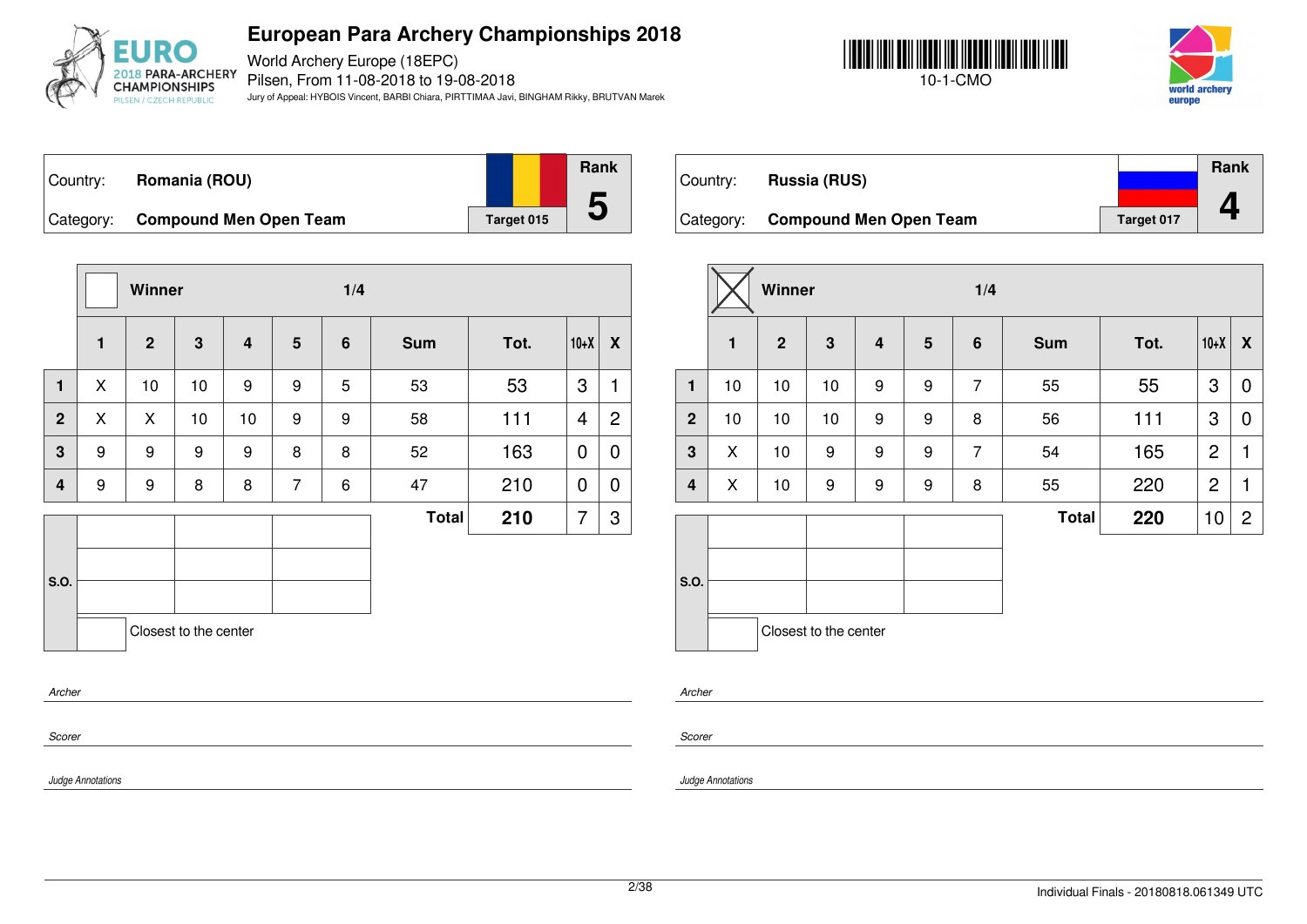

World Archery Europe (18EPC) Pilsen, From 11-08-2018 to 19-08-2018 Jury of Appeal: HYBOIS Vincent, BARBI Chiara, PIRTTIMAA Javi, BINGHAM Rikky, BRUTVAN Marek





Country: **Turkey (TUR)**



Category: **Compound Men Open Team Target 019** 



| Country: | <b>France (FRA)</b>              |            | Rank |
|----------|----------------------------------|------------|------|
|          | Category: Compound Men Open Team | Target 021 |      |

|                         |                       | Winner           |                         |                         |   | 1/4            |              |      |        |   |
|-------------------------|-----------------------|------------------|-------------------------|-------------------------|---|----------------|--------------|------|--------|---|
|                         | $\mathbf{1}$          | $\overline{2}$   | $\overline{\mathbf{3}}$ | $\overline{\mathbf{4}}$ | 5 | 6              | <b>Sum</b>   | Tot. | $10+X$ | X |
| 1                       | X                     | 9                | 9                       | 9                       | 9 | 8              | 54           | 54   | 1      | 1 |
| $\overline{2}$          | X                     | 10               | 10                      | 9                       | 9 | $\overline{7}$ | 55           | 109  | 3      | 1 |
| $\mathbf{3}$            | X                     | 9                | 9                       | 9                       | 9 | 5              | 51           | 160  | 1      | 1 |
| $\overline{\mathbf{4}}$ | 10                    | $\boldsymbol{9}$ | 9                       | $\boldsymbol{9}$        | 9 | 8              | 54           | 214  | 1      | 0 |
|                         |                       |                  |                         |                         |   |                | <b>Total</b> | 214  | 6      | 3 |
| S.O.                    | Closest to the center |                  |                         |                         |   |                |              |      |        |   |

*Archer*

*Scorer*

*Judge Annotations*

*Scorer*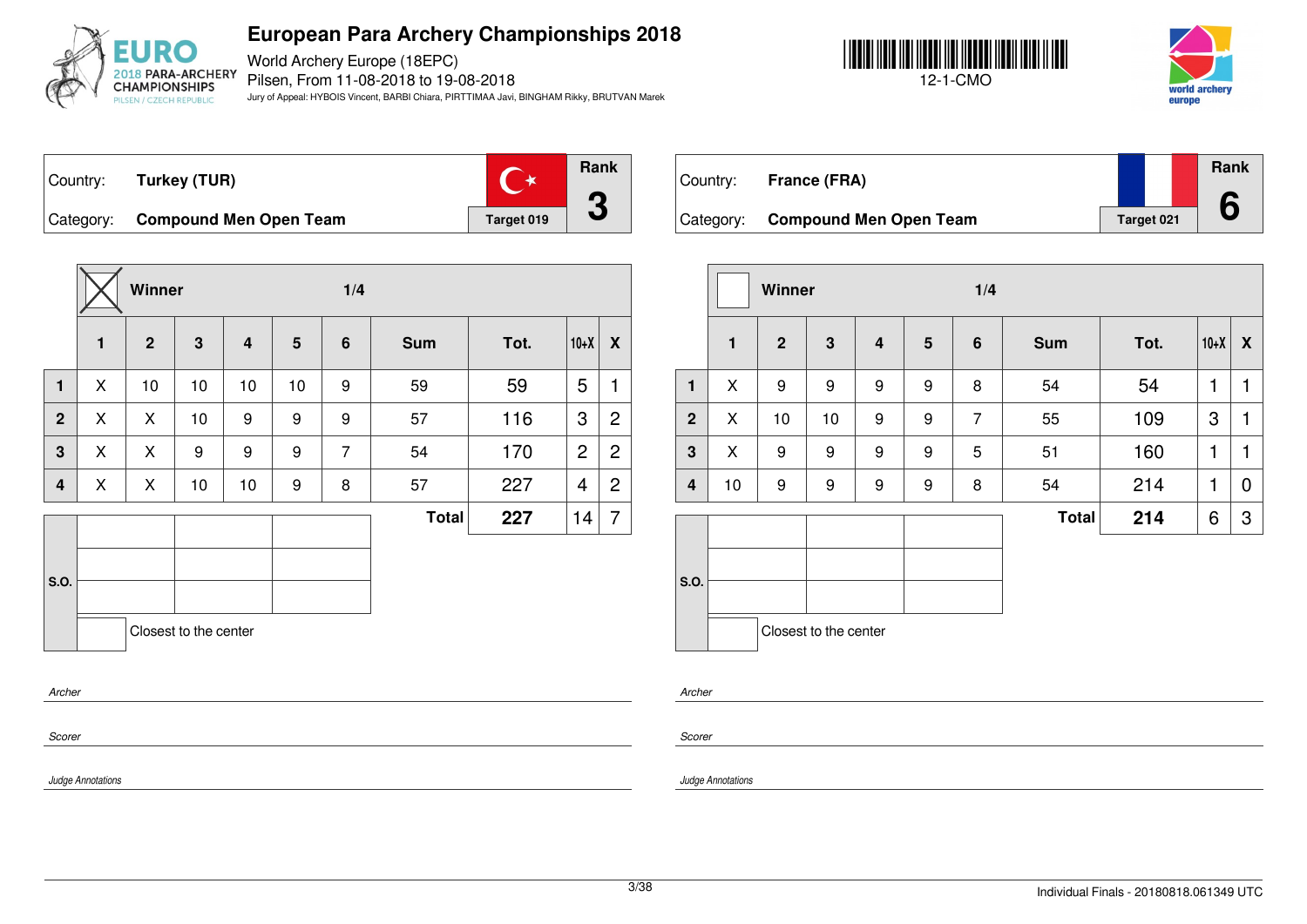

World Archery Europe (18EPC) Pilsen, From 11-08-2018 to 19-08-2018 Jury of Appeal: HYBOIS Vincent, BARBI Chiara, PIRTTIMAA Javi, BINGHAM Rikky, BRUTVAN Marek





飞书

**Rank**

**2**

Country: **Czech Republic (CZE)** Category: **Compound Men Open Team Target 023** 





Category: **Compound Men Open Team** Target 025

Country: **Slovakia (SVK)**

|                         |                       | Winner         |                         |                         |                | 1/4            |              |      |                |                  |  |  |
|-------------------------|-----------------------|----------------|-------------------------|-------------------------|----------------|----------------|--------------|------|----------------|------------------|--|--|
|                         | $\mathbf{1}$          | 2 <sup>1</sup> | $\overline{\mathbf{3}}$ | $\overline{\mathbf{4}}$ | $5\phantom{.}$ | $6\phantom{1}$ | <b>Sum</b>   | Tot. | $10+X$         | $\boldsymbol{X}$ |  |  |
| $\blacksquare$          | 10                    | 10             | 9                       | 9                       | $\overline{7}$ | 6              | 51           | 51   | $\overline{2}$ | 0                |  |  |
| $\overline{2}$          | 10                    | 10             | 10                      | 9                       | 9              | 8              | 56           | 107  | 3              | 0                |  |  |
| $\mathbf 3$             | 10                    | 9              | 9                       | 8                       | 8              | 8              | 52           | 159  | 1              | 0                |  |  |
| $\overline{\mathbf{4}}$ | 10                    | 10             | 10                      | 9                       | 9              | 8              | 56           | 215  | 3              | 0                |  |  |
|                         |                       |                |                         |                         |                |                | <b>Total</b> | 215  | 9              | 0                |  |  |
| S.O.                    |                       |                |                         |                         |                |                |              |      |                |                  |  |  |
|                         | Closest to the center |                |                         |                         |                |                |              |      |                |                  |  |  |
| Archer                  |                       |                |                         |                         |                |                |              |      |                |                  |  |  |
| Scorer                  |                       |                |                         |                         |                |                |              |      |                |                  |  |  |

|                         |              | Winner         |                       |                         |                 | 1/4            |              |      |                |                  |  |
|-------------------------|--------------|----------------|-----------------------|-------------------------|-----------------|----------------|--------------|------|----------------|------------------|--|
|                         | $\mathbf{1}$ | 2 <sup>2</sup> | 3                     | $\overline{\mathbf{4}}$ | $5\phantom{.0}$ | 6              | <b>Sum</b>   | Tot. | $10+X$         | $\boldsymbol{X}$ |  |
| $\mathbf{1}$            | 10           | 10             | 9                     | 9                       | 8               | 8              | 54           | 54   | $\overline{2}$ | 0                |  |
| $\mathbf{2}$            | X            | X              | 10                    | 10                      | 10              | 8              | 58           | 112  | 5              | $\overline{2}$   |  |
| 3                       | X            | 9              | 9                     | 9                       | 8               | $\overline{7}$ | 52           | 164  | 1              | 1                |  |
| $\overline{\mathbf{4}}$ | X            | X              | 10                    | $\boldsymbol{9}$        | 8               | 8              | 55           | 219  | 3              | $\overline{2}$   |  |
|                         |              |                |                       |                         |                 |                | <b>Total</b> | 219  | 11             | 5                |  |
|                         |              |                |                       |                         |                 |                |              |      |                |                  |  |
| S.O.                    |              |                |                       |                         |                 |                |              |      |                |                  |  |
|                         |              |                | Closest to the center |                         |                 |                |              |      |                |                  |  |

*Archer*

*Scorer*

*Judge Annotations*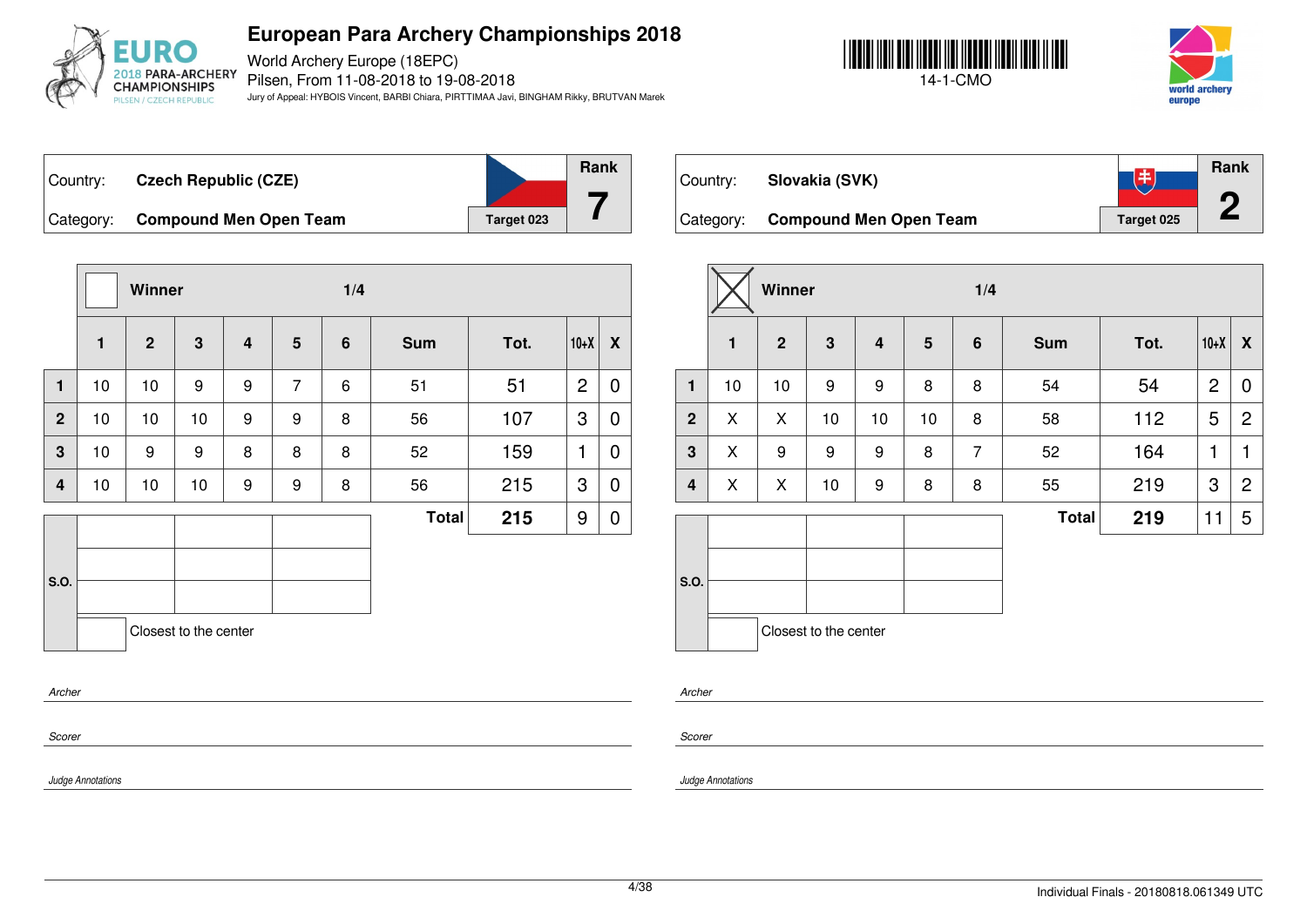

World Archery Europe (18EPC) Pilsen, From 11-08-2018 to 19-08-2018 Jury of Appeal: HYBOIS Vincent, BARBI Chiara, PIRTTIMAA Javi, BINGHAM Rikky, BRUTVAN Marek





Country: **Italy (ITA)** Category: **Compound Men Open Team Target 019 Rank 1**

**Winner 1/2 1 2 3 4 5 6 Sum Tot. 10+X X 1** X X 10 9 9 9 57 57 3 2 **2** X 10 10 9 9 9 57 114 3 1 **3**  $\mid$  X  $\mid$  X  $\mid$  10  $\mid$  9  $\mid$  9  $\mid$  8  $\mid$  56  $\mid$  170  $\mid$  3  $\mid$  2 **4**  $\mid$  X  $\mid$  10  $\mid$  10  $\mid$  9  $\mid$  9  $\mid$  9  $\mid$  57  $\mid$  227  $\mid$  3  $\mid$  1 **S.O. Total 227** 12 6 Closest to the center *Archer*

|           |                               |            | <b>Rank</b> |
|-----------|-------------------------------|------------|-------------|
| Country:  | <b>Russia (RUS)</b>           |            |             |
| Category: | <b>Compound Men Open Team</b> | Target 021 |             |

|                |              | Winner         |                       |                         |   | 1/2             |              |      |                 |                  |
|----------------|--------------|----------------|-----------------------|-------------------------|---|-----------------|--------------|------|-----------------|------------------|
|                | $\mathbf{1}$ | $\overline{2}$ | 3                     | $\overline{\mathbf{4}}$ | 5 | $6\phantom{1}6$ | <b>Sum</b>   | Tot. | $10+X$          | $\boldsymbol{X}$ |
| $\mathbf{1}$   | X            | X              | X                     | 9                       | 9 | 9               | 57           | 57   | 3               | 3                |
| $\overline{2}$ | X            | X              | 10                    | 10                      | 9 | 9               | 58           | 115  | 4               | $\overline{2}$   |
| 3              | X            | 10             | 10                    | 9                       | 9 | 9               | 57           | 172  | 3               | 1                |
| 4              | X            | 10             | 9                     | 8                       | 8 | $\overline{7}$  | 52           | 224  | $\overline{c}$  | 1                |
|                |              |                |                       |                         |   |                 | <b>Total</b> | 224  | 12 <sub>2</sub> | 7                |
|                |              |                |                       |                         |   |                 |              |      |                 |                  |
| S.O.           |              |                |                       |                         |   |                 |              |      |                 |                  |
|                |              |                |                       |                         |   |                 |              |      |                 |                  |
|                |              |                | Closest to the center |                         |   |                 |              |      |                 |                  |

*Scorer*

*Scorer*

*Archer*

*Judge Annotations*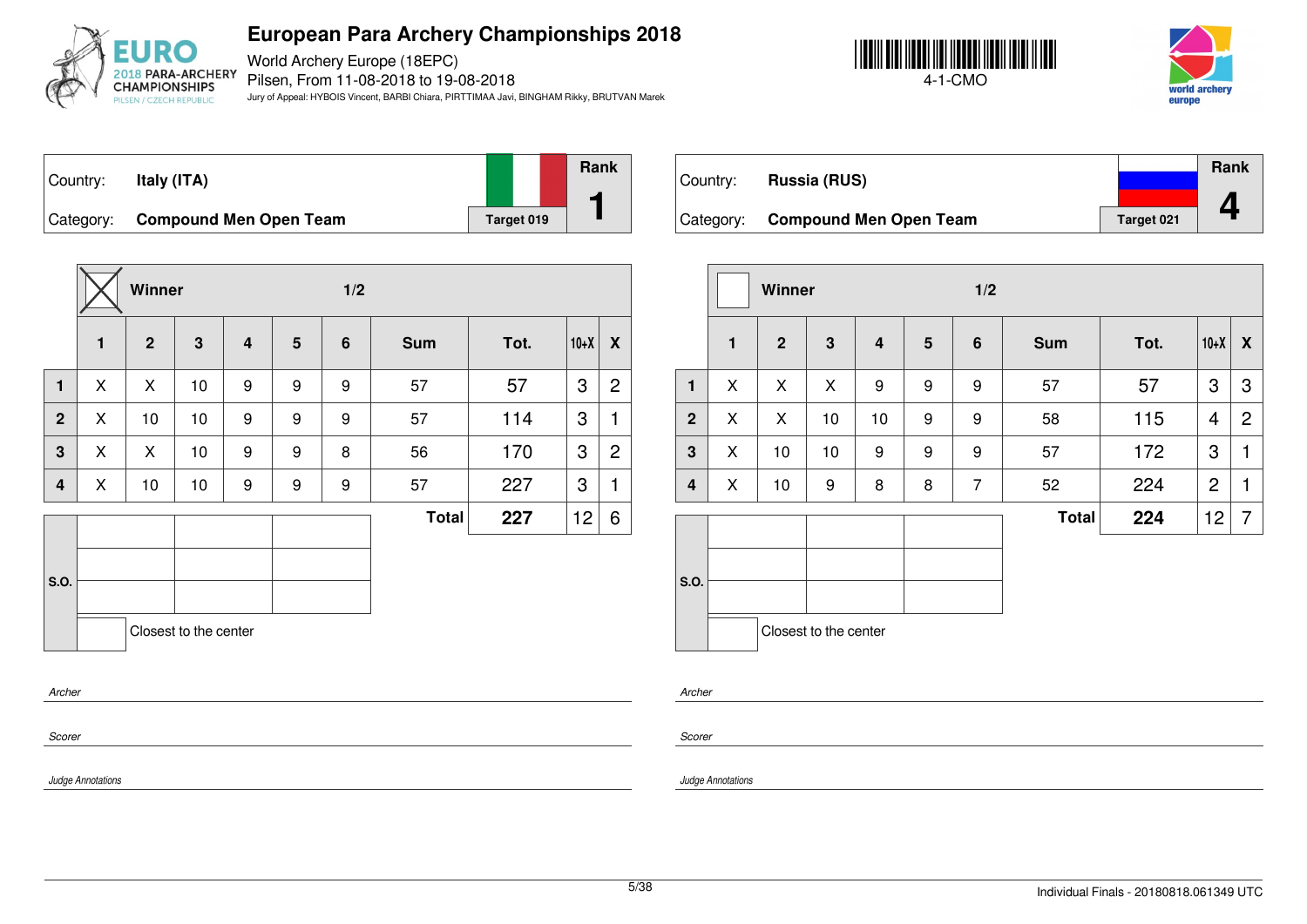

World Archery Europe (18EPC) Pilsen, From 11-08-2018 to 19-08-2018 Jury of Appeal: HYBOIS Vincent, BARBI Chiara, PIRTTIMAA Javi, BINGHAM Rikky, BRUTVAN Marek





Country: **Turkey (TUR)**



Category: **Compound Men Open Team Target 023** 



| Country:  | Slovakia (SVK)                | 王          | Rank |
|-----------|-------------------------------|------------|------|
| Category: | <b>Compound Men Open Team</b> | Target 025 |      |
|           |                               |            |      |
|           |                               |            |      |

|                         |    | Winner         |                       |                         |                 | 1/2 |              |      |                |                |
|-------------------------|----|----------------|-----------------------|-------------------------|-----------------|-----|--------------|------|----------------|----------------|
|                         | 1  | $\overline{2}$ | $\mathbf{3}$          | $\overline{\mathbf{4}}$ | $5\phantom{.0}$ | 6   | <b>Sum</b>   | Tot. | $10+X$         | X              |
| $\mathbf{1}$            | X  | 10             | 10                    | 10                      | 9               | 8   | 57           | 57   | $\overline{4}$ | 1              |
| 2 <sup>2</sup>          | 10 | 9              | 9                     | 9                       | 9               | 9   | 55           | 112  | 1              | 0              |
| $\mathbf{3}$            | X  | X              | 10                    | 9                       | 9               | 8   | 56           | 168  | 3              | $\overline{c}$ |
| $\overline{\mathbf{4}}$ | X  | 9              | 9                     | 9                       | 9               | 9   | 55           | 223  | 1              | 1              |
|                         |    | 9              | 9                     |                         | $\overline{7}$  |     | <b>Total</b> | 223  | 9              | 4              |
| S.O.                    |    |                |                       |                         |                 |     |              |      |                |                |
|                         |    |                | Closest to the center |                         |                 |     |              |      |                |                |

*Archer*

*Scorer*

*Scorer*

*Archer*

*Judge Annotations*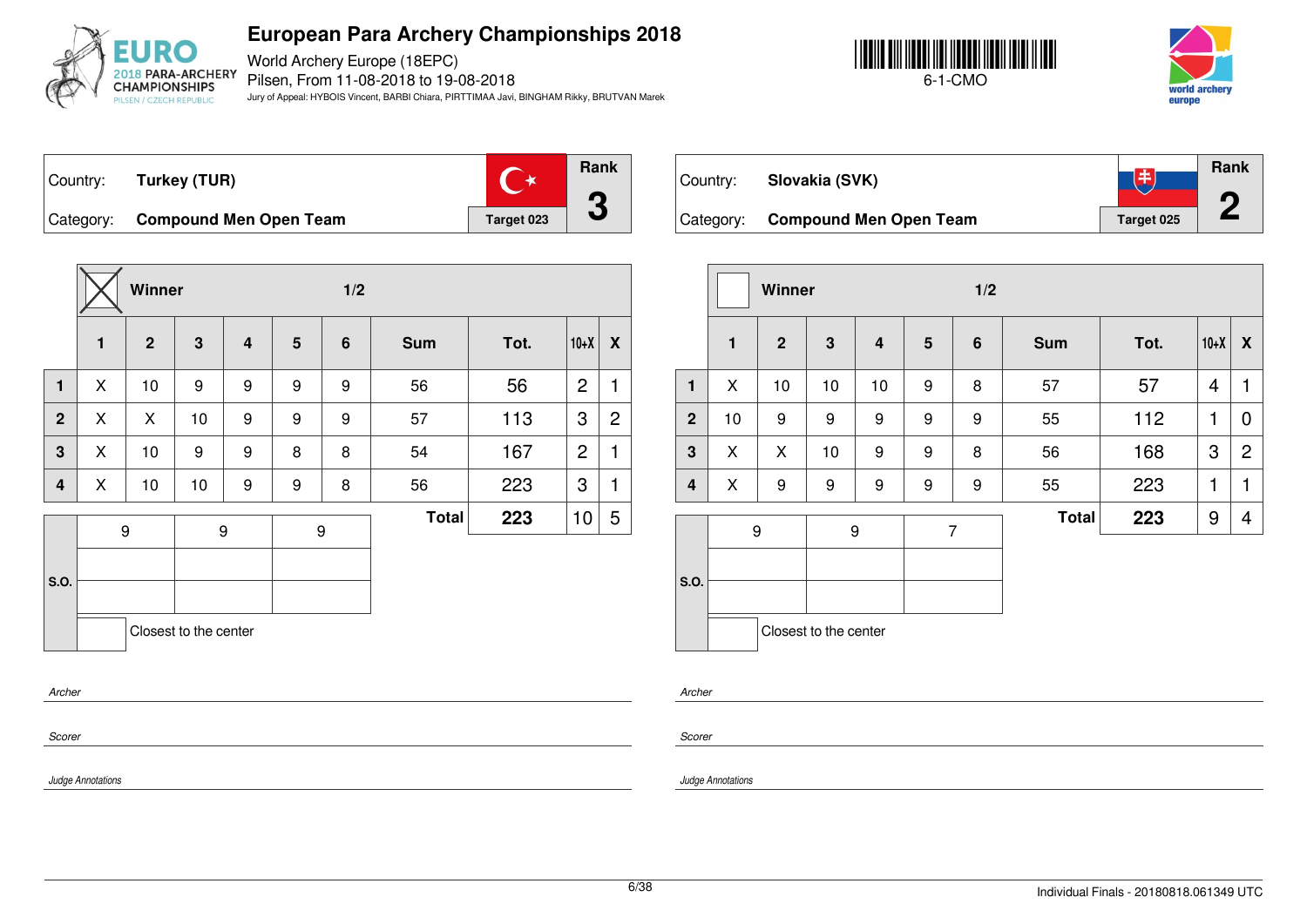

World Archery Europe (18EPC) Pilsen, From 11-08-2018 to 19-08-2018 Jury of Appeal: HYBOIS Vincent, BARBI Chiara, PIRTTIMAA Javi, BINGHAM Rikky, BRUTVAN Marek





Country: **Russia (RUS)** Category: **Compound Men Open Team Target 001 Rank 4**

|                         |              | Winner         |                       |                         |    | <b>Bronze</b> |              |      |                |                  |
|-------------------------|--------------|----------------|-----------------------|-------------------------|----|---------------|--------------|------|----------------|------------------|
|                         | $\mathbf{1}$ | 2 <sup>1</sup> | 3                     | $\overline{\mathbf{4}}$ | 5  | 6             | <b>Sum</b>   | Tot. | $10+X$         | $\boldsymbol{X}$ |
| $\mathbf{1}$            | X            | 9              | 9                     | $\overline{7}$          | 10 | 9             | 54           | 54   | $\overline{c}$ | 1                |
| $\overline{2}$          | 9            | 10             | 9                     | 9                       | 9  | 8             | 54           | 108  | 1              | 0                |
| $\overline{\mathbf{3}}$ | 10           | 9              | 8                     | 9                       | X  | X             | 56           | 164  | 3              | $\overline{c}$   |
| $\boldsymbol{4}$        | 9            | 10             | $\overline{7}$        | 10                      | 8  | 9             | 53           | 217  | $\overline{2}$ | 0                |
|                         |              | 9              |                       | X                       |    | 10            | <b>Total</b> | 217  | 8              | 3                |
|                         |              |                |                       |                         |    |               |              |      |                |                  |
| S.O.                    |              |                |                       |                         |    |               |              |      |                |                  |
|                         |              |                | Closest to the center |                         |    |               |              |      |                |                  |
| Archer                  |              |                |                       |                         |    |               |              |      |                |                  |

| Country:  | Slovakia (SVK)                |            | Rank |
|-----------|-------------------------------|------------|------|
| Category: | <b>Compound Men Open Team</b> | Target 002 |      |

|                |              | Winner         |                       |                         |                 | <b>Bronze</b> |              |      |                |                  |
|----------------|--------------|----------------|-----------------------|-------------------------|-----------------|---------------|--------------|------|----------------|------------------|
|                | $\mathbf{1}$ | $\overline{2}$ | 3                     | $\overline{\mathbf{4}}$ | $5\phantom{.0}$ | 6             | <b>Sum</b>   | Tot. | $10+X$         | $\boldsymbol{X}$ |
| 1              | 9            | 9              | 9                     | 9                       | 8               | 10            | 54           | 54   | 1              | 0                |
| $\overline{2}$ | 8            | 8              | 9                     | 9                       | 10              | 9             | 53           | 107  | 1              | 0                |
| $\mathbf{3}$   | 6            | X              | 9                     | 10                      | 9               | 10            | 54           | 161  | 3              | 1                |
| $\overline{4}$ | 9            | 9              | 10                    | 9                       | 10              | 9             | 56           | 217  | $\overline{2}$ | 0                |
|                |              | 8              |                       | Χ                       | 9               |               | <b>Total</b> | 217  | 7              | 1                |
|                |              |                |                       |                         |                 |               |              |      |                |                  |
| S.O.           |              |                |                       |                         |                 |               |              |      |                |                  |
|                |              |                | Closest to the center |                         |                 |               |              |      |                |                  |

*Archer*

*Scorer*

*Judge Annotations*

*Scorer*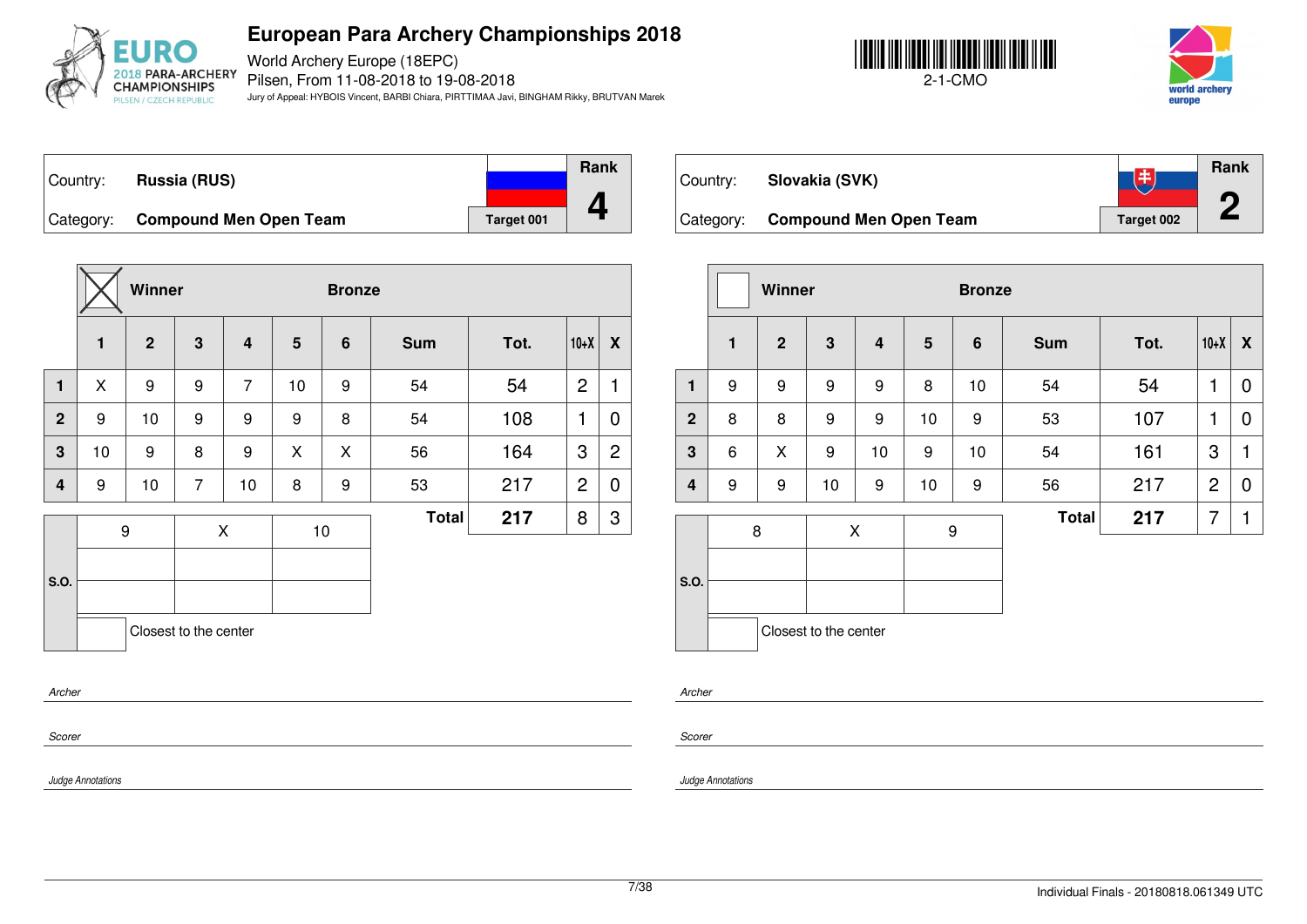

World Archery Europe (18EPC) Pilsen, From 11-08-2018 to 19-08-2018 Jury of Appeal: HYBOIS Vincent, BARBI Chiara, PIRTTIMAA Javi, BINGHAM Rikky, BRUTVAN Marek





Country: **Italy (ITA)** Category: **Compound Men Open Team Target 001 Rank 1**

|                |   | Winner         |                       |                         |                | Gold            |              |      |                 |   |
|----------------|---|----------------|-----------------------|-------------------------|----------------|-----------------|--------------|------|-----------------|---|
|                | 1 | $\overline{2}$ | $\mathbf{3}$          | $\overline{\mathbf{4}}$ | 5              | $6\phantom{1}6$ | <b>Sum</b>   | Tot. | $10+X$          | X |
| $\mathbf{1}$   | 9 | 10             | 9                     | 10                      | 9              | 10              | 57           | 57   | 3               | 0 |
| $\overline{2}$ | 9 | X              | 10                    | 10                      | $\overline{7}$ | 9               | 55           | 112  | 3               | 1 |
| 3              | 9 | 9              | X                     | 9                       | 10             | 9               | 56           | 168  | $\overline{2}$  | 1 |
| $\overline{4}$ | 9 | 10             | X                     | $\boldsymbol{9}$        | 10             | 10              | 58           | 226  | 4               | 1 |
|                |   |                |                       |                         |                |                 | <b>Total</b> | 226  | 12 <sub>2</sub> | 3 |
|                |   |                |                       |                         |                |                 |              |      |                 |   |
| S.O.           |   |                |                       |                         |                |                 |              |      |                 |   |
|                |   |                | Closest to the center |                         |                |                 |              |      |                 |   |
| Archer         |   |                |                       |                         |                |                 |              |      |                 |   |

| Country:  | Turkey (TUR)                  |            | Rank |
|-----------|-------------------------------|------------|------|
| Category: | <b>Compound Men Open Team</b> | Target 002 |      |

|                         |                | Winner         |                       |   |                 | Gold |              |      |                |                  |
|-------------------------|----------------|----------------|-----------------------|---|-----------------|------|--------------|------|----------------|------------------|
|                         | $\mathbf{1}$   | $\overline{2}$ | $\mathbf{3}$          | 4 | $5\phantom{.0}$ | 6    | <b>Sum</b>   | Tot. | $10+X$         | $\boldsymbol{X}$ |
| 1                       | $\overline{7}$ | 9              | 10                    | 8 | 9               | 10   | 53           | 53   | $\overline{2}$ | 0                |
| $\mathbf{2}$            | 9              | 10             | 10                    | 9 | X               | 9    | 57           | 110  | 3              | 1                |
| $\mathbf 3$             | X              | X              | 9                     | X | 9               | 10   | 58           | 168  | 4              | 3                |
| $\overline{\mathbf{4}}$ | 9              | 10             | 9                     | 8 | 9               | 6    | 51           | 219  | 1              | $\mathbf 0$      |
|                         |                |                |                       |   |                 |      | <b>Total</b> | 219  | 10             | 4                |
| S.O.                    |                |                | Closest to the center |   |                 |      |              |      |                |                  |
|                         |                |                |                       |   |                 |      |              |      |                |                  |

*Scorer*

*Scorer*

*Archer*

*Judge Annotations*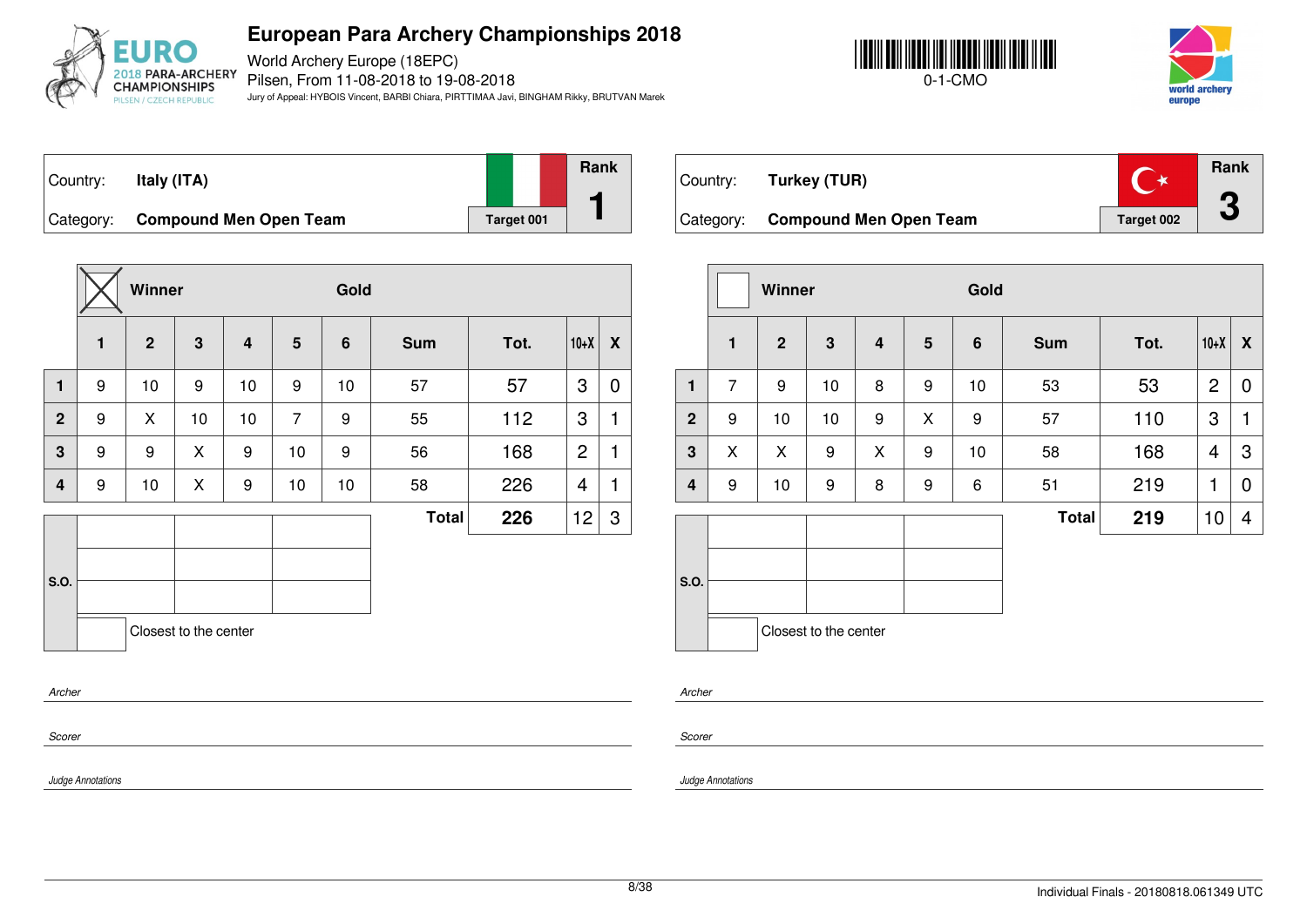

World Archery Europe (18EPC) Pilsen, From 11-08-2018 to 19-08-2018 Jury of Appeal: HYBOIS Vincent, BARBI Chiara, PIRTTIMAA Javi, BINGHAM Rikky, BRUTVAN Marek





Country: **Russia (RUS)** Category: **Compound Women Open Team** Target 011 **Rank 1**

|                |              | Winner         |                       |                |                | 1/2            |              |      |        |              |
|----------------|--------------|----------------|-----------------------|----------------|----------------|----------------|--------------|------|--------|--------------|
|                | $\mathbf{1}$ | $\overline{2}$ | 3                     | $\overline{4}$ | $5\phantom{1}$ | 6              | <b>Sum</b>   | Tot. | $10+X$ | X            |
| $\mathbf{1}$   | X            | 10             | 10                    | 9              | 8              | $\overline{7}$ | 54           | 54   | 3      | $\mathbf{1}$ |
| $\overline{2}$ | X            | 10             | 10                    | 10             | 9              | 9              | 58           | 112  | 4      | 1            |
| 3              | X            | 10             | 10                    | 10             | 9              | 8              | 57           | 169  | 4      | $\mathbf{1}$ |
| 4              | X            | 10             | 10                    | 10             | 9              | 8              | 57           | 226  | 4      | 1            |
|                |              |                |                       |                |                |                | <b>Total</b> | 226  | 15     | 4            |
|                |              |                |                       |                |                |                |              |      |        |              |
| S.O.           |              |                |                       |                |                |                |              |      |        |              |
|                |              |                | Closest to the center |                |                |                |              |      |        |              |
| Archer         |              |                |                       |                |                |                |              |      |        |              |

| Country:  | <b>Czech Republic (CZE)</b>     |                   | <b>Rank</b> |
|-----------|---------------------------------|-------------------|-------------|
| Category: | <b>Compound Women Open Team</b> | <b>Target 013</b> |             |

|                         |              | Winner         |                       |   |                 | 1/2 |              |      |                |                |
|-------------------------|--------------|----------------|-----------------------|---|-----------------|-----|--------------|------|----------------|----------------|
|                         | $\mathbf{1}$ | $\overline{2}$ | $\mathbf{3}$          | 4 | $5\phantom{.0}$ | 6   | <b>Sum</b>   | Tot. | $10+X$         | X              |
| $\mathbf{1}$            | 10           | 9              | 9                     | 8 | 8               | 8   | 52           | 52   | 1              | 0              |
| $\mathbf{2}$            | 10           | 10             | 9                     | 8 | 6               | M   | 43           | 95   | $\overline{2}$ | $\mathbf 0$    |
| $\mathbf{3}$            | 10           | 9              | 9                     | 9 | $\overline{7}$  | M   | 44           | 139  | 1              | $\overline{0}$ |
| $\overline{\mathbf{4}}$ | 8            | 8              | $\overline{7}$        | 6 | 5               | M   | 34           | 173  | 0              | 0              |
|                         |              |                |                       |   |                 |     | <b>Total</b> | 173  | 4              | 0              |
| S.O.                    |              |                |                       |   |                 |     |              |      |                |                |
|                         |              |                | Closest to the center |   |                 |     |              |      |                |                |

*Archer*

*Scorer*

*Judge Annotations*

*Scorer*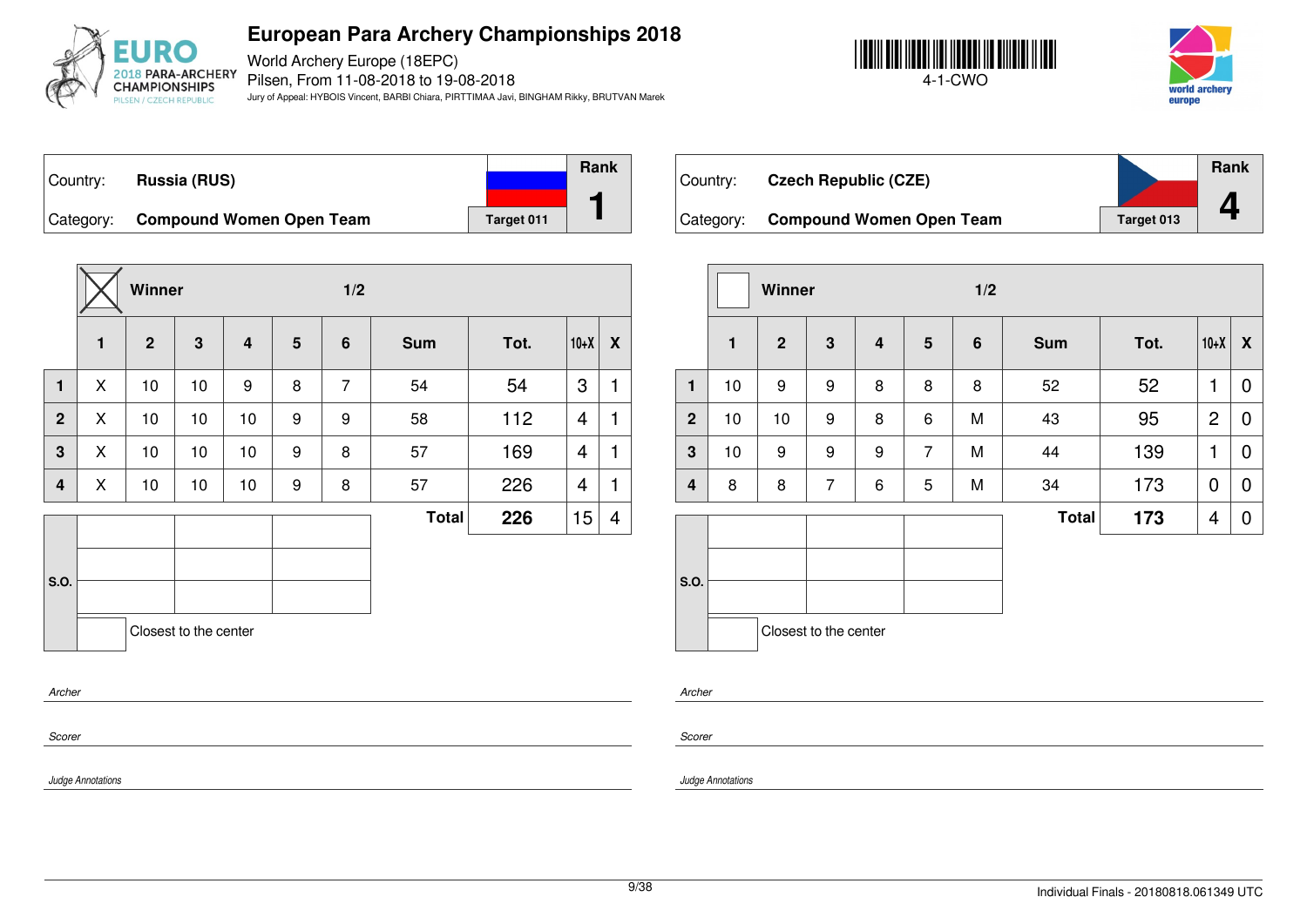

World Archery Europe (18EPC) Pilsen, From 11-08-2018 to 19-08-2018 Jury of Appeal: HYBOIS Vincent, BARBI Chiara, PIRTTIMAA Javi, BINGHAM Rikky, BRUTVAN Marek





Country: **Italy (ITA)** Category: **Compound Women Open Team** Target 015 **Rank 3**

|                         |              | Winner         |                       |                  |                 | 1/2              |              |      |            |  |
|-------------------------|--------------|----------------|-----------------------|------------------|-----------------|------------------|--------------|------|------------|--|
|                         | $\mathbf{1}$ | $\overline{2}$ | $\mathbf{3}$          | $\boldsymbol{4}$ | $5\phantom{.0}$ | $\boldsymbol{6}$ | Sum          | Tot. | $ 10+X $ X |  |
| $\mathbf{1}$            |              |                |                       |                  |                 |                  |              |      |            |  |
| $\overline{2}$          |              |                |                       |                  |                 |                  |              |      |            |  |
| $\mathbf{3}$            |              |                |                       |                  |                 |                  |              |      |            |  |
| $\overline{\mathbf{4}}$ |              |                |                       |                  |                 |                  |              |      |            |  |
|                         |              |                |                       |                  |                 |                  | <b>Total</b> |      |            |  |
|                         |              |                |                       |                  |                 |                  |              |      |            |  |
| S.O.                    |              |                |                       |                  |                 |                  |              |      |            |  |
|                         |              |                | Closest to the center |                  |                 |                  |              |      |            |  |
| Archer                  |              |                |                       |                  |                 |                  |              |      |            |  |

| Country: | <b>Great Britain (GBR)</b>         | <b>NV</b> Rank<br>ZN 0 |  |
|----------|------------------------------------|------------------------|--|
|          | Category: Compound Women Open Team | Target 017             |  |

|                         |              | Winner         |                       |                         |                 | 1/2              |              |      |        |                           |
|-------------------------|--------------|----------------|-----------------------|-------------------------|-----------------|------------------|--------------|------|--------|---------------------------|
|                         | $\mathbf{1}$ | $\overline{2}$ | $\mathbf{3}$          | $\overline{\mathbf{4}}$ | $5\phantom{.0}$ | $\boldsymbol{6}$ | <b>Sum</b>   | Tot. | $10+X$ | $\boldsymbol{\mathsf{X}}$ |
| $\mathbf{1}$            |              |                |                       |                         |                 |                  |              |      |        |                           |
| $\mathbf{2}$            |              |                |                       |                         |                 |                  |              |      |        |                           |
| $\mathbf{3}$            |              |                |                       |                         |                 |                  |              |      |        |                           |
| $\overline{\mathbf{4}}$ |              |                |                       |                         |                 |                  |              |      |        |                           |
|                         |              |                |                       |                         |                 |                  | <b>Total</b> |      |        |                           |
| S.O.                    |              |                |                       |                         |                 |                  |              |      |        |                           |
|                         |              |                | Closest to the center |                         |                 |                  |              |      |        |                           |

*Archer*

*Scorer*

*Judge Annotations*

*Scorer*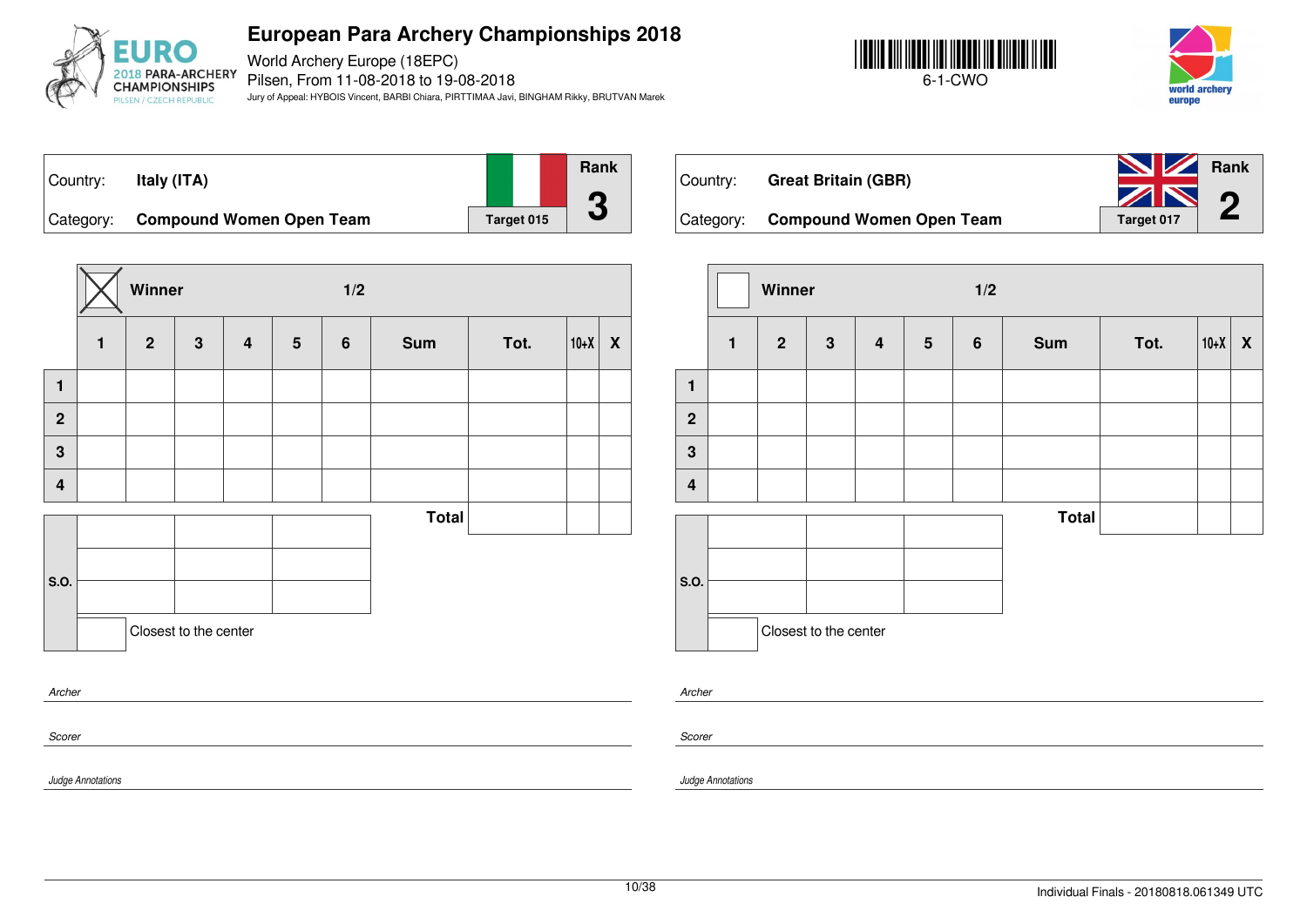

World Archery Europe (18EPC) Pilsen, From 11-08-2018 to 19-08-2018 Jury of Appeal: HYBOIS Vincent, BARBI Chiara, PIRTTIMAA Javi, BINGHAM Rikky, BRUTVAN Marek





Country: **Czech Republic (CZE)** Category: **Compound Women Open Team Target Rank 4**

|                         |              | Winner       |                       |                         |                 | <b>Bronze</b> |              |      |        |                           |  |
|-------------------------|--------------|--------------|-----------------------|-------------------------|-----------------|---------------|--------------|------|--------|---------------------------|--|
|                         | $\mathbf{1}$ | $\mathbf{2}$ | $\mathbf 3$           | $\overline{\mathbf{4}}$ | $5\phantom{.0}$ | 6             | <b>Sum</b>   | Tot. | $10+X$ | $\boldsymbol{\mathsf{X}}$ |  |
| $\mathbf{1}$            |              |              |                       |                         |                 |               |              |      |        |                           |  |
| $\overline{2}$          |              |              |                       |                         |                 |               |              |      |        |                           |  |
| $\mathbf 3$             |              |              |                       |                         |                 |               |              |      |        |                           |  |
| $\overline{\mathbf{4}}$ |              |              |                       |                         |                 |               |              |      |        |                           |  |
|                         |              |              |                       |                         |                 |               | <b>Total</b> |      |        |                           |  |
|                         |              |              |                       |                         |                 |               |              |      |        |                           |  |
| S.O.                    |              |              |                       |                         |                 |               |              |      |        |                           |  |
|                         |              |              | Closest to the center |                         |                 |               |              |      |        |                           |  |
|                         | Archer       |              |                       |                         |                 |               |              |      |        |                           |  |

| Country:  | <b>Great Britain (GBR)</b>      | Rank<br>ZIN   | $\Omega$ |
|-----------|---------------------------------|---------------|----------|
| Category: | <b>Compound Women Open Team</b> | <b>Target</b> |          |

|                         |              | Winner         |                       |                         |                 | <b>Bronze</b>    |              |      |        |   |
|-------------------------|--------------|----------------|-----------------------|-------------------------|-----------------|------------------|--------------|------|--------|---|
|                         | $\mathbf{1}$ | $\overline{2}$ | $\mathbf{3}$          | $\overline{\mathbf{4}}$ | $5\phantom{.0}$ | $\boldsymbol{6}$ | <b>Sum</b>   | Tot. | $10+X$ | X |
| $\mathbf{1}$            |              |                |                       |                         |                 |                  |              |      |        |   |
| $\mathbf{2}$            |              |                |                       |                         |                 |                  |              |      |        |   |
| $\mathbf{3}$            |              |                |                       |                         |                 |                  |              |      |        |   |
| $\overline{\mathbf{4}}$ |              |                |                       |                         |                 |                  |              |      |        |   |
|                         |              |                |                       |                         |                 |                  | <b>Total</b> |      |        |   |
| S.O.                    |              |                |                       |                         |                 |                  |              |      |        |   |
|                         |              |                | Closest to the center |                         |                 |                  |              |      |        |   |

*Archer*

*Scorer*

*Judge Annotations*

*Scorer*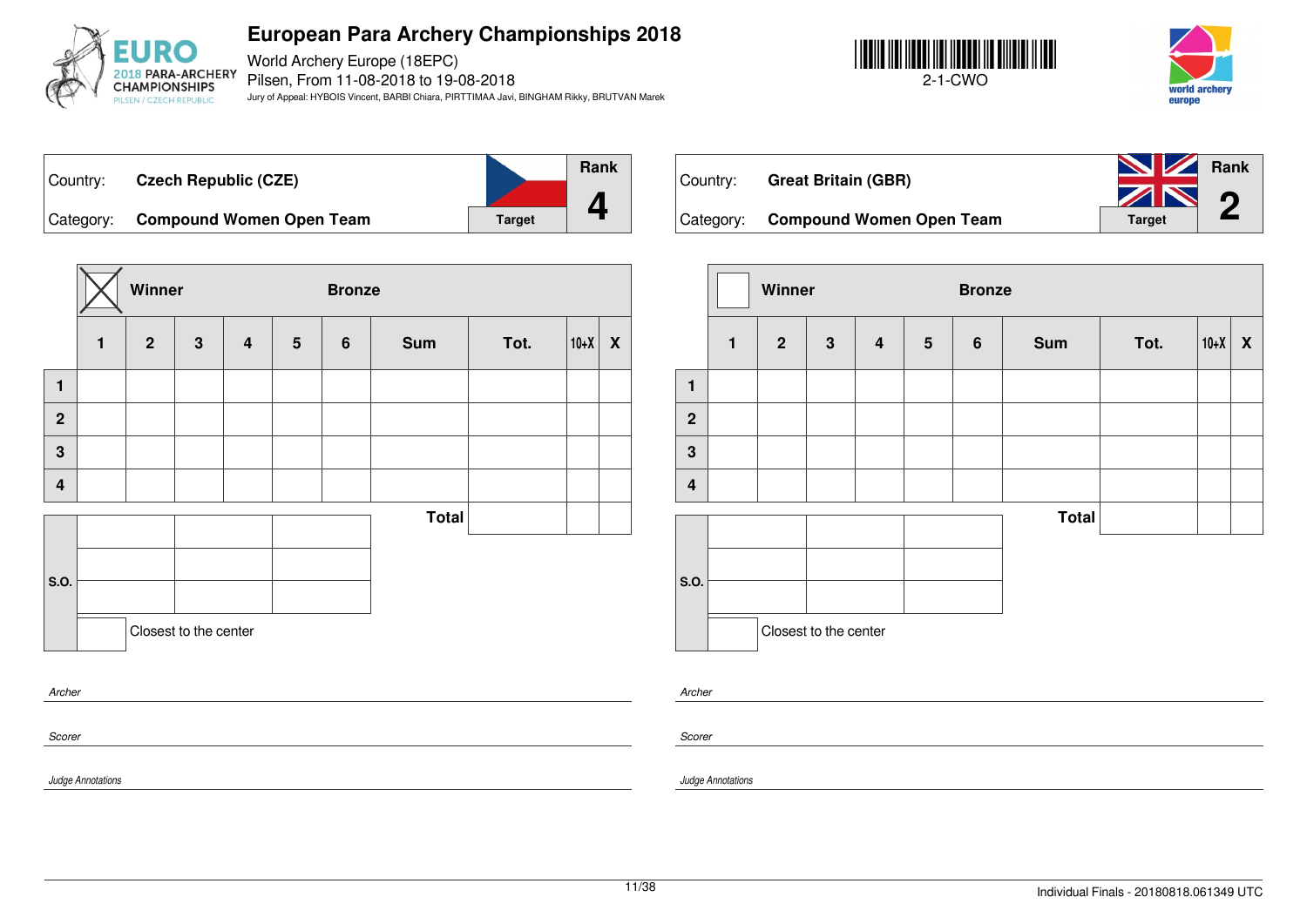

World Archery Europe (18EPC) Pilsen, From 11-08-2018 to 19-08-2018 Jury of Appeal: HYBOIS Vincent, BARBI Chiara, PIRTTIMAA Javi, BINGHAM Rikky, BRUTVAN Marek





Country: **Russia (RUS)** Category: **Compound Women Open Team** Target 001 **Rank 1**

|                |    | Winner         |                       |                         |                 | Gold           |              |      |                |                |
|----------------|----|----------------|-----------------------|-------------------------|-----------------|----------------|--------------|------|----------------|----------------|
|                | 1  | $\overline{2}$ | 3                     | $\overline{\mathbf{4}}$ | $5\phantom{.0}$ | $6\phantom{1}$ | <b>Sum</b>   | Tot. | $10+X$         | X              |
| $\mathbf{1}$   | X  | 10             | 9                     | 8                       | 9               | 9              | 55           | 55   | $\overline{2}$ | 1              |
| 2 <sup>1</sup> | 10 | 8              | 9                     | 9                       | 9               | 10             | 55           | 110  | $\overline{2}$ | 0              |
| 3              | 9  | 8              | 10                    | X                       | 10              | X              | 57           | 167  | $\overline{4}$ | $\overline{c}$ |
| 4              | X  | 9              | X                     | X                       | X               | 10             | 59           | 226  | 5              | $\overline{4}$ |
|                |    |                |                       |                         |                 |                | <b>Total</b> | 226  | 13             | 7              |
|                |    |                |                       |                         |                 |                |              |      |                |                |
| S.O.           |    |                |                       |                         |                 |                |              |      |                |                |
|                |    |                | Closest to the center |                         |                 |                |              |      |                |                |
| Archer         |    |                |                       |                         |                 |                |              |      |                |                |

| Country:  | Italy (ITA)                     |            | <b>Rank</b>                    |
|-----------|---------------------------------|------------|--------------------------------|
| Category: | <b>Compound Women Open Team</b> | Target 002 | $\Gamma$<br>$\mathbf{\bullet}$ |

|              |              | Winner         |                       |   |                 | Gold |              |      |                |   |
|--------------|--------------|----------------|-----------------------|---|-----------------|------|--------------|------|----------------|---|
|              | $\mathbf{1}$ | $\overline{2}$ | $\mathbf{3}$          | 4 | $5\phantom{.0}$ | 6    | <b>Sum</b>   | Tot. | $10+X$         | X |
| $\mathbf{1}$ | 8            | $\overline{7}$ | 8                     | 8 | 10              | 9    | 50           | 50   | 1              | 0 |
| $\mathbf{2}$ | 9            | 10             | 9                     | 9 | 9               | X    | 56           | 106  | $\overline{2}$ | 1 |
| $\mathbf 3$  | 9            | 9              | 9                     | 9 | 9               | X    | 55           | 161  | 1              | 1 |
| 4            | 9            | 9              | 10                    | 9 | 10              | X    | 57           | 218  | 3              | 1 |
|              |              |                |                       |   |                 |      | <b>Total</b> | 218  | 7              | 3 |
|              |              |                |                       |   |                 |      |              |      |                |   |
| S.O.         |              |                |                       |   |                 |      |              |      |                |   |
|              |              |                |                       |   |                 |      |              |      |                |   |
|              |              |                | Closest to the center |   |                 |      |              |      |                |   |

*Archer*

*Scorer*

*Judge Annotations*

*Scorer*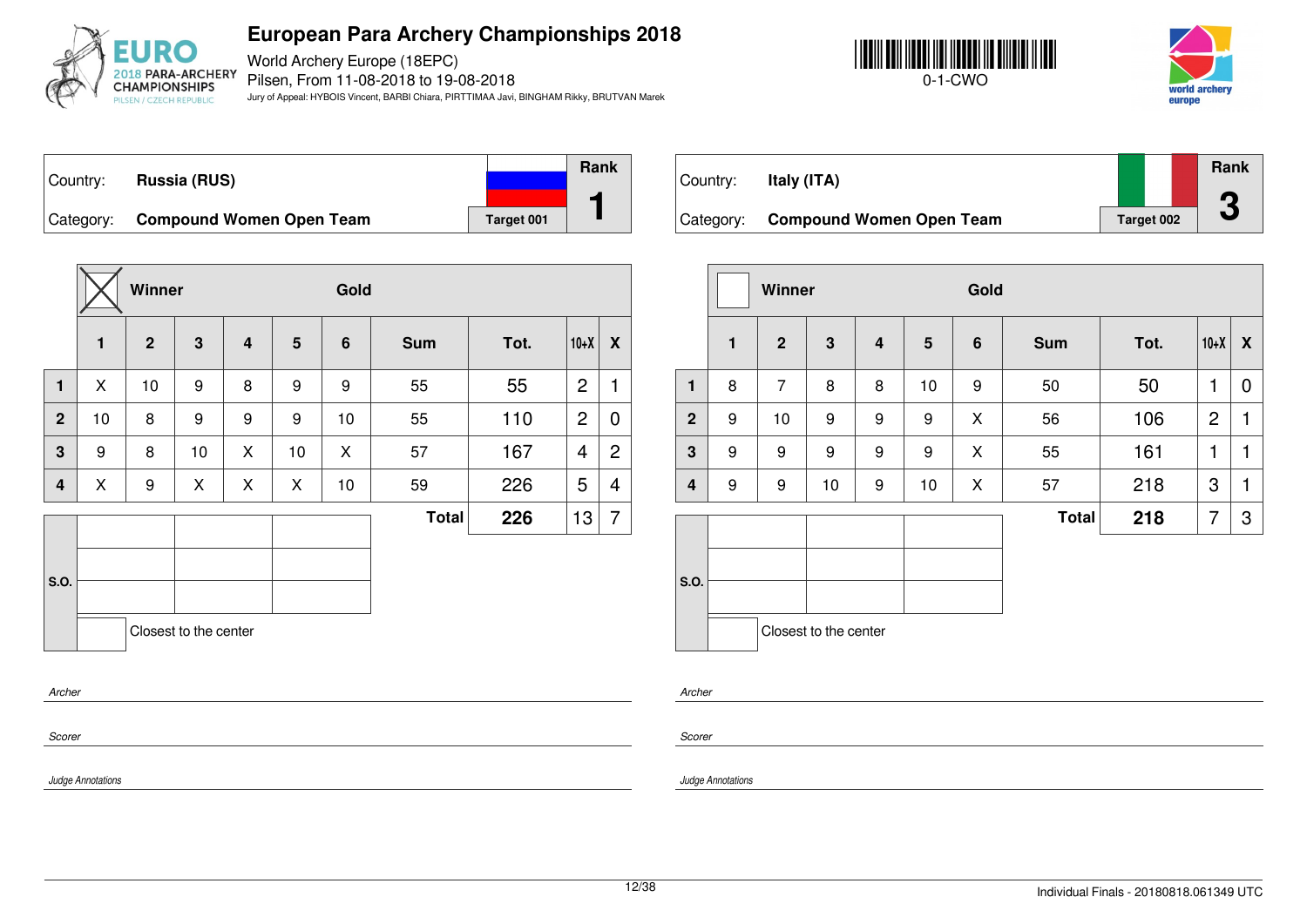

World Archery Europe (18EPC) Pilsen, From 11-08-2018 to 19-08-2018 Jury of Appeal: HYBOIS Vincent, BARBI Chiara, PIRTTIMAA Javi, BINGHAM Rikky, BRUTVAN Marek





Country: **Czech Republic (CZE)** Category: **Compound Open Mixed Team** Target 017





Country: **France (FRA)** Category: **Compound Open Mixed Team** Target 018 **Rank 8**

|                |                  | Winner                |                  | 1/8                     |              |      |                |                  |
|----------------|------------------|-----------------------|------------------|-------------------------|--------------|------|----------------|------------------|
|                | $\mathbf{1}$     | $\overline{2}$        | $\mathbf{3}$     | $\overline{\mathbf{4}}$ | <b>Sum</b>   | Tot. | $10+X$         | $\boldsymbol{X}$ |
| $\mathbf{1}$   | 9                | $\boldsymbol{9}$      | $\boldsymbol{9}$ | 9                       | 36           | 36   | $\mathbf 0$    | 0                |
| $\overline{2}$ | 10               | 9                     | 8                | 8                       | 35           | 71   | 1              | 0                |
| 3              | 10               | 9                     | 9                | 8                       | 36           | 107  | 1              | 0                |
| $\overline{4}$ | $\boldsymbol{9}$ | $\boldsymbol{9}$      | $\boldsymbol{9}$ | 8                       | 35           | 142  | $\mathbf 0$    | 0                |
|                |                  |                       |                  |                         | <b>Total</b> | 142  | $\overline{c}$ | 0                |
| S.O.           |                  |                       |                  |                         |              |      |                |                  |
|                |                  | Closest to the center |                  |                         |              |      |                |                  |
| Archer         |                  |                       |                  |                         |              |      |                |                  |
| Scorer         |                  |                       |                  |                         |              |      |                |                  |

|                |              | Winner                |                         | 1/8                     |              |      |                |   |
|----------------|--------------|-----------------------|-------------------------|-------------------------|--------------|------|----------------|---|
|                | $\mathbf{1}$ | $\mathbf{2}$          | $\overline{\mathbf{3}}$ | $\overline{\mathbf{4}}$ | <b>Sum</b>   | Tot. | $10+X$         | X |
| $\mathbf{1}$   | X            | 9                     | $\boldsymbol{9}$        | 8                       | 36           | 36   | 1              | 1 |
| $\overline{2}$ | 10           | 9                     | 9                       | 9                       | 37           | 73   | 1              | 0 |
| 3              | X            | 10                    | 9                       | 8                       | 37           | 110  | $\overline{2}$ | 1 |
| 4              | X            | 10                    | $10$                    | 8                       | 38           | 148  | 3              | 1 |
|                |              |                       |                         |                         | <b>Total</b> | 148  | 7              | 3 |
| S.O.           |              | Closest to the center |                         |                         |              |      |                |   |

*Archer*

*Scorer*

*Judge Annotations*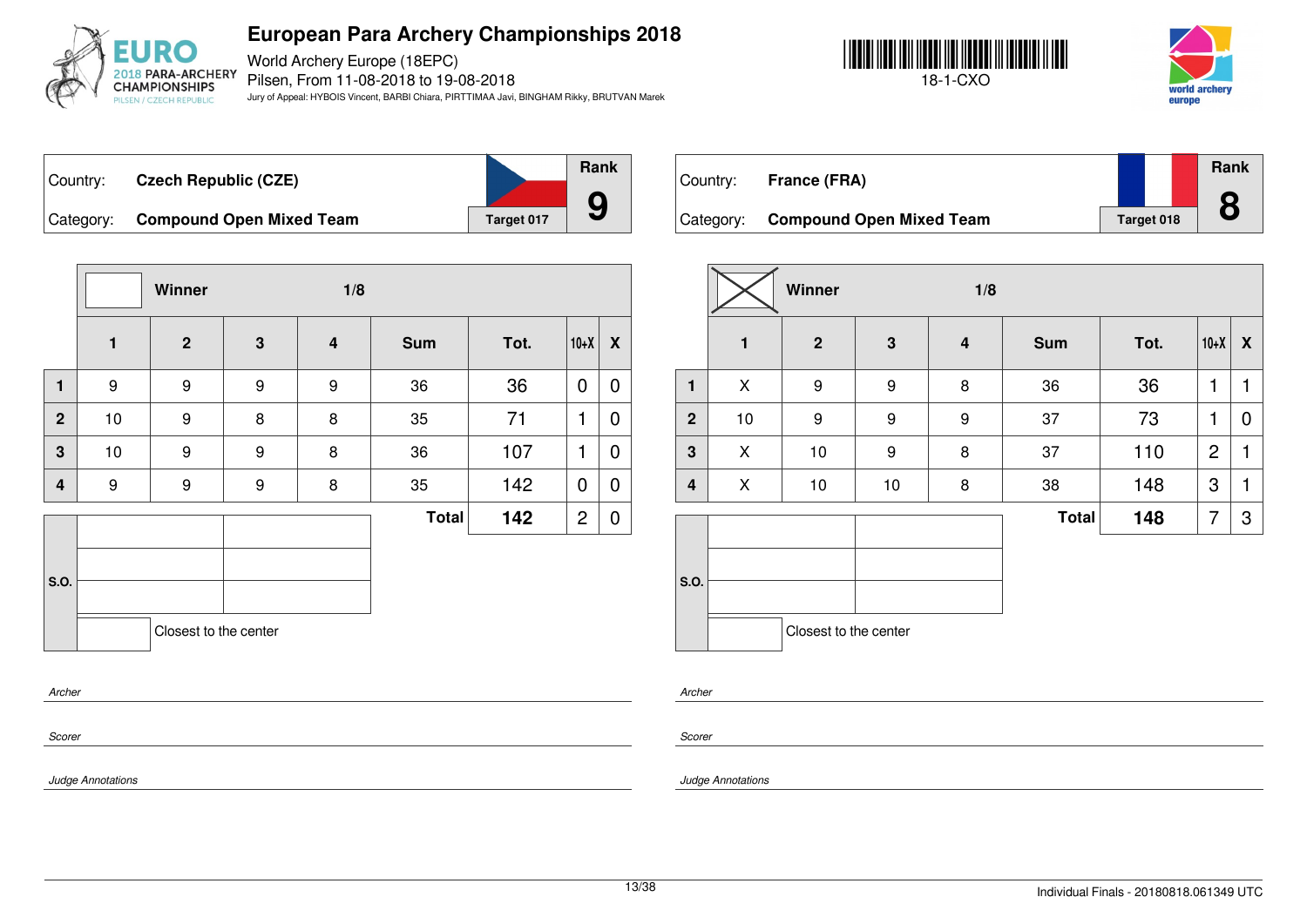

World Archery Europe (18EPC) Pilsen, From 11-08-2018 to 19-08-2018 Jury of Appeal: HYBOIS Vincent, BARBI Chiara, PIRTTIMAA Javi, BINGHAM Rikky, BRUTVAN Marek





Country: **Italy (ITA)** Category: **Compound Open Mixed Team** Target 018 **Rank 1**

|                         |                | Winner                |             | 1/4                     |              |      |                |                  |
|-------------------------|----------------|-----------------------|-------------|-------------------------|--------------|------|----------------|------------------|
|                         | $\blacksquare$ | $\overline{2}$        | $\mathbf 3$ | $\overline{\mathbf{4}}$ | <b>Sum</b>   | Tot. | $10+X$         | $\boldsymbol{X}$ |
| $\mathbf{1}$            | 10             | 10                    | 9           | 8                       | 37           | 37   | $\overline{2}$ | 0                |
| $\mathbf{2}$            | X              | X                     | X           | 9                       | 39           | 76   | 3              | 3                |
| $\overline{\mathbf{3}}$ | 10             | 10                    | 9           | 9                       | 38           | 114  | $\overline{2}$ | $\mathbf 0$      |
| 4                       | 10             | 10                    | 9           | 9                       | 38           | 152  | $\overline{2}$ | 0                |
|                         |                |                       |             |                         | <b>Total</b> | 152  | 9              | 3                |
|                         |                |                       |             |                         |              |      |                |                  |
| S.O.                    |                |                       |             |                         |              |      |                |                  |
|                         |                | Closest to the center |             |                         |              |      |                |                  |
| Archer                  |                |                       |             |                         |              |      |                |                  |

| Country:  | France (FRA)                    |            | <b>Rank</b> |
|-----------|---------------------------------|------------|-------------|
| Category: | <b>Compound Open Mixed Team</b> | Target 019 |             |

|                |              | Winner                |              | 1/4            |              |      |                |   |
|----------------|--------------|-----------------------|--------------|----------------|--------------|------|----------------|---|
|                | $\mathbf{1}$ | $\overline{2}$        | $\mathbf{3}$ | 4              | <b>Sum</b>   | Tot. | $10+X$         | X |
| $\mathbf{1}$   | X            | $10$                  | 8            | $\overline{7}$ | 35           | 35   | $\overline{c}$ | 1 |
| $\overline{2}$ | X            | $10$                  | 9            | 9              | 38           | 73   | $\overline{c}$ | 1 |
| $\mathbf 3$    | X            | 10                    | 9            | $\overline{7}$ | 36           | 109  | $\overline{c}$ | 1 |
| 4              | 10           | $\boldsymbol{9}$      | 9            | 9              | 37           | 146  | 1              | 0 |
|                |              |                       |              |                | <b>Total</b> | 146  | 7              | 3 |
| S.O.           |              |                       |              |                |              |      |                |   |
|                |              | Closest to the center |              |                |              |      |                |   |

*Scorer*

*Scorer*

*Archer*

*Judge Annotations*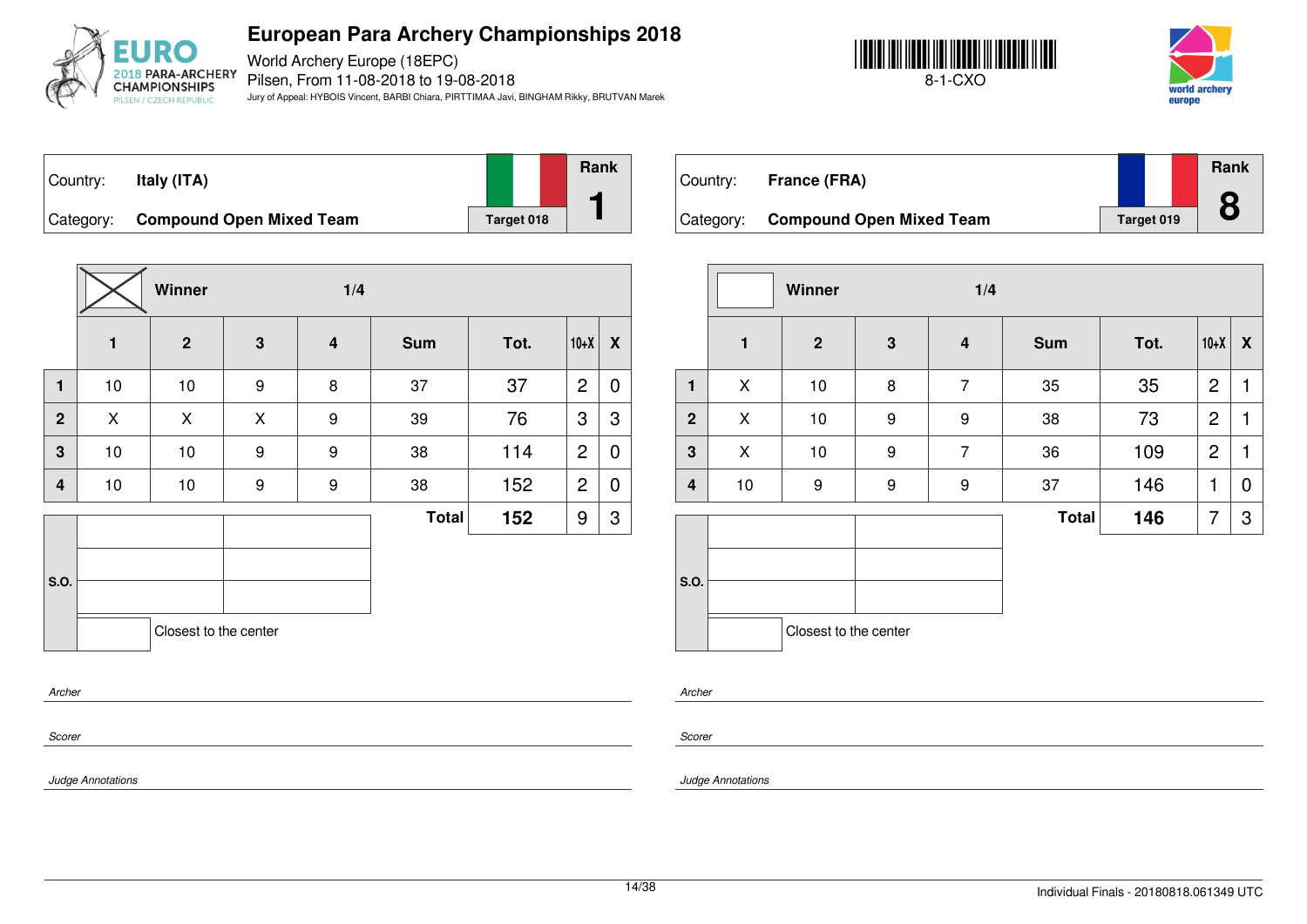

World Archery Europe (18EPC) Pilsen, From 11-08-2018 to 19-08-2018 Jury of Appeal: HYBOIS Vincent, BARBI Chiara, PIRTTIMAA Javi, BINGHAM Rikky, BRUTVAN Marek





**Rank** 飞 Country: **Slovakia (SVK) 5** Category: **Compound Open Mixed Team** Target 020

|                         |              | Winner                | 1/4 |                         |              |      |                |                           |
|-------------------------|--------------|-----------------------|-----|-------------------------|--------------|------|----------------|---------------------------|
|                         | $\mathbf{1}$ | $\overline{2}$        | 3   | $\overline{\mathbf{4}}$ | <b>Sum</b>   | Tot. | $10+X$         | $\boldsymbol{\mathsf{X}}$ |
| $\mathbf{1}$            | X            | $10$                  | 10  | $\overline{7}$          | 37           | 37   | 3              | $\mathbf{1}$              |
| $\mathbf 2$             | X            | 10                    | 10  | 8                       | 38           | 75   | 3              | 1                         |
| 3                       | 10           | 10                    | 9   | 9                       | 38           | 113  | $\overline{2}$ | 0                         |
| $\overline{\mathbf{4}}$ | X            | 10                    | 10  | $10$                    | 40           | 153  | 4              | 1                         |
|                         |              |                       |     |                         | <b>Total</b> | 153  | 12             | 3                         |
| S.O.                    |              | Closest to the center |     |                         |              |      |                |                           |
|                         |              |                       |     |                         |              |      |                |                           |

| Country: | Turkey (TUR)                       |            | <b>Rank</b> |
|----------|------------------------------------|------------|-------------|
|          | Category: Compound Open Mixed Team | Target 021 |             |

|                         |              | Winner                |             | 1/4                     |              |      |                |                           |
|-------------------------|--------------|-----------------------|-------------|-------------------------|--------------|------|----------------|---------------------------|
|                         | $\mathbf{1}$ | $\overline{2}$        | $\mathbf 3$ | $\overline{\mathbf{4}}$ | <b>Sum</b>   | Tot. | $10+X$         | $\boldsymbol{\mathsf{X}}$ |
| $\mathbf{1}$            | X            | $10$                  | 9           | 9                       | 38           | 38   | $\overline{c}$ | 1                         |
| $\overline{2}$          | $10$         | $\boldsymbol{9}$      | 9           | 8                       | 36           | 74   | 1              | 0                         |
| $\overline{\mathbf{3}}$ | 10           | $10$                  | 9           | 9                       | 38           | 112  | $\overline{2}$ | $\mathbf 0$               |
| $\overline{\mathbf{4}}$ | 10           | $10$                  | 10          | 9                       | 39           | 151  | 3              | $\mathbf 0$               |
|                         |              |                       |             |                         | <b>Total</b> | 151  | 8              | 1                         |
| S.O.                    |              |                       |             |                         |              |      |                |                           |
|                         |              | Closest to the center |             |                         |              |      |                |                           |

*Archer*

*Scorer*

*Scorer*

*Archer*

*Judge Annotations*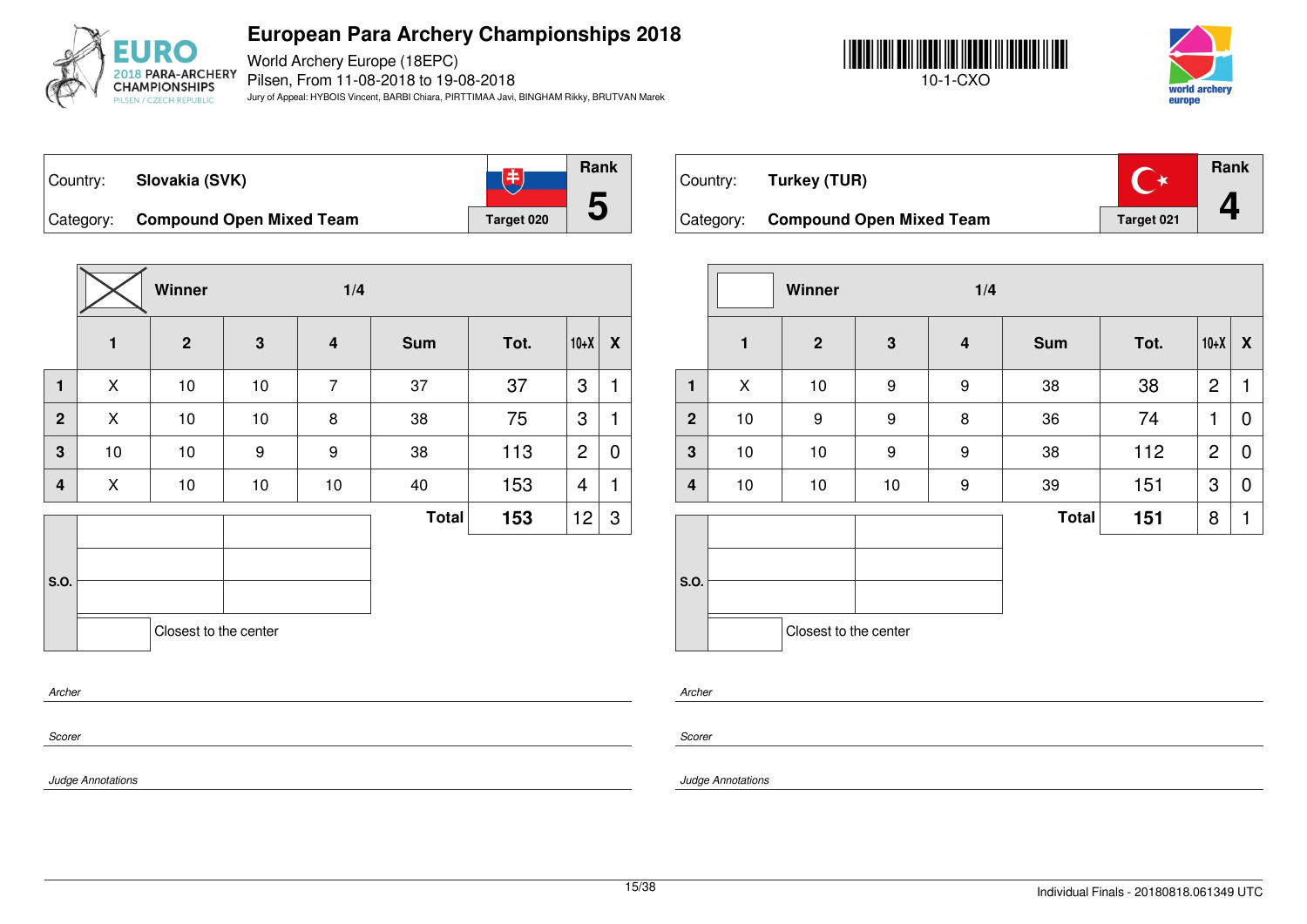

World Archery Europe (18EPC) Pilsen, From 11-08-2018 to 19-08-2018 Jury of Appeal: HYBOIS Vincent, BARBI Chiara, PIRTTIMAA Javi, BINGHAM Rikky, BRUTVAN Marek



Category: **Compound Open Mixed Team** Target 023



**Rank**

**6**

Country: **Great Britain (GBR)**



Category: **Compound Open Mixed Team** Target 022

|              |                  | Winner<br>1/4         |                  |                         |              |      |                |                    |  |
|--------------|------------------|-----------------------|------------------|-------------------------|--------------|------|----------------|--------------------|--|
|              | $\mathbf{1}$     | $\mathbf{2}$          | $\mathbf 3$      | $\overline{\mathbf{4}}$ | <b>Sum</b>   | Tot. | $10+X$         | $\pmb{\mathsf{X}}$ |  |
| $\mathbf{1}$ | X                | $\boldsymbol{9}$      | $\boldsymbol{9}$ | 8                       | 36           | 36   | 1              | 1                  |  |
| $\mathbf{2}$ | $\boldsymbol{9}$ | 9                     | 9                | 8                       | 35           | 71   | 0              | $\mathbf 0$        |  |
| 3            | X                | X                     | 10               | $\boldsymbol{9}$        | 39           | 110  | 3              | $\overline{c}$     |  |
| 4            | 10               | 10                    | $\boldsymbol{9}$ | $\boldsymbol{9}$        | 38           | 148  | $\overline{2}$ | $\boldsymbol{0}$   |  |
|              |                  |                       |                  |                         | <b>Total</b> | 148  | 6              | 3                  |  |
| S.O.         |                  | Closest to the center |                  |                         |              |      |                |                    |  |
| Archer       |                  |                       |                  |                         |              |      |                |                    |  |

|                         |                  | Winner                |   | 1/4                     |              |      |                |   |
|-------------------------|------------------|-----------------------|---|-------------------------|--------------|------|----------------|---|
|                         | 1                | $\overline{2}$        | 3 | $\overline{\mathbf{4}}$ | <b>Sum</b>   | Tot. | $10+X$         | X |
| $\mathbf{1}$            | $\boldsymbol{9}$ | 9                     | 9 | 8                       | 35           | 35   | $\mathbf 0$    | 0 |
| $\mathbf{2}$            | $\boldsymbol{9}$ | 9                     | 9 | 8                       | 35           | 70   | $\mathbf 0$    | 0 |
| 3                       | X                | 10                    | 9 | 8                       | 37           | 107  | $\overline{2}$ | 1 |
| $\overline{\mathbf{4}}$ | 10               | 9                     | 8 | 8                       | 35           | 142  | 1              | 0 |
|                         |                  |                       |   |                         | <b>Total</b> | 142  | 3              | 1 |
|                         |                  |                       |   |                         |              |      |                |   |
| S.O.                    |                  |                       |   |                         |              |      |                |   |
|                         |                  | Closest to the center |   |                         |              |      |                |   |

*Archer*

*Scorer*

*Judge Annotations*

*Scorer*

*Judge Annotations*

Country: **Ukraine (UKR)**

| Winner           |             | 1/4              |              |      |        |                  |
|------------------|-------------|------------------|--------------|------|--------|------------------|
| $\overline{2}$   | $\mathbf 3$ | $\boldsymbol{4}$ | <b>Sum</b>   | Tot. | $10+X$ | $\boldsymbol{X}$ |
| 9                | 9           | 8                | 35           | 35   | 0      | 0                |
| $\boldsymbol{9}$ | 9           | 8                | 35           | 70   | 0      | 0                |
| 10               | 9           | 8                | 37           | 107  | 2      | 1                |
| $\boldsymbol{9}$ | 8           | 8                | 35           | 142  | 1      | 0                |
|                  |             |                  | <b>Total</b> | 142  | 3      | 1                |
|                  |             |                  |              |      |        |                  |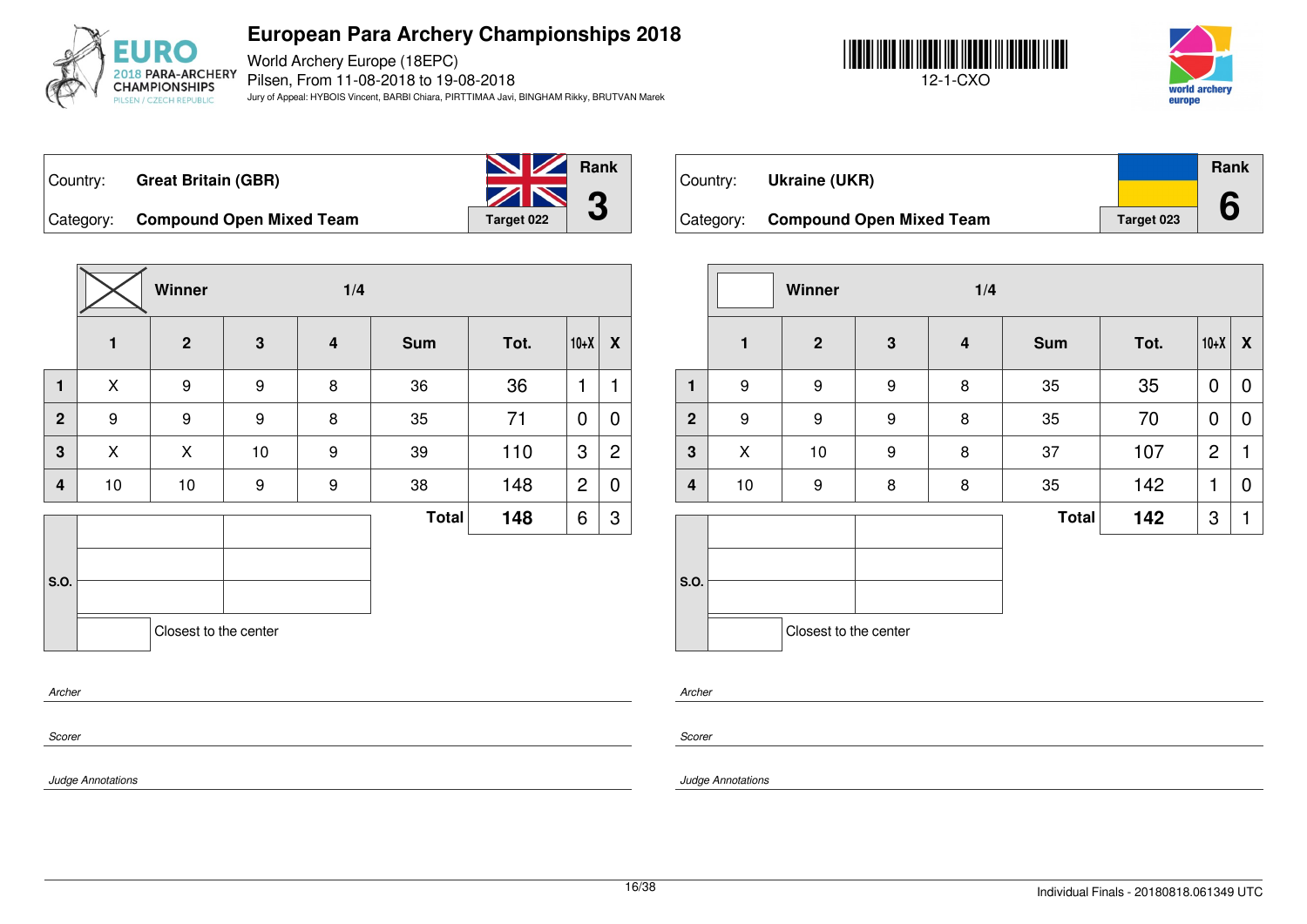

World Archery Europe (18EPC) Pilsen, From 11-08-2018 to 19-08-2018 Jury of Appeal: HYBOIS Vincent, BARBI Chiara, PIRTTIMAA Javi, BINGHAM Rikky, BRUTVAN Marek





| Country:  | Sweden (SWE)                    |            | <b>Rank</b> |
|-----------|---------------------------------|------------|-------------|
| Category: | <b>Compound Open Mixed Team</b> | Target 024 |             |

|                |              | Winner                |   | 1/4                     |              |      |                |                |
|----------------|--------------|-----------------------|---|-------------------------|--------------|------|----------------|----------------|
|                | $\mathbf{1}$ | $\overline{2}$        | 3 | $\overline{\mathbf{4}}$ | <b>Sum</b>   | Tot. | $10+X$         | X              |
| $\mathbf{1}$   | X            | 9                     | 9 | 9                       | 37           | 37   | 1              | 1              |
| $\overline{2}$ | X            | X                     | 9 | 9                       | 38           | 75   | $\overline{c}$ | $\overline{2}$ |
| 3              | X            | 9                     | 9 | $\overline{7}$          | 35           | 110  | 1              | 1              |
| 4              | 10           | 9                     | 9 | 9                       | 37           | 147  | 1              | 0              |
|                |              |                       |   |                         | <b>Total</b> | 147  | 5              | $\overline{4}$ |
|                |              |                       |   |                         |              |      |                |                |
| S.O.           |              |                       |   |                         |              |      |                |                |
|                |              | Closest to the center |   |                         |              |      |                |                |
| Archer         |              |                       |   |                         |              |      |                |                |

| Country:  | Russia (RUS)                    |            | <b>Rank</b> |
|-----------|---------------------------------|------------|-------------|
| Category: | <b>Compound Open Mixed Team</b> | Target 025 |             |

|                         |              | Winner<br>1/4         |              |                         |              |      |        |                  |
|-------------------------|--------------|-----------------------|--------------|-------------------------|--------------|------|--------|------------------|
|                         | $\mathbf{1}$ | $\overline{2}$        | $\mathbf{3}$ | $\overline{\mathbf{4}}$ | <b>Sum</b>   | Tot. | $10+X$ | $\boldsymbol{X}$ |
| $\mathbf{1}$            | X            | 10                    | $10$         | 9                       | 39           | 39   | 3      | 1                |
| $\overline{2}$          | 9            | $\boldsymbol{9}$      | 9            | 8                       | 35           | 74   | 0      | 0                |
| $\overline{\mathbf{3}}$ | X            | X                     | $10$         | $10$                    | 40           | 114  | 4      | $\overline{2}$   |
| $\overline{\mathbf{4}}$ | 9            | $\boldsymbol{9}$      | 9            | 8                       | 35           | 149  | 0      | $\overline{0}$   |
|                         |              |                       |              |                         | <b>Total</b> | 149  | 7      | 3                |
| S.O.                    |              | Closest to the center |              |                         |              |      |        |                  |

*Archer*

*Scorer*

*Judge Annotations*

*Scorer*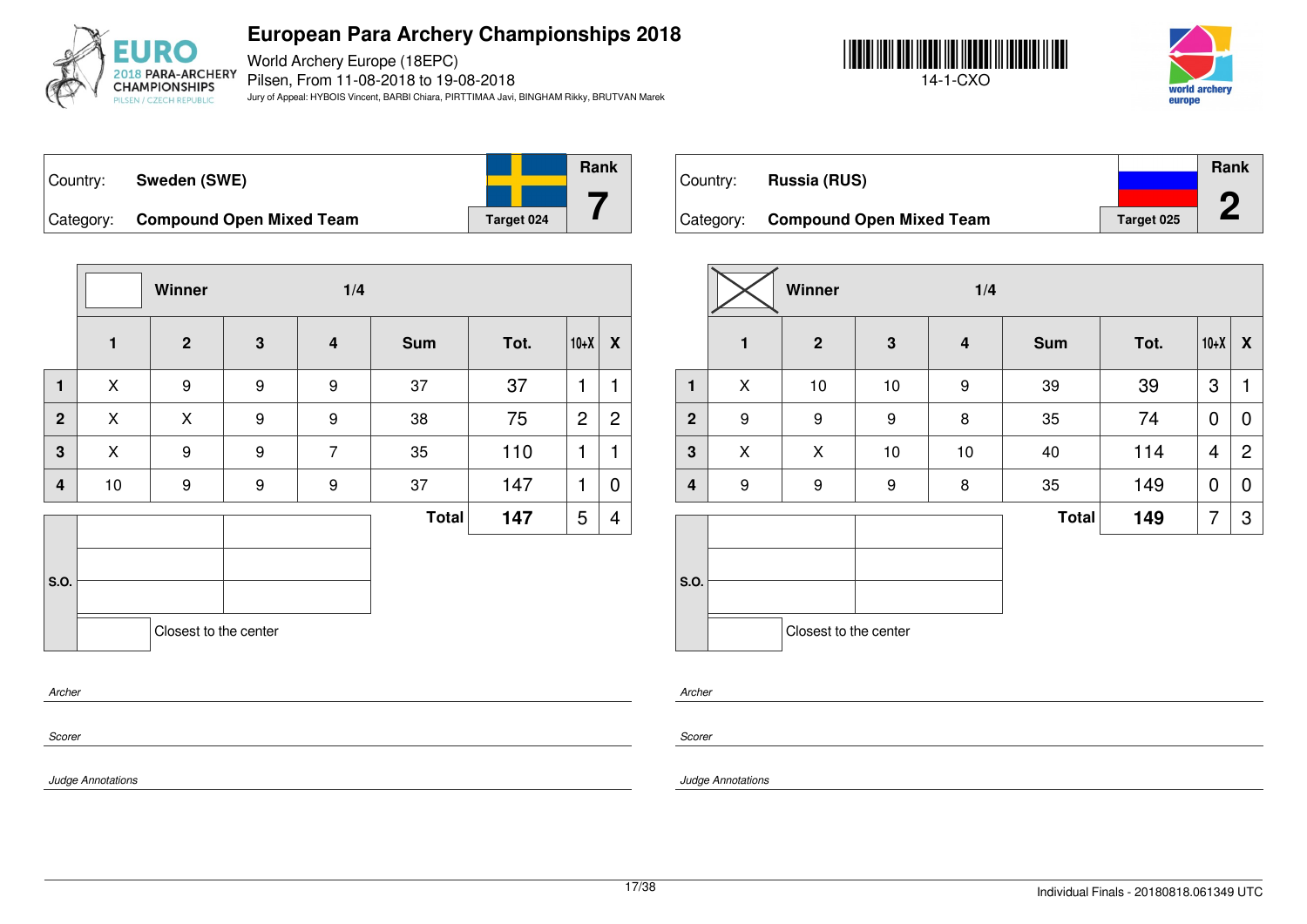

World Archery Europe (18EPC) Pilsen, From 11-08-2018 to 19-08-2018 Jury of Appeal: HYBOIS Vincent, BARBI Chiara, PIRTTIMAA Javi, BINGHAM Rikky, BRUTVAN Marek





Country: **Italy (ITA)** Category: **Compound Open Mixed Team** Target 019 **Rank 1**

**Winner 1/2 1 2 3 4 Sum Tot. 10+X X 1** | 10 | 9 | 9 | 9 | 37 | 37 |1 | 0 **2** | 10 | 10 | 10 | 8 | 38 | 75 |3 | **0 3** | 10 | 10 | 9 | 9 | 38 | 113 |2 | **0 4** | X | 10 | 9 | 9 | 38 | 151 |2 |1 **S.O.**  $Total \t151 \t811$ Closest to the center

**Rank** 飞书 Country: **Slovakia (SVK) 5** Category: **Compound Open Mixed Team** Target 020

|                |              | Winner                | 1/2  |                  |              |      |                |                |  |
|----------------|--------------|-----------------------|------|------------------|--------------|------|----------------|----------------|--|
|                | $\mathbf{1}$ | $\mathbf{2}$          | 3    | $\boldsymbol{4}$ | <b>Sum</b>   | Tot. | $10+X$         | X              |  |
| $\mathbf{1}$   | 10           | 9                     | 9    | 9                | 37           | 37   | 1              | 0              |  |
| $\overline{2}$ | X            | 10                    | 9    | 9                | 38           | 75   | $\overline{2}$ | 1              |  |
| 3              | X            | X                     | 9    | 9                | 38           | 113  | $\overline{2}$ | $\overline{2}$ |  |
| 4              | X            | 10                    | $10$ | 9                | 39           | 152  | 3              | 1              |  |
|                |              |                       |      |                  | <b>Total</b> | 152  | 8              | 4              |  |
| S.O.           |              | Closest to the center |      |                  |              |      |                |                |  |
|                |              |                       |      |                  |              |      |                |                |  |

*Archer*

*Scorer*

*Scorer*

*Archer*

*Judge Annotations*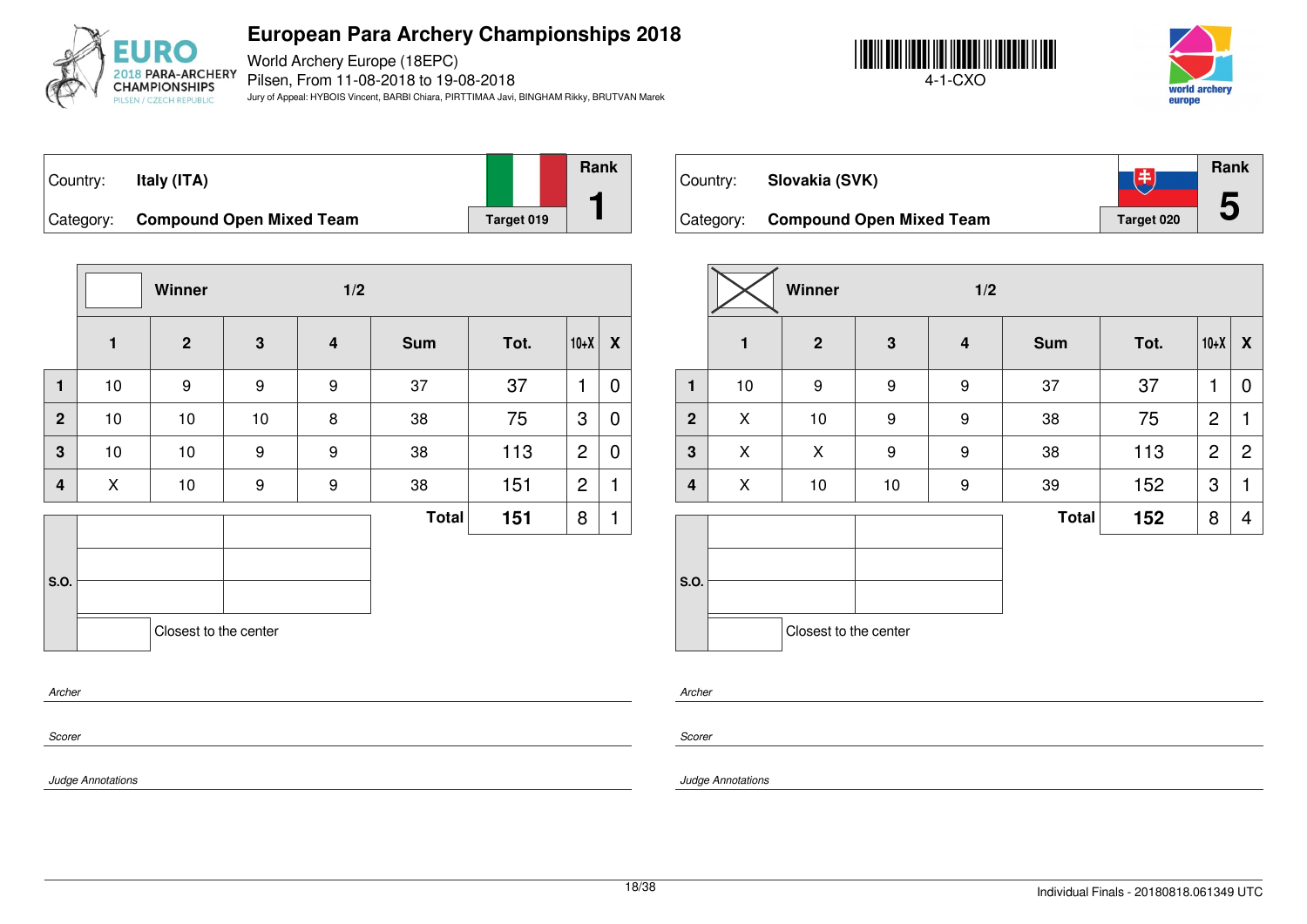

World Archery Europe (18EPC) Pilsen, From 11-08-2018 to 19-08-2018 Jury of Appeal: HYBOIS Vincent, BARBI Chiara, PIRTTIMAA Javi, BINGHAM Rikky, BRUTVAN Marek





Country: **Great Britain (GBR)**



Category: **Compound Open Mixed Team** Target 022

|                |   | Winner                |                  | 1/2 |              |      |                |                  |
|----------------|---|-----------------------|------------------|-----|--------------|------|----------------|------------------|
|                | 1 | $\overline{2}$        | $\mathbf{3}$     | 4   | <b>Sum</b>   | Tot. | $10+X$         | $\boldsymbol{X}$ |
| 1              | X | 10                    | $\boldsymbol{9}$ | 9   | 38           | 38   | 2              | 1                |
| $\overline{2}$ | X | 10                    | 9                | 9   | 38           | 76   | $\overline{c}$ | 1                |
| 3              | X | X                     | 10               | 9   | 39           | 115  | 3              | $\overline{c}$   |
| $\overline{4}$ | X | 10                    | $10$             | 10  | 40           | 155  | 4              | 1                |
|                |   |                       |                  |     | <b>Total</b> | 155  | 11             | 5                |
|                |   |                       |                  |     |              |      |                |                  |
| S.O.           |   |                       |                  |     |              |      |                |                  |
|                |   | Closest to the center |                  |     |              |      |                |                  |
|                |   |                       |                  |     |              |      |                |                  |

|           |                                 |            | <b>Rank</b> |
|-----------|---------------------------------|------------|-------------|
| Country:  | Russia (RUS)                    |            |             |
|           |                                 |            |             |
| Category: | <b>Compound Open Mixed Team</b> | Target 023 |             |

|                         |              | Winner<br>1/2         |                  |                         |              |      |                |                  |
|-------------------------|--------------|-----------------------|------------------|-------------------------|--------------|------|----------------|------------------|
|                         | $\mathbf{1}$ | $\mathbf{2}$          | $\mathbf{3}$     | $\overline{\mathbf{4}}$ | <b>Sum</b>   | Tot. | $10+X$         | $\boldsymbol{X}$ |
| 1                       | X            | X                     | $10$             | 9                       | 39           | 39   | 3              | 2                |
| $\overline{2}$          | X            | 9                     | 8                | 8                       | 35           | 74   | 1              | 1                |
| $\overline{\mathbf{3}}$ | X            | X                     | $\boldsymbol{9}$ | 8                       | 37           | 111  | $\overline{2}$ | $\overline{2}$   |
| 4                       | X            | 10                    | 9                | 8                       | 37           | 148  | $\overline{c}$ | 1                |
|                         |              |                       |                  |                         | <b>Total</b> | 148  | 8              | 6                |
| S.O.                    |              |                       |                  |                         |              |      |                |                  |
|                         |              | Closest to the center |                  |                         |              |      |                |                  |

*Archer*

*Scorer*

*Judge Annotations*

*Archer*

*Scorer*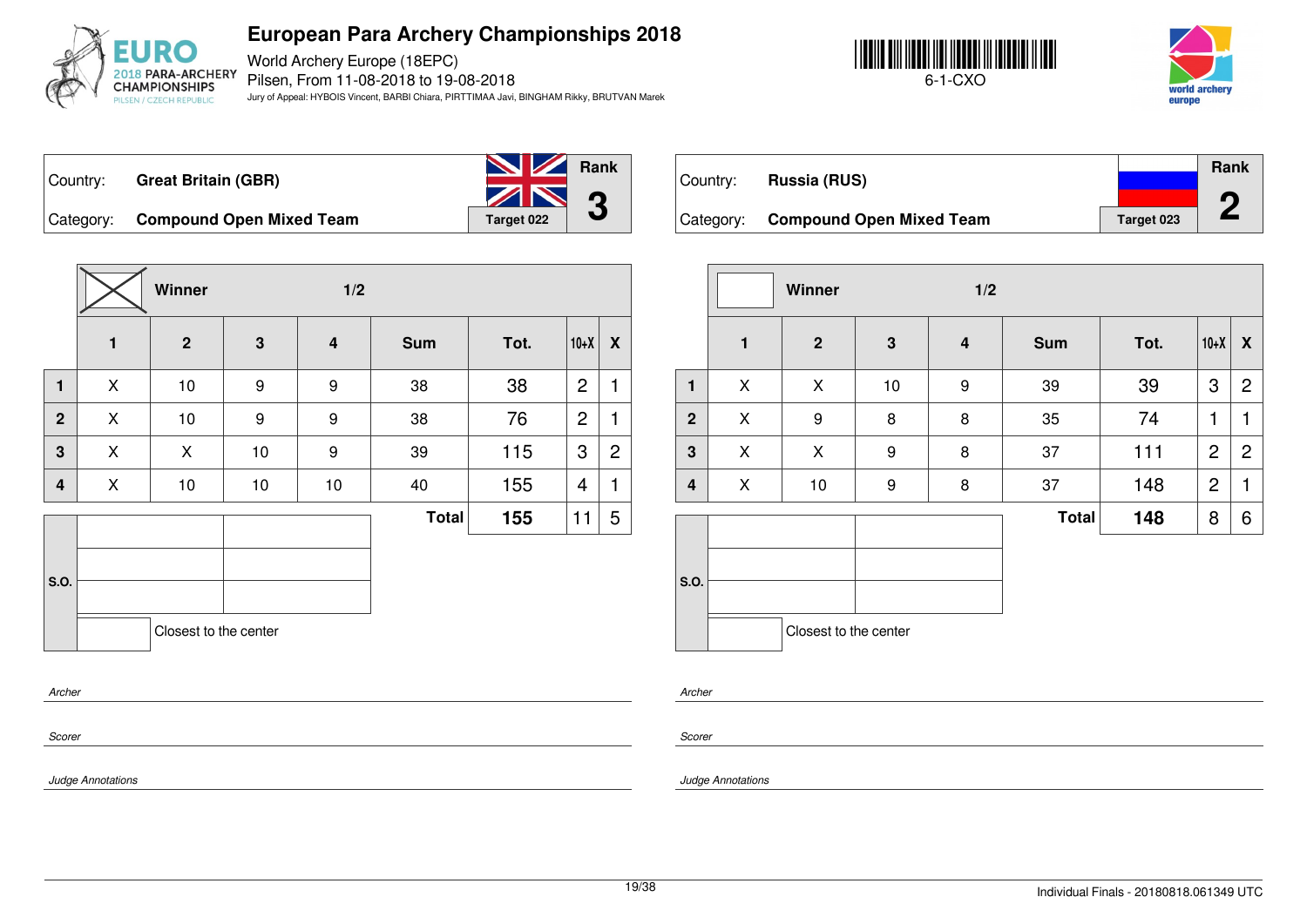

World Archery Europe (18EPC) Pilsen, From 11-08-2018 to 19-08-2018 Jury of Appeal: HYBOIS Vincent, BARBI Chiara, PIRTTIMAA Javi, BINGHAM Rikky, BRUTVAN Marek





| Country:  | Italy (ITA)                     |            | <b>Rank</b> |
|-----------|---------------------------------|------------|-------------|
| Category: | <b>Compound Open Mixed Team</b> | Target 001 |             |

Country: **Russia (RUS)** Category: **Compound Open Mixed Team** Target 002 **Rank 2**

|                         | Winner<br><b>Bronze</b> |                       |                  |                         |              |      |                |                  |  |
|-------------------------|-------------------------|-----------------------|------------------|-------------------------|--------------|------|----------------|------------------|--|
|                         | $\mathbf{1}$            | 2 <sup>2</sup>        | $\mathbf{3}$     | $\overline{\mathbf{4}}$ | <b>Sum</b>   | Tot. | $10+X$         | $\boldsymbol{X}$ |  |
| $\mathbf{1}$            | 10                      | 10                    | 8                | $6\phantom{a}$          | 34           | 34   | $\overline{2}$ | 0                |  |
| $\overline{2}$          | 9                       | X                     | 9                | 10                      | 38           | 72   | $\overline{2}$ | 1                |  |
| $\overline{\mathbf{3}}$ | X                       | X                     | X                | X                       | 40           | 112  | 4              | 4                |  |
| $\overline{\mathbf{4}}$ | $\boldsymbol{9}$        | 9                     | $\boldsymbol{9}$ | $\boldsymbol{9}$        | 36           | 148  | $\overline{0}$ | 0                |  |
|                         |                         |                       |                  |                         | <b>Total</b> | 148  | 8              | 5                |  |
| S.O.                    |                         | Closest to the center |                  |                         |              |      |                |                  |  |
| Archer<br>Scorer        |                         |                       |                  |                         |              |      |                |                  |  |

|                         |              | Winner                |                  |                         | <b>Bronze</b> |      |                |             |  |  |  |
|-------------------------|--------------|-----------------------|------------------|-------------------------|---------------|------|----------------|-------------|--|--|--|
|                         | $\mathbf{1}$ | $\overline{2}$        | 3                | $\overline{\mathbf{4}}$ | <b>Sum</b>    | Tot. | $10+X$         | X           |  |  |  |
| 1                       | 10           | X                     | $\boldsymbol{9}$ | 9                       | 38            | 38   | $\overline{2}$ | 1           |  |  |  |
| $\overline{2}$          | 10           | $10$                  | 9                | 8                       | 37            | 75   | $\overline{c}$ | 0           |  |  |  |
| $\mathbf 3$             | 10           | 9                     | 10               | 9                       | 38            | 113  | $\overline{2}$ | $\mathbf 0$ |  |  |  |
| $\overline{\mathbf{4}}$ | 10           | $10$                  | $\boldsymbol{9}$ | 10                      | 39            | 152  | 3              | 0           |  |  |  |
|                         |              |                       |                  |                         | <b>Total</b>  | 152  | 9              | 1           |  |  |  |
| S.O.                    |              | Closest to the center |                  |                         |               |      |                |             |  |  |  |

*Archer*

*Scorer*

*Judge Annotations*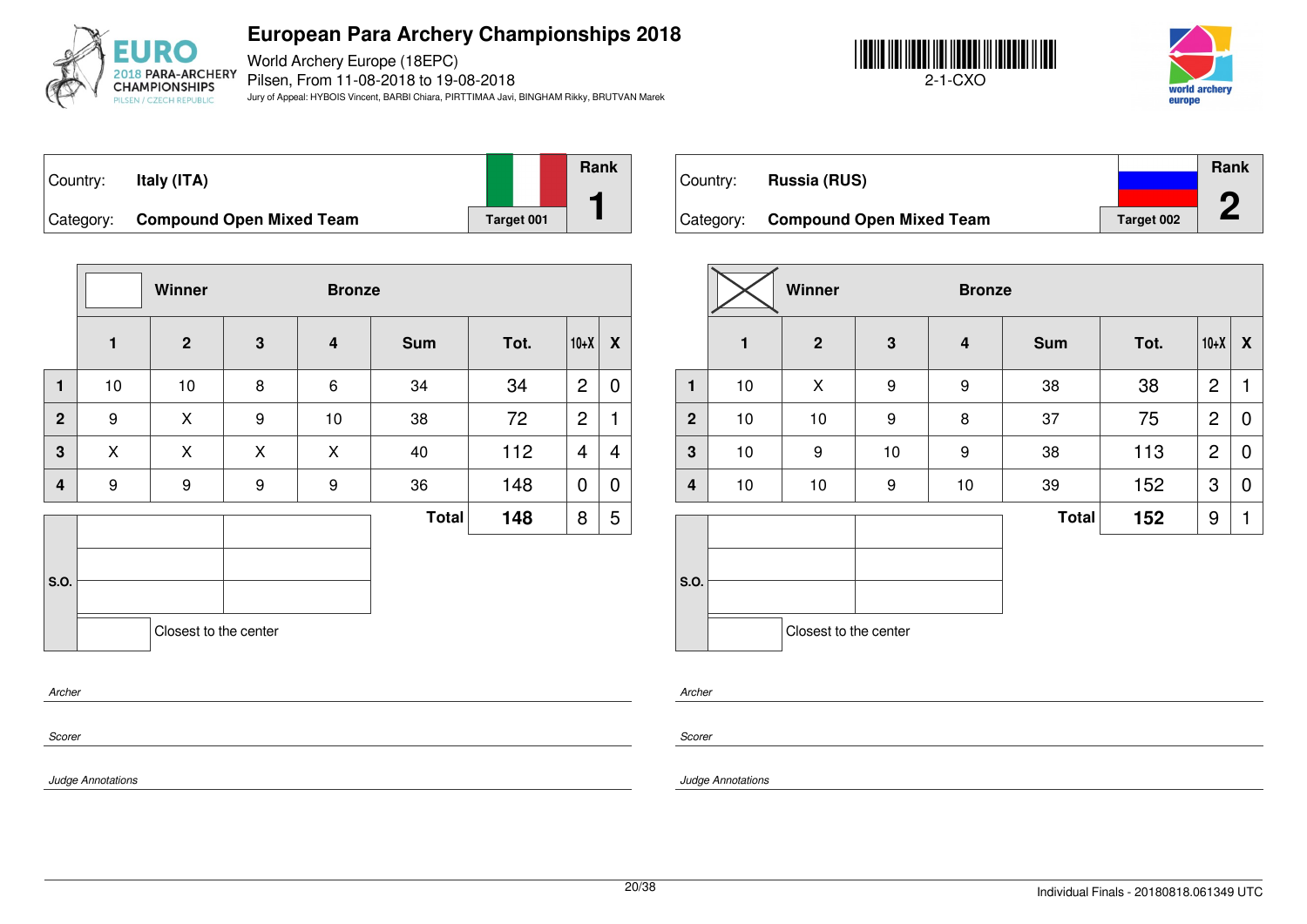

**5**

World Archery Europe (18EPC) Pilsen, From 11-08-2018 to 19-08-2018 Jury of Appeal: HYBOIS Vincent, BARBI Chiara, PIRTTIMAA Javi, BINGHAM Rikky, BRUTVAN Marek





**Rank** 飞 Country: **Slovakia (SVK)** Category: **Compound Open Mixed Team** Target 001

|                         |                | Winner                |             | Gold                    |              |      |                |                |
|-------------------------|----------------|-----------------------|-------------|-------------------------|--------------|------|----------------|----------------|
|                         | $\blacksquare$ | $\overline{2}$        | $\mathbf 3$ | $\overline{\mathbf{4}}$ | <b>Sum</b>   | Tot. | $10+X$         | X              |
| $\mathbf{1}$            | 9              | 9                     | 9           | X                       | 37           | 37   | 1              | 1              |
| $\overline{2}$          | $10$           | 10                    | 9           | 10                      | 39           | 76   | 3              | 0              |
| 3                       | 9              | X                     | 8           | 10                      | 37           | 113  | $\overline{2}$ | 1              |
| $\overline{\mathbf{4}}$ | 9              | 10                    | 9           | 9                       | 37           | 150  | 1              | 0              |
| S.O.                    |                | 10                    |             | 10                      | <b>Total</b> | 150  | 7              | $\overline{2}$ |
|                         |                | Closest to the center |             |                         |              |      |                |                |
| Archer                  |                |                       |             |                         |              |      |                |                |

| Country:  | <b>Great Britain (GBR)</b>      | <b>No. 7 Rank</b><br>ZN | $\bigcap$ |
|-----------|---------------------------------|-------------------------|-----------|
| Category: | <b>Compound Open Mixed Team</b> | <b>Target 002</b>       | J         |

|                |                | Winner                |   | Gold |              |      |                |                  |
|----------------|----------------|-----------------------|---|------|--------------|------|----------------|------------------|
|                | $\mathbf{1}$   | $\mathbf{2}$          | 3 | 4    | <b>Sum</b>   | Tot. | $10+X$         | $\boldsymbol{X}$ |
| $\mathbf{1}$   | $\overline{7}$ | 10                    | X | $10$ | 37           | 37   | 3              | 1                |
| $\overline{2}$ | $10$           | $\boldsymbol{9}$      | 9 | $10$ | 38           | 75   | $\overline{c}$ | 0                |
| 3              | 9              | 10                    | 9 | X    | 38           | 113  | $\overline{2}$ | 1                |
| 4              | 9              | 10                    | 9 | 9    | 37           | 150  | 1              | $\mathbf 0$      |
|                |                | 9                     |   | X    | <b>Total</b> | 150  | 8              | $\overline{2}$   |
|                |                |                       |   |      |              |      |                |                  |
| S.O.           |                |                       |   |      |              |      |                |                  |
|                |                | Closest to the center |   |      |              |      |                |                  |

*Scorer*

*Scorer*

*Archer*

*Judge Annotations*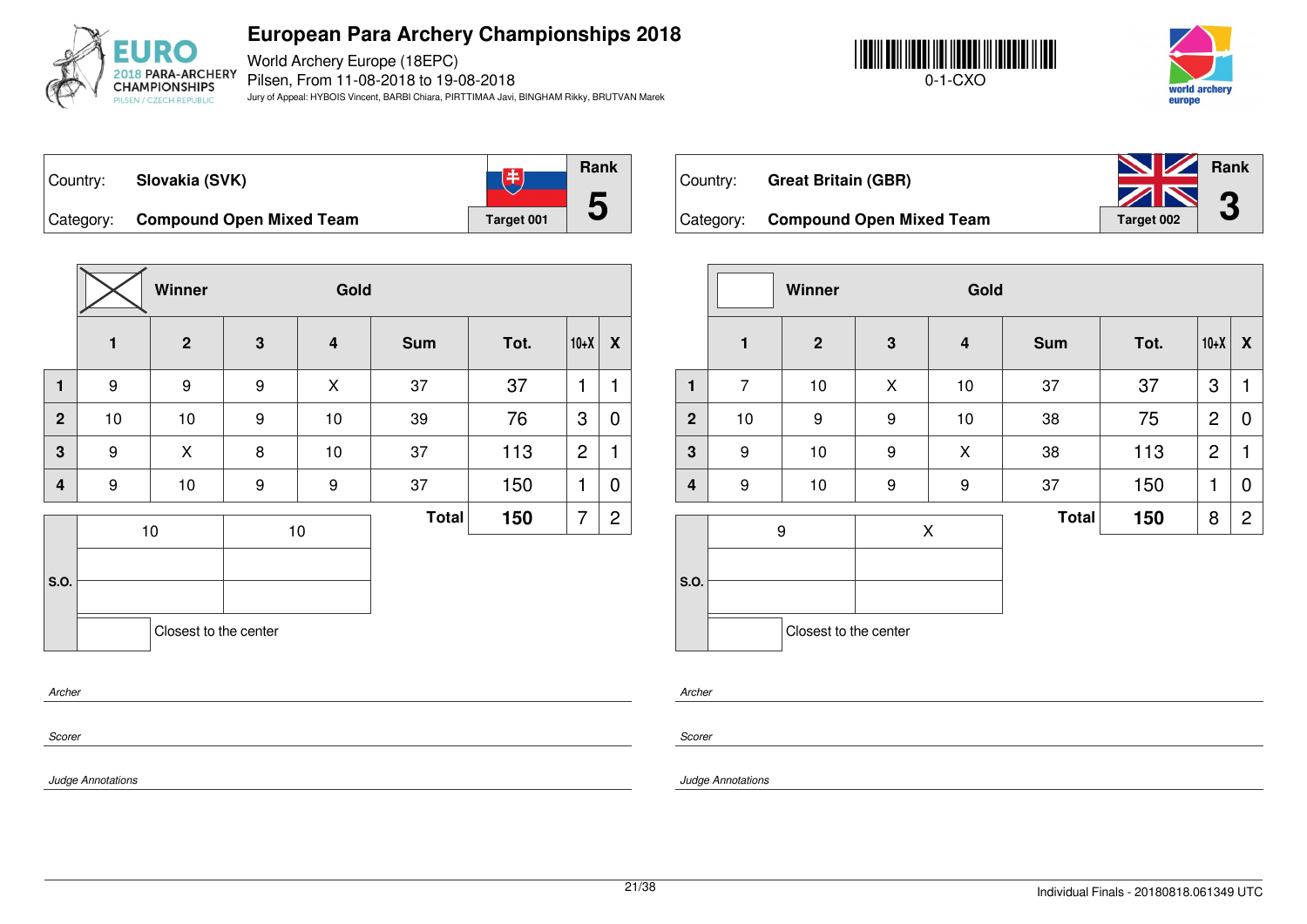

World Archery Europe (18EPC) Pilsen, From 11-08-2018 to 19-08-2018 Jury of Appeal: HYBOIS Vincent, BARBI Chiara, PIRTTIMAA Javi, BINGHAM Rikky, BRUTVAN Marek





Country: **Turkey (TUR)** Category: **Recurve Men Open Team Tanget 001** 



|                |              | Winner       |                       |   |                 | 1/4            |                  |      |              |                                                     |                   |
|----------------|--------------|--------------|-----------------------|---|-----------------|----------------|------------------|------|--------------|-----------------------------------------------------|-------------------|
|                | $\mathbf{1}$ | $\mathbf{2}$ | $\mathbf 3$           | 4 | $5\phantom{.0}$ | $6\phantom{1}$ | <b>Set Total</b> | Tot. |              |                                                     | Set Points   Tot. |
| $\mathbf{1}$   | X            | 10           | 9                     | 8 | $\overline{7}$  | 6              | 50               | 50   | $\bf(2)$     | $\pmb{0}$<br>1                                      | $\overline{2}$    |
| $\overline{2}$ | 9            | 9            | 9                     | 8 | 8               | 6              | 49               | 99   | $\mathbf{2}$ | $\left( \mathbf{0}\right)$<br>1                     | $\mathbf{2}$      |
| 3              | 10           | 8            | 8                     | 6 | 6               | 3              | 41               | 140  | $\mathbf{2}$ | $\bf(1)$<br>$\bf{0}$                                | 3                 |
| $\overline{4}$ | 9            | 9            | $\overline{7}$        | 6 | 6               | 6              | 43               | 183  | $\mathbf{2}$ | $\left[ \begin{matrix} 0 \end{matrix} \right]$<br>1 | 3                 |
|                |              |              |                       |   |                 |                |                  |      |              | <b>Total</b>                                        | 3                 |
| <b>S.O.</b>    |              |              | Closest to the center |   |                 |                |                  |      |              |                                                     |                   |

| Country:  | Italy (ITA)                  |            | Rank |
|-----------|------------------------------|------------|------|
| Category: | <b>Recurve Men Open Team</b> | Target 003 |      |

|                |              | Winner         |                       |                         |                | 1/4             |                  |      |                                                 |                  |
|----------------|--------------|----------------|-----------------------|-------------------------|----------------|-----------------|------------------|------|-------------------------------------------------|------------------|
|                | $\mathbf{1}$ | $\overline{2}$ | 3                     | $\overline{\mathbf{4}}$ | 5              | $6\phantom{1}6$ | <b>Set Total</b> | Tot. | Set Points   Tot.                               |                  |
| $\mathbf{1}$   | 10           | 9              | 8                     | 8                       | $\overline{7}$ | $\overline{2}$  | 44               | 44   | $\left( \mathbf{0}\right)$<br>$\mathbf{2}$<br>1 | $\boldsymbol{0}$ |
| $\overline{2}$ | 9            | 9              | 9                     | 9                       | 8              | $\overline{7}$  | 51               | 95   | $\bf(2)$<br>$\bf{0}$<br>1                       | $\mathbf{2}$     |
| $\mathbf{3}$   | 8            | 8              | $\overline{7}$        | $\overline{7}$          | 6              | 5               | 41               | 136  | $\mathbf{2}$<br>$\left( 1\right)$<br>0          | 3                |
| $\overline{4}$ | 10           | 9              | 9                     | 8                       | $\overline{7}$ | $\overline{7}$  | 50               | 186  | $\left( \mathbf{2}\right)$<br>$\bf{0}$<br>1     | 5                |
|                |              |                |                       |                         |                |                 |                  |      | <b>Total</b>                                    | 5                |
|                |              |                |                       |                         |                |                 |                  |      |                                                 |                  |
| S.O.           |              |                |                       |                         |                |                 |                  |      |                                                 |                  |
|                |              |                | Closest to the center |                         |                |                 |                  |      |                                                 |                  |

*Archer*

*Scorer*

*Judge Annotations*

*Archer*

*Scorer*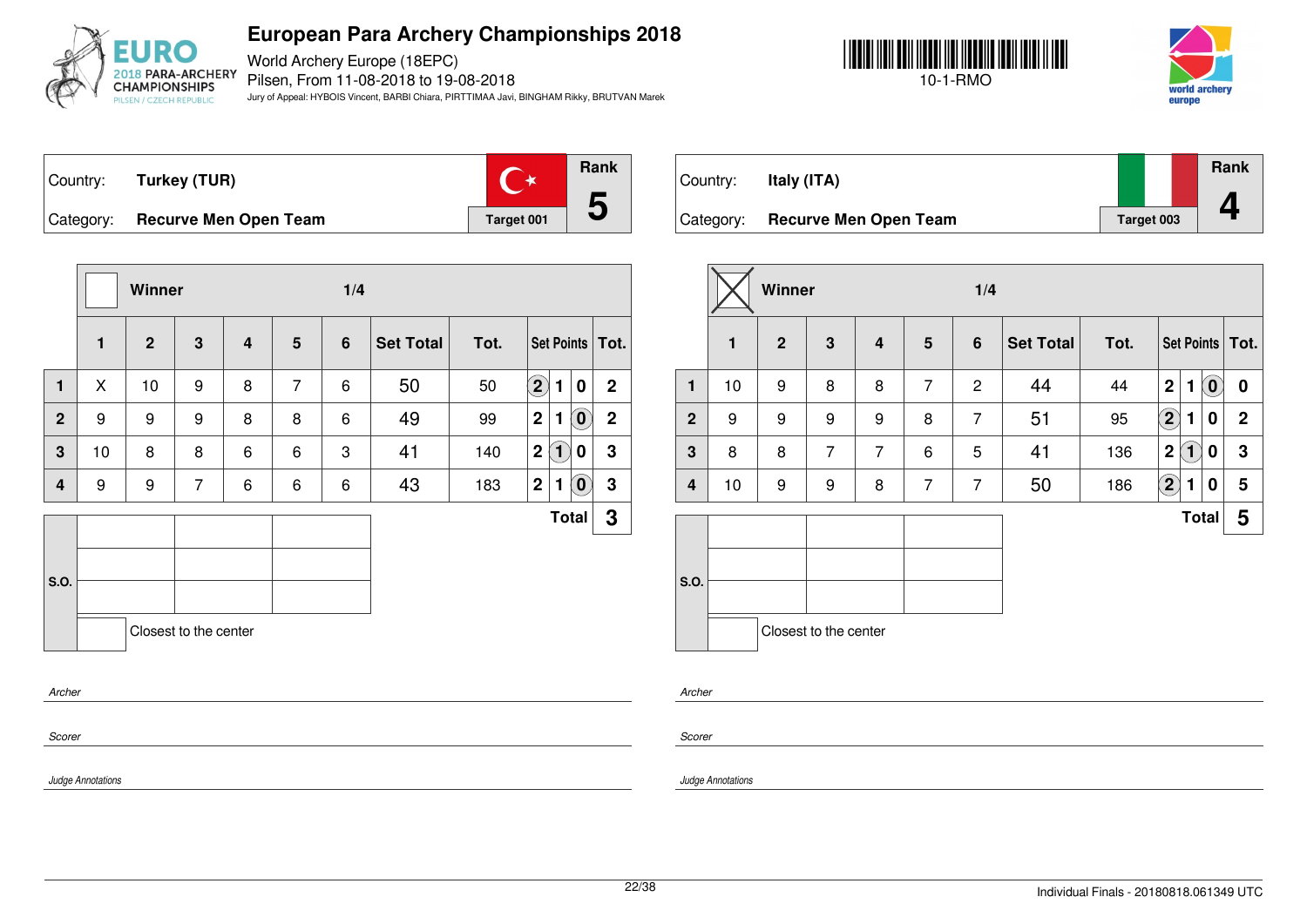

World Archery Europe (18EPC) Pilsen, From 11-08-2018 to 19-08-2018 Jury of Appeal: HYBOIS Vincent, BARBI Chiara, PIRTTIMAA Javi, BINGHAM Rikky, BRUTVAN Marek





Country: **Russia (RUS)** Category: **Recurve Men Open Team Tanget 001 Rank 1**

|                |              | Winner         |                       |                         |                 | 1/2            |                  |      |                            |   |              |                   |
|----------------|--------------|----------------|-----------------------|-------------------------|-----------------|----------------|------------------|------|----------------------------|---|--------------|-------------------|
|                | $\mathbf{1}$ | $\overline{2}$ | $\mathbf{3}$          | $\overline{\mathbf{4}}$ | $5\phantom{.0}$ | $6\phantom{1}$ | <b>Set Total</b> | Tot. |                            |   |              | Set Points   Tot. |
| $\mathbf{1}$   | X            | 10             | 9                     | 9                       | 8               | $\overline{7}$ | 53               | 53   | $\left( \mathbf{2}\right)$ | 1 | 0            | $\mathbf 2$       |
| $\overline{2}$ | 9            | 9              | 9                     | 8                       | 8               | $\overline{7}$ | 50               | 103  | $\bf(2)$                   | 1 | 0            | 4                 |
| $\mathbf 3$    | 10           | 9              | 9                     | 9                       | 8               | 8              | 53               | 156  | $\left( \mathbf{2}\right)$ | 1 | 0            | 6                 |
| $\overline{4}$ |              |                |                       |                         |                 |                |                  |      | $\mathbf 2$                | 1 | 0            |                   |
|                |              |                |                       |                         |                 |                |                  |      |                            |   | <b>Total</b> | 6                 |
|                |              |                |                       |                         |                 |                |                  |      |                            |   |              |                   |
| S.O.           |              |                |                       |                         |                 |                |                  |      |                            |   |              |                   |
|                |              |                | Closest to the center |                         |                 |                |                  |      |                            |   |              |                   |
| Archer         |              |                |                       |                         |                 |                |                  |      |                            |   |              |                   |

| Country:  | Italy (ITA)                  |            | Rank |
|-----------|------------------------------|------------|------|
|           |                              |            |      |
| Category: | <b>Recurve Men Open Team</b> | Target 003 |      |

|                         |              | Winner         |                         |                         | 1/2            |                |                  |      |                  |              |                        |                   |
|-------------------------|--------------|----------------|-------------------------|-------------------------|----------------|----------------|------------------|------|------------------|--------------|------------------------|-------------------|
|                         | $\mathbf{1}$ | $\overline{2}$ | $\overline{\mathbf{3}}$ | $\overline{\mathbf{4}}$ | $5\phantom{1}$ | 6              | <b>Set Total</b> | Tot. |                  |              |                        | Set Points   Tot. |
| $\mathbf{1}$            | X            | 10             | 9                       | 8                       | $\overline{7}$ | $\overline{7}$ | 51               | 51   | $\mathbf 2$      | 1            | $\mathbf{O}$           | $\boldsymbol{0}$  |
| $\overline{2}$          | 10           | 8              | 8                       | $\overline{7}$          | 6              | 5              | 44               | 95   | $\mathbf 2$      | 1            | $\tilde{(\mathbf{0})}$ | $\boldsymbol{0}$  |
| $\mathbf{3}$            | X            | 9              | 9                       | 9                       | 8              | 6              | 51               | 146  | $\mathbf 2$      | 1            | $\left( 0 \right)$     | $\boldsymbol{0}$  |
| $\overline{\mathbf{4}}$ |              |                |                         |                         |                |                |                  |      | $\boldsymbol{2}$ | $\mathbf{1}$ | 0                      |                   |
|                         |              |                |                         |                         |                |                |                  |      |                  |              | <b>Total</b>           | $\boldsymbol{0}$  |
|                         |              |                |                         |                         |                |                |                  |      |                  |              |                        |                   |
| S.O.                    |              |                |                         |                         |                |                |                  |      |                  |              |                        |                   |
|                         |              |                | Closest to the center   |                         |                |                |                  |      |                  |              |                        |                   |

*Scorer*

*Scorer*

*Archer*

*Judge Annotations*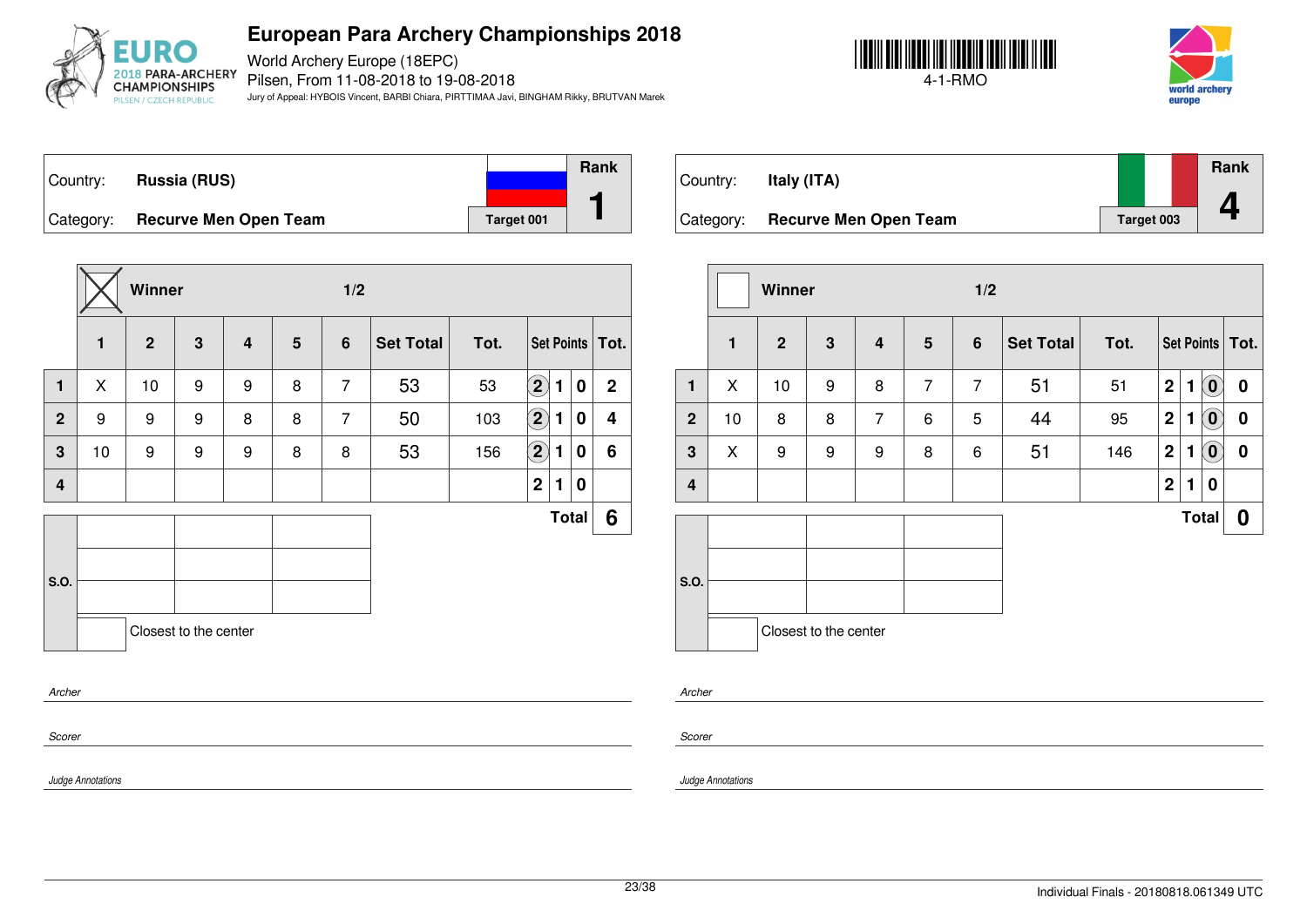

World Archery Europe (18EPC) Pilsen, From 11-08-2018 to 19-08-2018 Jury of Appeal: HYBOIS Vincent, BARBI Chiara, PIRTTIMAA Javi, BINGHAM Rikky, BRUTVAN Marek





**Rank**

**2**

Country: **Czech Republic (CZE)** Category: **Recurve Men Open Team Tanget 005** 



Country: **Poland (POL)** Category: **Recurve Men Open Team Target 007** 

|                  |              | Winner         |                       |                         |                 | 1/2            |                  |      |                         |                   |                            |                   |
|------------------|--------------|----------------|-----------------------|-------------------------|-----------------|----------------|------------------|------|-------------------------|-------------------|----------------------------|-------------------|
|                  | $\mathbf{1}$ | $\overline{2}$ | 3                     | $\overline{\mathbf{4}}$ | $5\phantom{.0}$ | $6\phantom{1}$ | <b>Set Total</b> | Tot. |                         |                   |                            | Set Points   Tot. |
| $\mathbf{1}$     | X            | 10             | 9                     | 8                       | $\overline{7}$  | 5              | 49               | 49   | $\mathbf{2}$            | 1                 | $\left( \mathbf{0}\right)$ | $\bf{0}$          |
| $\overline{2}$   | 10           | 8              | 8                     | $\overline{7}$          | 6               | $\mathbf{1}$   | 40               | 89   | 2                       | $\left( 1\right)$ | 0                          | 1                 |
| 3                | X            | X              | 10                    | 8                       | $\overline{7}$  | 6              | 51               | 140  | $\overline{\mathbf{2}}$ | $\overline{1}$    | 0                          | $\mathbf{2}$      |
| 4                | 9            | 8              | 8                     | 6                       | 5               | 5              | 41               | 181  | $\mathbf{2}$            | 1                 | 0                          | 4                 |
|                  |              | 8              | $\overline{7}$        |                         | $\mathbf 5$     |                |                  |      |                         |                   | <b>Total</b>               | 4                 |
| S.O.             |              |                | Closest to the center |                         |                 |                |                  |      |                         |                   |                            |                   |
| Archer<br>Scorer |              |                |                       |                         |                 |                |                  |      |                         |                   |                            |                   |

|                  |                | Winner         |                         |                |                 | 1/2            |                  |      |             |                   |                    |                         |
|------------------|----------------|----------------|-------------------------|----------------|-----------------|----------------|------------------|------|-------------|-------------------|--------------------|-------------------------|
|                  | $\mathbf{1}$   | $\overline{2}$ | $\overline{\mathbf{3}}$ | $\overline{4}$ | $5\phantom{.0}$ | $6\phantom{1}$ | <b>Set Total</b> | Tot. |             |                   |                    | Set Points   Tot.       |
| $\mathbf{1}$     | X              | 9              | 9                       | 8              | 8               | $\overline{7}$ | 51               | 51   | $\bf{(2)}$  | 1                 | $\bf{0}$           | $\mathbf{2}$            |
| $\overline{2}$   | 9              | 8              | $\overline{7}$          | $\overline{7}$ | 5               | 4              | 40               | 91   | $\mathbf 2$ | $\left( 1\right)$ | 0                  | $\mathbf 3$             |
| $\mathbf{3}$     | X              | 9              | 9                       | 8              | 8               | $\overline{7}$ | 51               | 142  | $\mathbf 2$ | $\bf(1)$          | $\bf{0}$           | 4                       |
| $\boldsymbol{4}$ | $\overline{7}$ | $\overline{7}$ | 7                       | $\overline{7}$ | 4               | 3              | 35               | 177  | $\mathbf 2$ | 1                 | $\left( 0 \right)$ | $\overline{\mathbf{4}}$ |
|                  | 8              |                | 8                       |                | $\overline{7}$  |                |                  |      |             | <b>Total</b>      |                    | 5                       |
|                  |                |                |                         |                |                 |                |                  |      |             |                   |                    |                         |
| S.O.             |                |                |                         |                |                 |                |                  |      |             |                   |                    |                         |
|                  |                |                | Closest to the center   |                |                 |                |                  |      |             |                   |                    |                         |

*Scorer*

*Judge Annotations*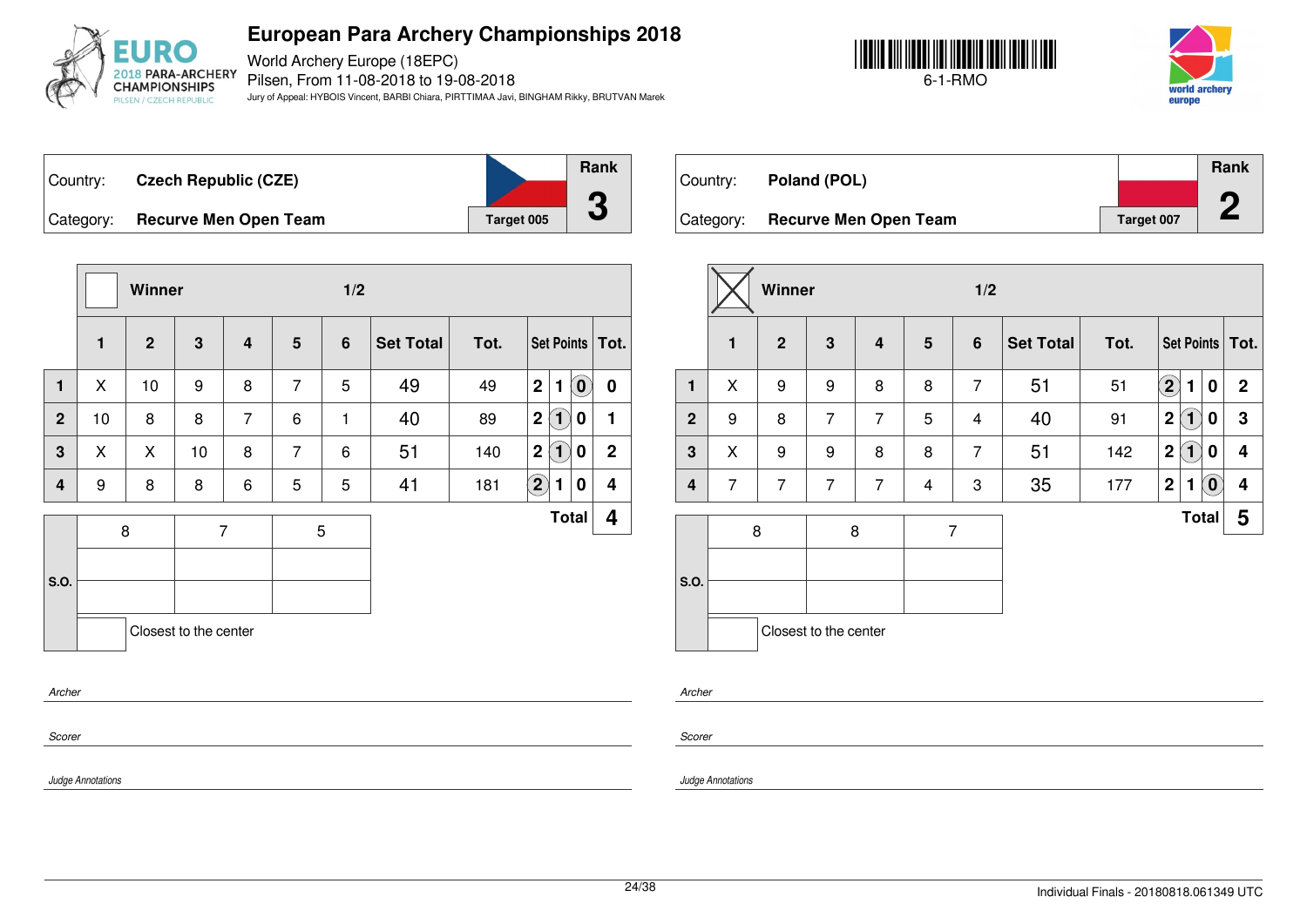

World Archery Europe (18EPC) Pilsen, From 11-08-2018 to 19-08-2018 Jury of Appeal: HYBOIS Vincent, BARBI Chiara, PIRTTIMAA Javi, BINGHAM Rikky, BRUTVAN Marek





Country: **Italy (ITA)** Category: **Recurve Men Open Team Tanget 001 Rank 4**

|                |              | Winner         |                       |                         |                | <b>Bronze</b>  |                  |      |                            |   |              |                   |
|----------------|--------------|----------------|-----------------------|-------------------------|----------------|----------------|------------------|------|----------------------------|---|--------------|-------------------|
|                | $\mathbf{1}$ | $\overline{2}$ | $\mathbf{3}$          | $\overline{\mathbf{4}}$ | $5\phantom{1}$ | $6\phantom{1}$ | <b>Set Total</b> | Tot. |                            |   |              | Set Points   Tot. |
| $\mathbf{1}$   | 9            | 10             | 10                    | 8                       | 8              | $\overline{7}$ | 52               | 52   | $\left( \mathbf{2}\right)$ | 1 | $\pmb{0}$    | $\mathbf{2}$      |
| $\overline{2}$ | 9            | 9              | 6                     | 9                       | 9              | 9              | 51               | 103  | $\left( 2\right)$          | 1 | 0            | 4                 |
| 3              | 9            | $\overline{7}$ | 8                     | $\overline{7}$          | 8              | 10             | 49               | 152  | $\bigcirc$                 | 1 | 0            | 6                 |
| 4              |              |                |                       |                         |                |                |                  |      | $\overline{\mathbf{2}}$    | 1 | 0            |                   |
|                |              |                |                       |                         |                |                |                  |      |                            |   | <b>Total</b> | 6                 |
|                |              |                |                       |                         |                |                |                  |      |                            |   |              |                   |
| S.O.           |              |                |                       |                         |                |                |                  |      |                            |   |              |                   |
|                |              |                | Closest to the center |                         |                |                |                  |      |                            |   |              |                   |
| Archer         |              |                |                       |                         |                |                |                  |      |                            |   |              |                   |

| Country:  | <b>Czech Republic (CZE)</b>  |            | Rank |
|-----------|------------------------------|------------|------|
| Category: | <b>Recurve Men Open Team</b> | Target 002 |      |

|              |              | Winner         |                       |                |                 | <b>Bronze</b>  |                  |      |                  |              |                            |                   |
|--------------|--------------|----------------|-----------------------|----------------|-----------------|----------------|------------------|------|------------------|--------------|----------------------------|-------------------|
|              | $\mathbf{1}$ | $\overline{2}$ | 3                     | 4              | $5\phantom{.0}$ | $6\phantom{1}$ | <b>Set Total</b> | Tot. |                  |              |                            | Set Points   Tot. |
| 1            | M            | 9              | 6                     | $\overline{7}$ | 8               | 9              | 39               | 39   | $\mathbf 2$      | 1            | $\left( \mathbf{0}\right)$ | $\bf{0}$          |
| $\mathbf{2}$ | 4            | 9              | 1                     | 4              | 8               | 9              | 35               | 74   | $\mathbf 2$      | 1            | $\left( \mathbf{0}\right)$ | 0                 |
| $\mathbf 3$  | $\mathbf{1}$ | 8              | $\overline{7}$        | $\overline{2}$ | 8               | 8              | 34               | 108  | $\mathbf 2$      | 1            | $\left( \mathbf{0}\right)$ | 0                 |
| 4            |              |                |                       |                |                 |                |                  |      | $\boldsymbol{2}$ | 1            | 0                          |                   |
|              |              |                |                       |                |                 |                |                  |      |                  | <b>Total</b> |                            | 0                 |
| S.O.         |              |                |                       |                |                 |                |                  |      |                  |              |                            |                   |
|              |              |                | Closest to the center |                |                 |                |                  |      |                  |              |                            |                   |

*Archer*

*Scorer*

*Judge Annotations*

*Scorer*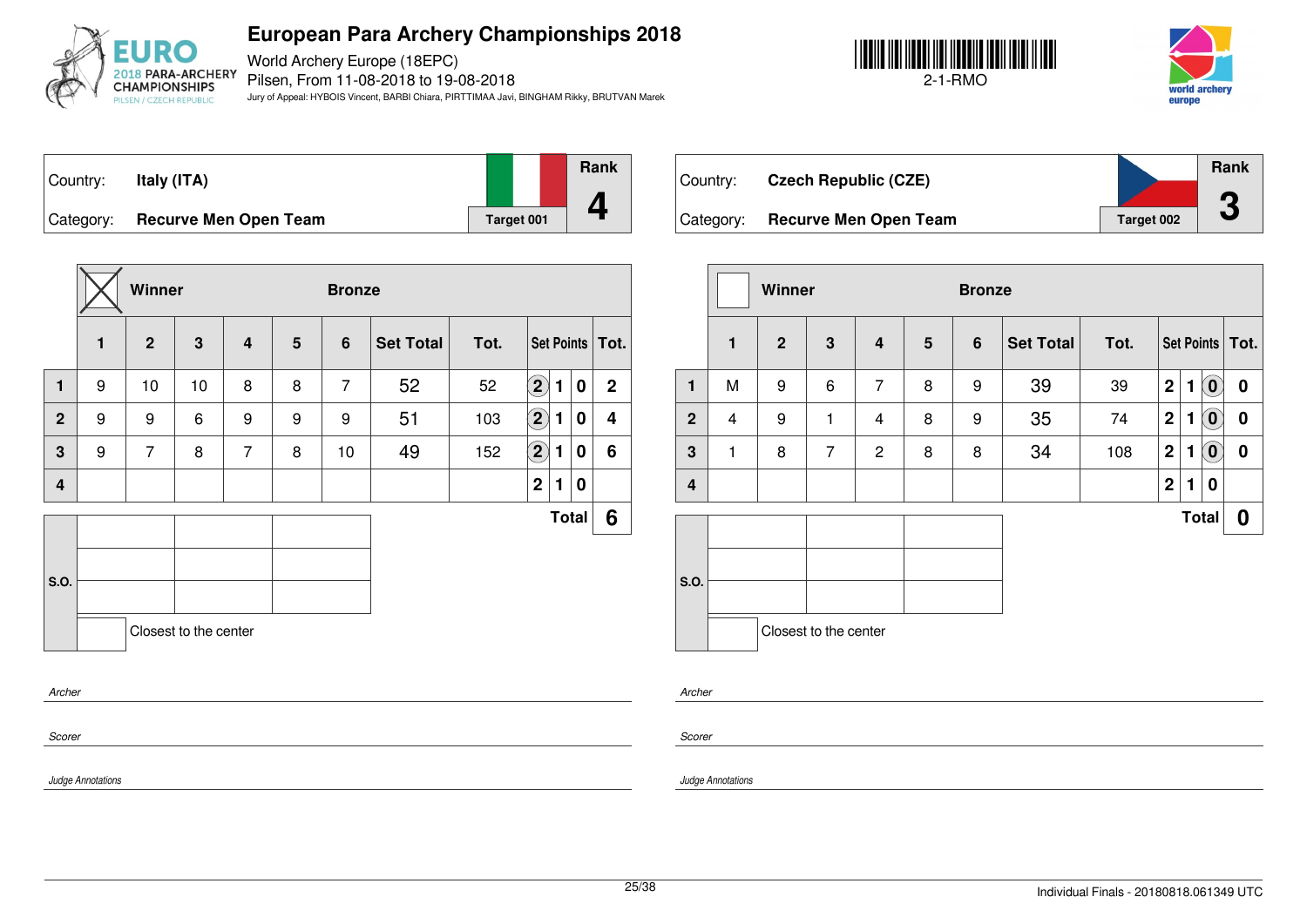

World Archery Europe (18EPC) Pilsen, From 11-08-2018 to 19-08-2018 Jury of Appeal: HYBOIS Vincent, BARBI Chiara, PIRTTIMAA Javi, BINGHAM Rikky, BRUTVAN Marek





Country: **Russia (RUS)** Category: **Recurve Men Open Team Tanget 001 Rank 1**

|                  |                | Winner         |                         |                |                | Gold           |                  |      |                                 |              |                |  |
|------------------|----------------|----------------|-------------------------|----------------|----------------|----------------|------------------|------|---------------------------------|--------------|----------------|--|
|                  | $\mathbf{1}$   | $\overline{2}$ | $\overline{\mathbf{3}}$ | $\overline{4}$ | $5\phantom{1}$ | $6\phantom{1}$ | <b>Set Total</b> | Tot. | Set Points   Tot.               |              |                |  |
| $\mathbf{1}$     | 8              | 9              | 9                       | 10             | 8              | 9              | 53               | 53   | $\mathbf{2}$<br>1               | $\mathbf 0$  | $\overline{2}$ |  |
| $\overline{2}$   | 9              | 10             | 9                       | 9              | 9              | 10             | 56               | 109  | $\left( \mathbf{2}\right)$<br>1 | 0            | 4              |  |
| 3                | $\overline{7}$ | X              | 10                      | 9              | 8              | 9              | 53               | 162  | $\mathbf{2}$<br>1               | $\bf{0}$     | 6              |  |
| $\boldsymbol{4}$ |                |                |                         |                |                |                |                  |      | $\mathbf 2$<br>1                | $\bf{0}$     |                |  |
|                  |                |                |                         |                |                |                |                  |      |                                 | <b>Total</b> | 6              |  |
|                  |                |                |                         |                |                |                |                  |      |                                 |              |                |  |
| S.O.             |                |                |                         |                |                |                |                  |      |                                 |              |                |  |
|                  |                |                | Closest to the center   |                |                |                |                  |      |                                 |              |                |  |
| Archer           |                |                |                         |                |                |                |                  |      |                                 |              |                |  |

| Country:  | Poland (POL)                 |            | Rank<br>œ |
|-----------|------------------------------|------------|-----------|
| Category: | <b>Recurve Men Open Team</b> | Target 002 |           |

|                         |              | Winner         |                       |                         |                 | Gold           |                  |      |                  |              |                            |                   |
|-------------------------|--------------|----------------|-----------------------|-------------------------|-----------------|----------------|------------------|------|------------------|--------------|----------------------------|-------------------|
|                         | $\mathbf{1}$ | $\overline{2}$ | 3                     | $\overline{\mathbf{4}}$ | $5\phantom{.0}$ | 6              | <b>Set Total</b> | Tot. |                  |              |                            | Set Points   Tot. |
| 1                       | 9            | $\overline{7}$ | 8                     | 9                       | 9               | 8              | 50               | 50   | $\overline{2}$   | 1            | $\left( \mathbf{0}\right)$ | $\bf{0}$          |
| $\overline{2}$          | 9            | $\overline{7}$ | $\overline{7}$        | 6                       | $\overline{7}$  | X              | 46               | 96   | $\overline{2}$   | 1            | $\mathbf{0}^{\prime}$      | 0                 |
| $\mathbf{3}$            | 8            | 9              | 9                     | $\overline{7}$          | 10              | $\overline{7}$ | 50               | 146  | $\overline{2}$   | 1            | $\left( \mathbf{0}\right)$ | 0                 |
| $\overline{\mathbf{4}}$ |              |                |                       |                         |                 |                |                  |      | $\boldsymbol{2}$ | 1            | 0                          |                   |
|                         |              |                |                       |                         |                 |                |                  |      |                  | <b>Total</b> |                            | 0                 |
| S.O.                    |              |                |                       |                         |                 |                |                  |      |                  |              |                            |                   |
|                         |              |                | Closest to the center |                         |                 |                |                  |      |                  |              |                            |                   |

*Scorer*

*Scorer*

*Archer*

*Judge Annotations*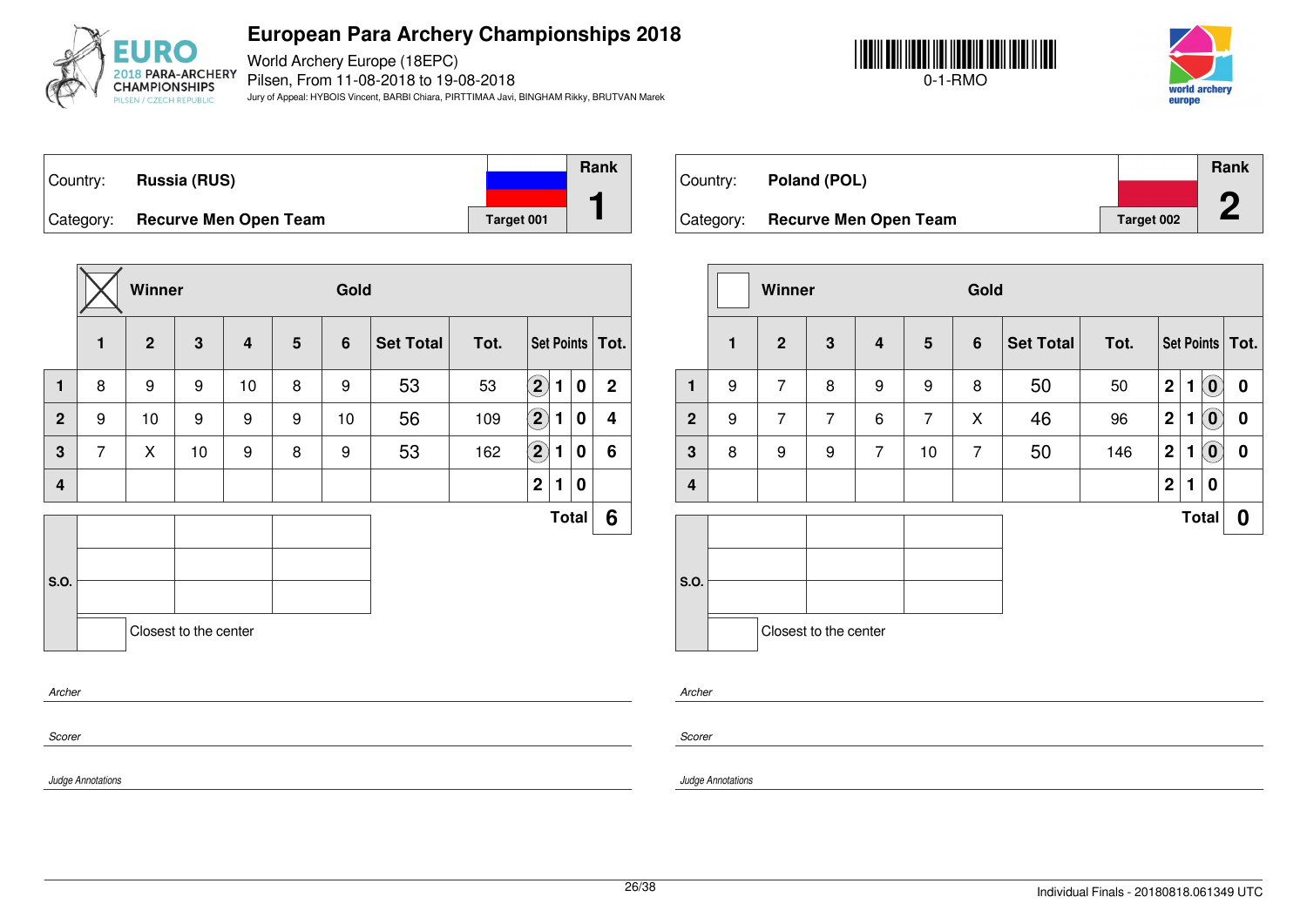

World Archery Europe (18EPC) Pilsen, From 11-08-2018 to 19-08-2018 Jury of Appeal: HYBOIS Vincent, BARBI Chiara, PIRTTIMAA Javi, BINGHAM Rikky, BRUTVAN Marek





Country: **Russia (RUS)** Category: **Recurve Open Mixed Team Target 001 Rank 1**

|                |              | Winner                |                | 1/4                     |                  |      |                            |   |                                                         |                   |
|----------------|--------------|-----------------------|----------------|-------------------------|------------------|------|----------------------------|---|---------------------------------------------------------|-------------------|
|                | $\mathbf{1}$ | $\overline{2}$        | 3              | $\overline{\mathbf{4}}$ | <b>Set Total</b> | Tot. |                            |   |                                                         | Set Points   Tot. |
| $\blacksquare$ | X            | 10                    | 9              | 8                       | 37               | 37   | $\left( \mathbf{2}\right)$ | 1 | 0                                                       | $\overline{2}$    |
| $\mathbf{2}$   | 10           | 10                    | 9              | 9                       | 38               | 75   | $\bf (2)$                  | 1 | 0                                                       | 4                 |
| 3              | 10           | 8                     | $\overline{7}$ | $\overline{7}$          | 32               | 107  | $\mathbf 2$                | 1 | $\left( \begin{matrix} \textbf{0} \end{matrix} \right)$ | 4                 |
| 4              | X            | 9                     | 8              | 8                       | 35               | 142  | $\mathbf{2}$               | 1 | 0                                                       | 6                 |
|                |              |                       |                |                         |                  |      |                            |   | <b>Total</b>                                            | 6                 |
| S.O.           |              |                       |                |                         |                  |      |                            |   |                                                         |                   |
|                |              | Closest to the center |                |                         |                  |      |                            |   |                                                         |                   |
| Archer         |              |                       |                |                         |                  |      |                            |   |                                                         |                   |

| Country:  | Latvia (LAT)                   |            | <b>Rank</b> |
|-----------|--------------------------------|------------|-------------|
|           |                                |            |             |
| Category: | <b>Recurve Open Mixed Team</b> | Target 002 |             |

|                |              | Winner                |                 | 1/4 |                  |      |                            |   |                            |                   |
|----------------|--------------|-----------------------|-----------------|-----|------------------|------|----------------------------|---|----------------------------|-------------------|
|                | $\mathbf{1}$ | $\overline{2}$        | $\mathbf{3}$    | 4   | <b>Set Total</b> | Tot. |                            |   |                            | Set Points   Tot. |
| $\mathbf{1}$   | 9            | 9                     | 8               | 5   | 31               | 31   | $\overline{\mathbf{2}}$    | 1 | $\left( \mathbf{0}\right)$ | 0                 |
| $\overline{2}$ | 8            | $\overline{7}$        | $6\phantom{1}6$ | 5   | 26               | 57   | $\mathbf{2}$               | 1 | $\overline{\mathbf{0}}$    | $\bf{0}$          |
| 3              | X            | X                     | 8               | 5   | 33               | 90   | $\left( \mathbf{2}\right)$ | 1 | 0                          | $\mathbf 2$       |
| 4              | 9            | 8                     | $\,6$           | 4   | 27               | 117  | $\overline{2}$             | 1 | $\left( \mathbf{0}\right)$ | $\mathbf 2$       |
|                |              |                       |                 |     |                  |      |                            |   | <b>Total</b>               | $\boldsymbol{2}$  |
| S.O.           |              | Closest to the center |                 |     |                  |      |                            |   |                            |                   |

*Archer*

*Scorer*

*Judge Annotations*

*Scorer*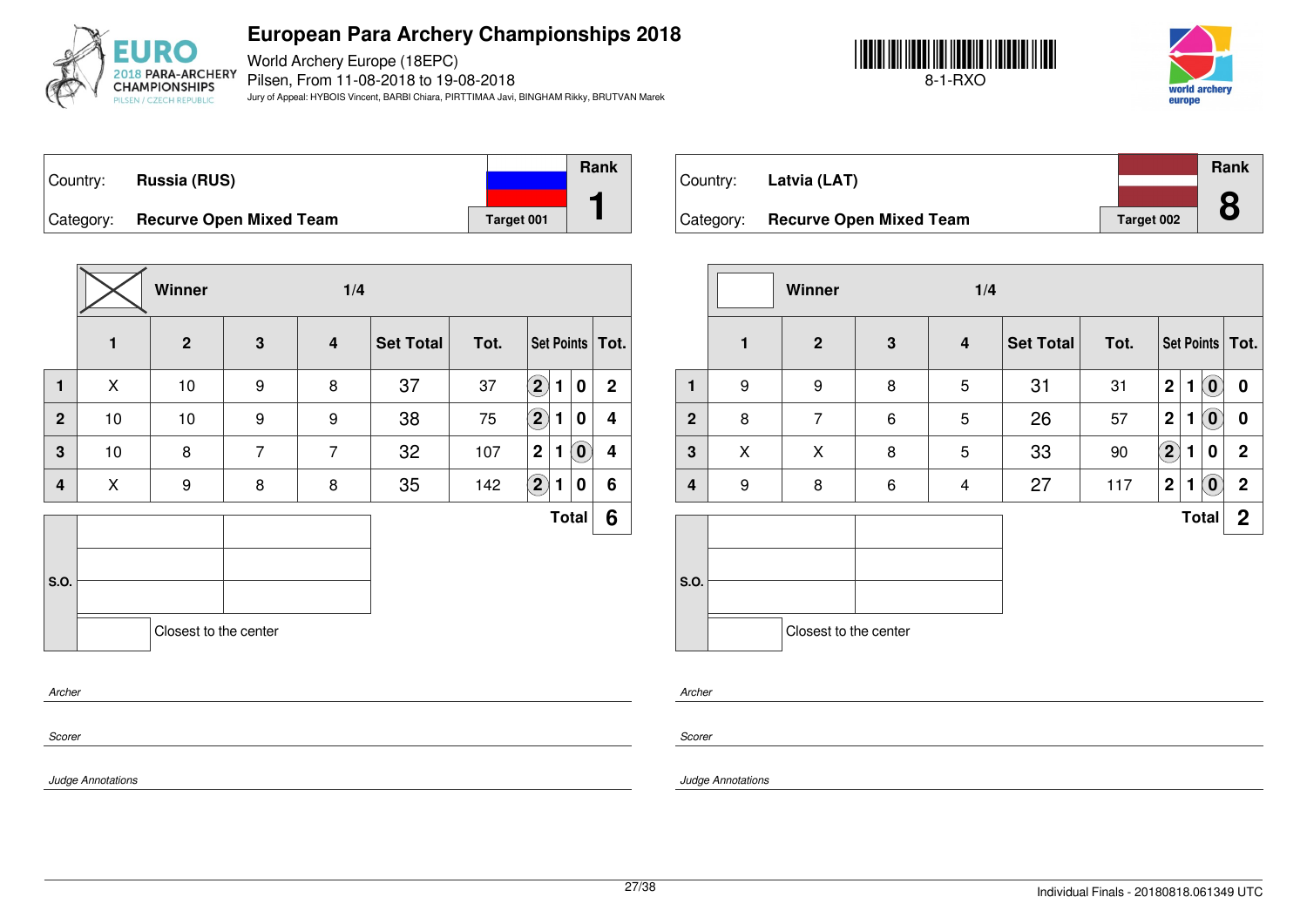

World Archery Europe (18EPC) Pilsen, From 11-08-2018 to 19-08-2018 Jury of Appeal: HYBOIS Vincent, BARBI Chiara, PIRTTIMAA Javi, BINGHAM Rikky, BRUTVAN Marek





**Rank**

**4**

Country: **Czech Republic (CZE)** Category: **Recurve Open Mixed Team Target 103** Target



|                | <b>Rank</b> |
|----------------|-------------|
|                |             |
| <b>get 003</b> |             |

 $\mathbb{C}^*$ Country: **Turkey (TUR)** Category: **Recurve Open Mixed Team Target 004** 

|                |                  | Winner                |                | 1/4                     |                  |      |                            |   |                            |                         |
|----------------|------------------|-----------------------|----------------|-------------------------|------------------|------|----------------------------|---|----------------------------|-------------------------|
|                | $\mathbf{1}$     | $\mathbf{2}$          | 3              | $\overline{\mathbf{4}}$ | <b>Set Total</b> | Tot. |                            |   |                            | Set Points   Tot.       |
| $\mathbf{1}$   | $\boldsymbol{9}$ | 8                     | $\overline{7}$ | 6                       | 30               | 30   | $\left( \mathbf{2}\right)$ | 1 | 0                          | $\overline{2}$          |
| $\overline{2}$ | 9                | 8                     | $\overline{7}$ | $\overline{7}$          | 31               | 61   | $\mathbf{2}$               | 1 | $\left( \mathbf{0}\right)$ | $\overline{2}$          |
| 3              | 10               | 8                     | 6              | $\overline{c}$          | 26               | 87   | $\mathbf{2}$               | 1 | $\left( \mathbf{0}\right)$ | $\overline{\mathbf{2}}$ |
| 4              | X                | 9                     | 8              | $\overline{7}$          | 34               | 121  | $\bf(2)$                   | 1 | 0                          | 4                       |
|                |                  | 9                     | 5              |                         |                  |      |                            |   | <b>Total</b>               | 4                       |
|                |                  |                       |                |                         |                  |      |                            |   |                            |                         |
| S.O.           |                  |                       |                |                         |                  |      |                            |   |                            |                         |
|                |                  | Closest to the center |                |                         |                  |      |                            |   |                            |                         |
|                |                  |                       |                |                         |                  |      |                            |   |                            |                         |
| Archer         |                  |                       |                |                         |                  |      |                            |   |                            |                         |
| Scorer         |                  |                       |                |                         |                  |      |                            |   |                            |                         |

|                |                  | Winner                |                | 1/4            |                  |      |                            |              |                            |                         |
|----------------|------------------|-----------------------|----------------|----------------|------------------|------|----------------------------|--------------|----------------------------|-------------------------|
|                | $\mathbf{1}$     | $\mathbf{2}$          | $\mathbf{3}$   | 4              | <b>Set Total</b> | Tot. |                            |              |                            | Set Points   Tot.       |
| $\mathbf{1}$   | 9                | 8                     | 5              | 5              | 27               | 27   | $\mathbf 2$                | 1            | $\left( \mathbf{0}\right)$ | $\bf{0}$                |
| $\overline{2}$ | X                | 9                     | 8              | $\overline{7}$ | 34               | 61   | $\left( \mathbf{2}\right)$ | 1            | $\boldsymbol{0}$           | $\mathbf 2$             |
| 3              | 10               | 9                     | $\overline{7}$ | $\overline{7}$ | 33               | 94   | $\mathbf{\Omega}$          | 1            | 0                          | 4                       |
| $\overline{4}$ | $\boldsymbol{9}$ | 8                     | 8              | 8              | 33               | 127  | $\mathbf 2$                | 1            | $\alpha$                   | $\overline{\mathbf{4}}$ |
|                |                  | X                     |                | 10             |                  |      |                            | <b>Total</b> |                            | 5                       |
|                |                  |                       |                |                |                  |      |                            |              |                            |                         |
| S.O.           |                  |                       |                |                |                  |      |                            |              |                            |                         |
|                |                  | Closest to the center |                |                |                  |      |                            |              |                            |                         |

*Archer*

*Scorer*

*Judge Annotations*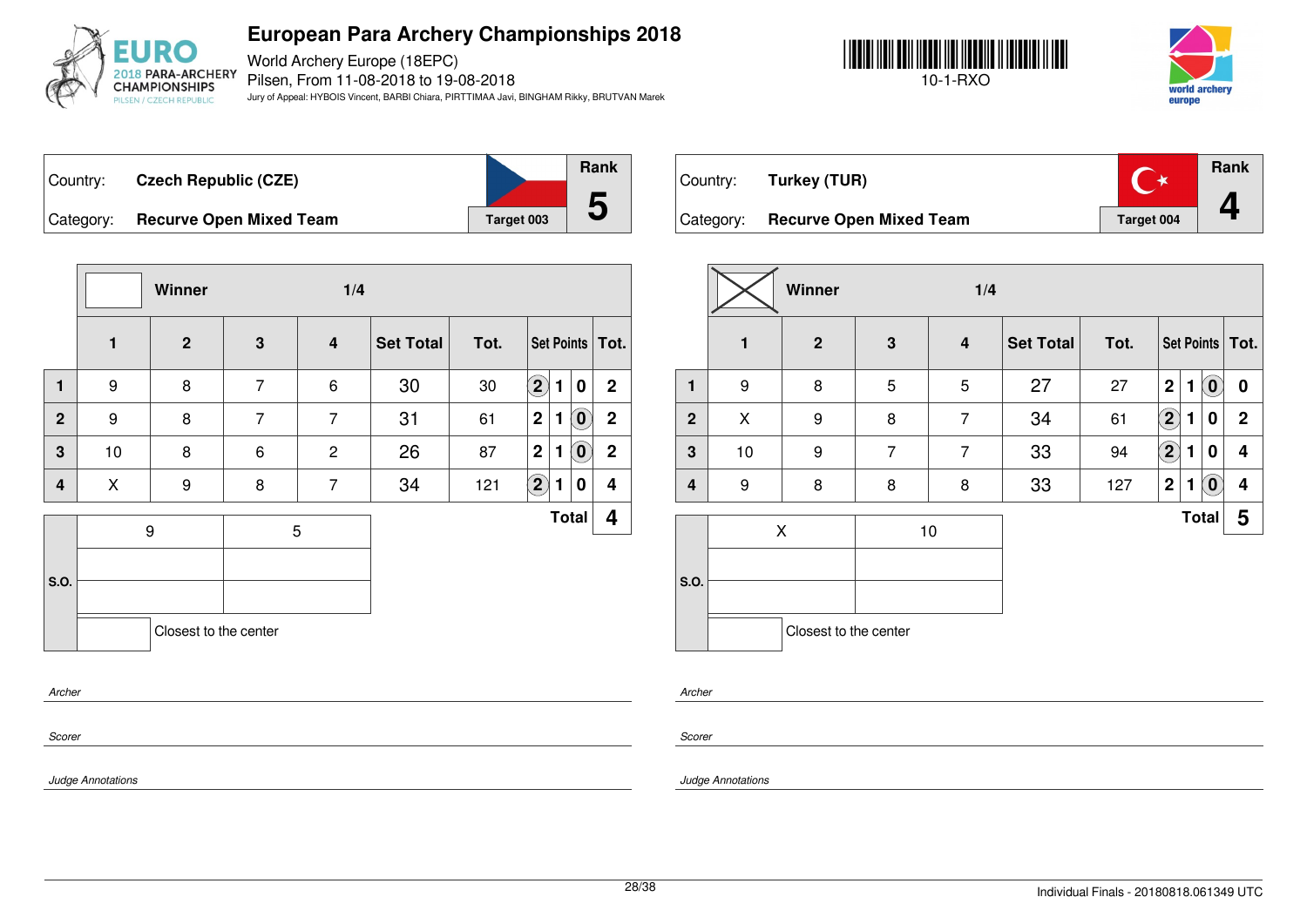

World Archery Europe (18EPC) Pilsen, From 11-08-2018 to 19-08-2018 Jury of Appeal: HYBOIS Vincent, BARBI Chiara, PIRTTIMAA Javi, BINGHAM Rikky, BRUTVAN Marek





**Rank**

**6**

| Country:  | Italy (ITA)                    |            | Ran |
|-----------|--------------------------------|------------|-----|
|           |                                |            |     |
| Category: | <b>Recurve Open Mixed Team</b> | Target 005 |     |

**Rank**



Country: **Great Britain (GBR)**

|              |    | Winner                |                | 1/4                     |                  |      |                |                   |                            |                         |
|--------------|----|-----------------------|----------------|-------------------------|------------------|------|----------------|-------------------|----------------------------|-------------------------|
|              | 1  | $\overline{2}$        | 3              | $\overline{\mathbf{4}}$ | <b>Set Total</b> | Tot. |                |                   |                            | Set Points   Tot.       |
| $\mathbf{1}$ | 8  | $\overline{7}$        | $\overline{7}$ | $\overline{7}$          | 29               | 29   | 2 <sup>1</sup> | $\mathbf{1}$      | $\left( \mathbf{0}\right)$ | 0                       |
| $\mathbf{2}$ | 10 | $10$                  | 8              | 8                       | 36               | 65   | $\bigcirc$     | 1                 | 0                          | $\overline{2}$          |
| 3            | X  | 9                     | $\overline{7}$ | $\overline{7}$          | 33               | 98   | $\mathbf 2$    | $\left( 1\right)$ | 0                          | 3                       |
| 4            | 9  | 9                     | 9              | 8                       | 35               | 133  | $\mathbf{2}$   | (1)               | 0                          | $\overline{\mathbf{4}}$ |
| S.O.         |    | 9                     |                | 8                       |                  |      |                |                   | <b>Total</b>               | 4                       |
|              |    | Closest to the center |                |                         |                  |      |                |                   |                            |                         |
| Archer       |    |                       |                |                         |                  |      |                |                   |                            |                         |

|                         |    | Winner                |                | 1/4            |                  |      |                  |              |                            |                         |
|-------------------------|----|-----------------------|----------------|----------------|------------------|------|------------------|--------------|----------------------------|-------------------------|
|                         | 1  | $\overline{2}$        | $\mathbf{3}$   | 4              | <b>Set Total</b> | Tot. |                  |              |                            | Set Points   Tot.       |
| 1                       | X  | $\bf 8$               | $\overline{7}$ | $\,6$          | 31               | 31   | $\mathbf{2}$     | 1            | 0                          | $\boldsymbol{2}$        |
| $\overline{2}$          | 9  | $\boldsymbol{9}$      | $\overline{7}$ | 6              | 31               | 62   | $\mathbf 2$      | 1            | $\left( \mathbf{0}\right)$ | $\mathbf{2}$            |
| 3                       | X  | 8                     | 8              | $\overline{7}$ | 33               | 95   | $\mathbf 2$      | $\mathbf{1}$ | 0                          | $\mathbf 3$             |
| $\overline{\mathbf{4}}$ | 10 | $10$                  | 8              | $\overline{7}$ | 35               | 130  | $\boldsymbol{2}$ | $\mathbf{1}$ | 0                          | $\overline{\mathbf{4}}$ |
|                         |    | $\boldsymbol{9}$      | $8*$           |                |                  |      |                  | <b>Total</b> |                            | 5                       |
|                         |    |                       |                |                |                  |      |                  |              |                            |                         |
| S.O.                    |    |                       |                |                |                  |      |                  |              |                            |                         |
|                         |    | Closest to the center |                |                |                  |      |                  |              |                            |                         |

*Archer*

*Scorer*

*Judge Annotations*

*Scorer*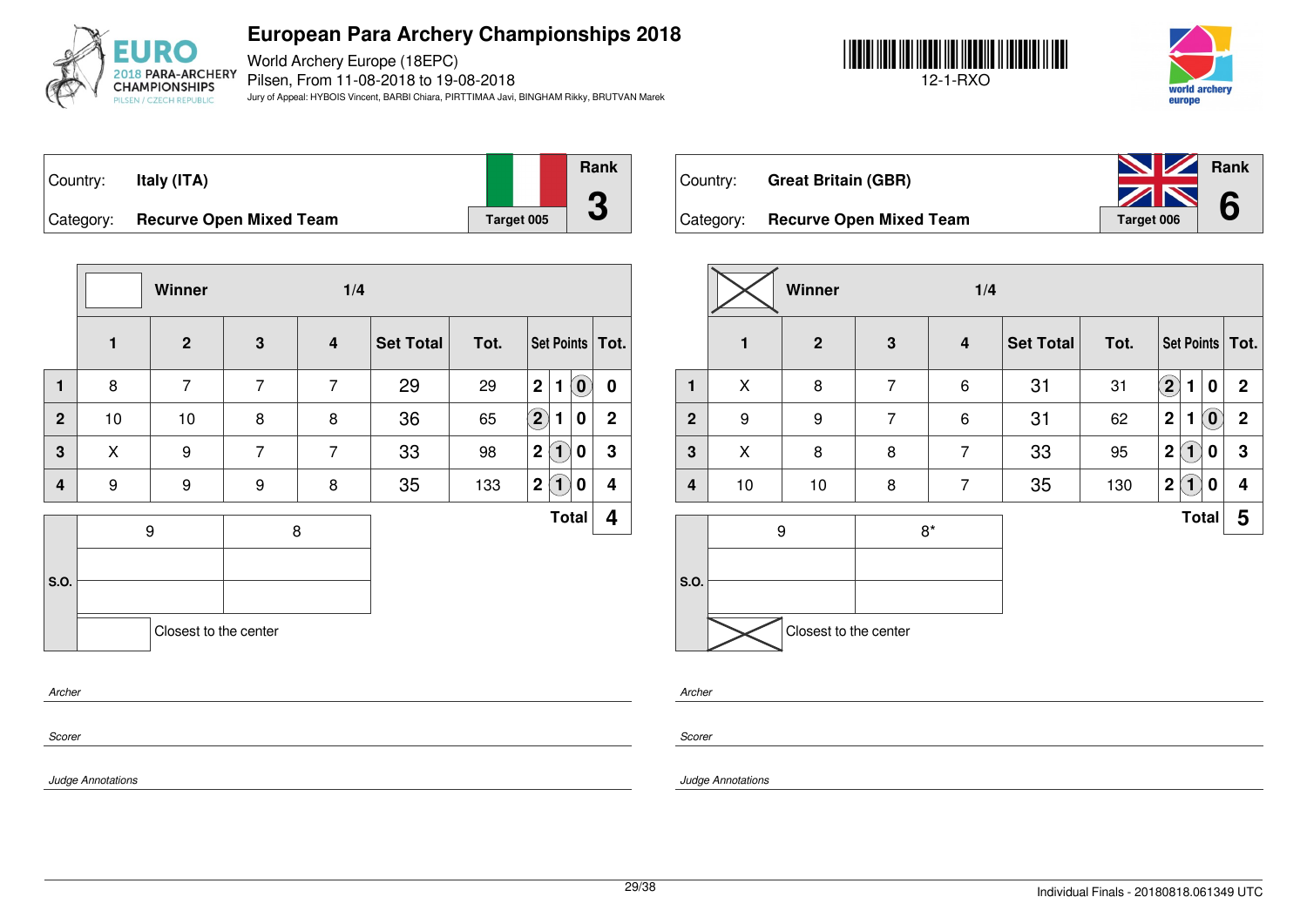

World Archery Europe (18EPC) Pilsen, From 11-08-2018 to 19-08-2018 Jury of Appeal: HYBOIS Vincent, BARBI Chiara, PIRTTIMAA Javi, BINGHAM Rikky, BRUTVAN Marek





Country: **Ukraine (UKR)** Category: **Recurve Open Mixed Team Target 10** Target



|          | Rank |
|----------|------|
|          |      |
| get 007: |      |

Country: **Poland (POL)** Category: **Recurve Open Mixed Team Target 008 Rank 2**

|                  |                  | Winner                |                  | 1/4                     |                  |      |                                                           |             |
|------------------|------------------|-----------------------|------------------|-------------------------|------------------|------|-----------------------------------------------------------|-------------|
|                  | $\mathbf{1}$     | $\overline{2}$        | 3                | $\overline{\mathbf{4}}$ | <b>Set Total</b> | Tot. | Set Points   Tot.                                         |             |
| $\mathbf{1}$     | 8                | 8                     | $\overline{7}$   | 7                       | 30               | 30   | $\left( \mathbf{0}\right)$<br>$\mathbf 2$<br>$\mathbf{1}$ | 0           |
| $\overline{2}$   | 10               | 10                    | 8                | 8                       | 36               | 66   | $\bf \overline{2}$<br>0<br>1                              | $\mathbf 2$ |
| 3                | $\boldsymbol{9}$ | 8                     | 6                | M                       | 23               | 89   | $\mathbf 2$<br>$\left[ \mathbf{0}\right]$<br>$\mathbf{1}$ | $\mathbf 2$ |
| 4                | 10               | 9                     | $\boldsymbol{9}$ | 8                       | 36               | 125  | $\mathbf 2$<br>$(\mathbf{1})$<br>0                        | $\mathbf 3$ |
|                  |                  |                       |                  |                         |                  |      | <b>Total</b>                                              | 3           |
| S.O.             |                  |                       |                  |                         |                  |      |                                                           |             |
|                  |                  | Closest to the center |                  |                         |                  |      |                                                           |             |
|                  |                  |                       |                  |                         |                  |      |                                                           |             |
| Archer<br>Scorer |                  |                       |                  |                         |                  |      |                                                           |             |

|                |    | Winner                |   | 1/4   |                  |      |                            |              |                            |                   |
|----------------|----|-----------------------|---|-------|------------------|------|----------------------------|--------------|----------------------------|-------------------|
|                | 1  | $\overline{2}$        | 3 | 4     | <b>Set Total</b> | Tot. |                            |              |                            | Set Points   Tot. |
| 1              | 10 | 9                     | 9 | 3     | 31               | 31   | $\bf (2)$                  | 1            | $\bf{0}$                   | $\mathbf 2$       |
| $\overline{2}$ | 9  | 9                     | 8 | $\,6$ | 32               | 63   | $\mathbf 2$                | 1            | $\left[ \mathbf{0}\right]$ | $\mathbf 2$       |
| $\mathbf 3$    | 10 | 9                     | 8 | 6     | 33               | 96   | $\left( \mathbf{2}\right)$ | 1            | 0                          | 4                 |
| 4              | 10 | 9                     | 9 | 8     | 36               | 132  | $\mathbf 2$                | $\mathbf{1}$ | 0                          | 5                 |
|                |    |                       |   |       |                  |      |                            | <b>Total</b> |                            | 5                 |
| S.O.           |    | Closest to the center |   |       |                  |      |                            |              |                            |                   |

*Archer*

*Scorer*

*Judge Annotations*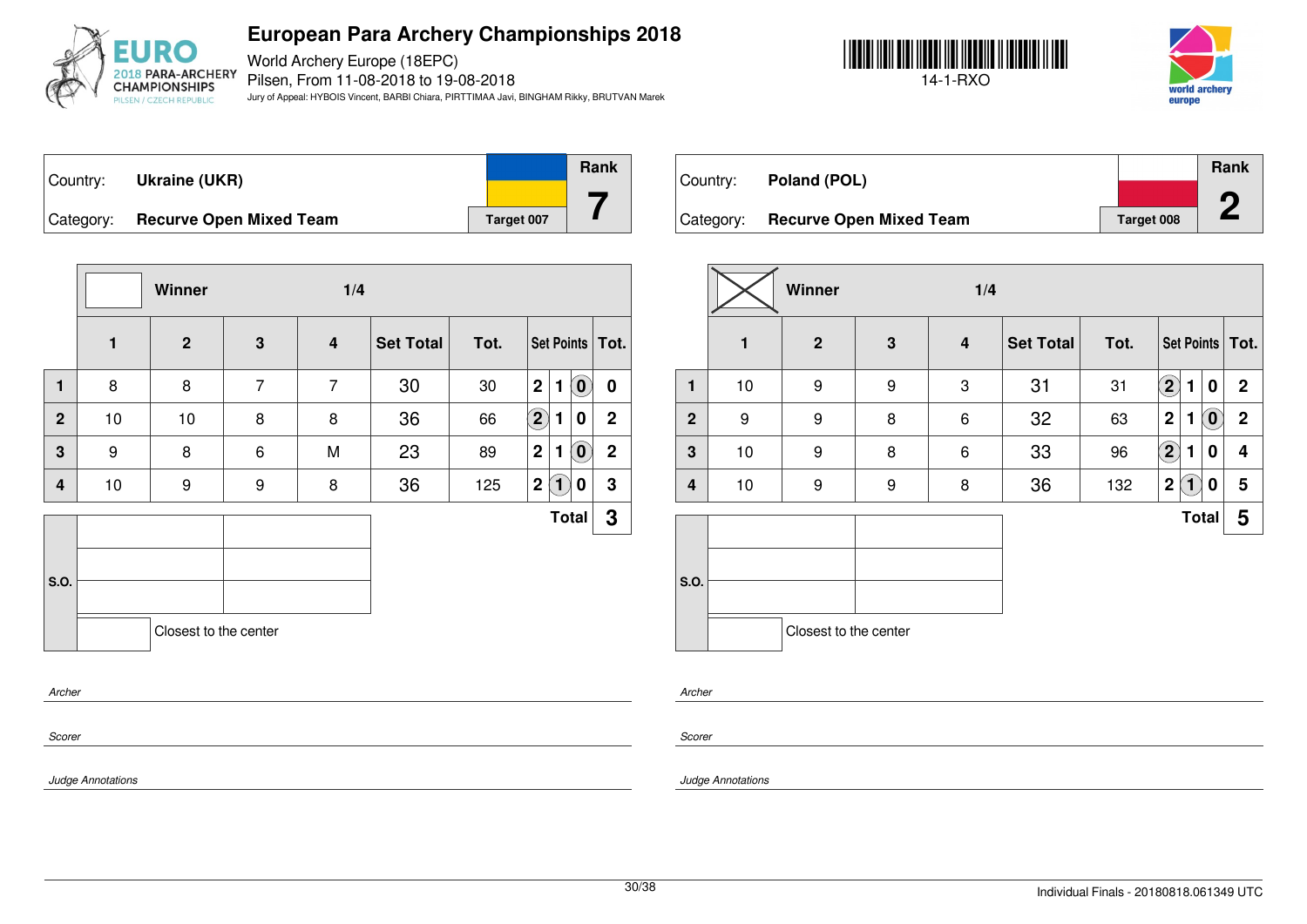

World Archery Europe (18EPC) Pilsen, From 11-08-2018 to 19-08-2018 Jury of Appeal: HYBOIS Vincent, BARBI Chiara, PIRTTIMAA Javi, BINGHAM Rikky, BRUTVAN Marek





Country: **Russia (RUS)** Category: **Recurve Open Mixed Team Target 002 Rank 1**

|                         |              | Winner                |                  | 1/2                     |                  |      |                   |   |              |                         |
|-------------------------|--------------|-----------------------|------------------|-------------------------|------------------|------|-------------------|---|--------------|-------------------------|
|                         | $\mathbf{1}$ | $\overline{2}$        | $\mathbf{3}$     | $\overline{\mathbf{4}}$ | <b>Set Total</b> | Tot. |                   |   |              | Set Points Tot.         |
| $\mathbf{1}$            | 10           | $\boldsymbol{9}$      | 8                | 8                       | 35               | 35   | $\left( 2\right)$ | 1 | 0            | $\overline{2}$          |
| $\overline{2}$          | 10           | 10                    | $\boldsymbol{9}$ | $\overline{7}$          | 36               | 71   | $\bf (2)$         | 1 | 0            | $\overline{\mathbf{4}}$ |
| $\overline{\mathbf{3}}$ | 9            | 9                     | 8                | 6                       | 32               | 103  | $\boxed{2}$       | 1 | 0            | 6                       |
| $\overline{4}$          |              |                       |                  |                         |                  |      | $\mathbf 2$       | 1 | 0            |                         |
|                         |              |                       |                  |                         |                  |      |                   |   | <b>Total</b> | 6                       |
|                         |              |                       |                  |                         |                  |      |                   |   |              |                         |
| S.O.                    |              |                       |                  |                         |                  |      |                   |   |              |                         |
|                         |              | Closest to the center |                  |                         |                  |      |                   |   |              |                         |
|                         |              |                       |                  |                         |                  |      |                   |   |              |                         |
| Archer                  |              |                       |                  |                         |                  |      |                   |   |              |                         |

| Country:  | Turkey (TUR)                   |                   | Rank |
|-----------|--------------------------------|-------------------|------|
| Category: | <b>Recurve Open Mixed Team</b> | <b>Target 003</b> |      |

|                |    | Winner                |                | 1/2 |           |      |                |              |                            |                   |
|----------------|----|-----------------------|----------------|-----|-----------|------|----------------|--------------|----------------------------|-------------------|
|                | 1  | $\mathbf{2}$          | $\mathbf 3$    | 4   | Set Total | Tot. |                |              |                            | Set Points   Tot. |
| 1              | 10 | 9                     | 9              | M   | 28        | 28   | $\overline{2}$ | 1            | $\left( \mathbf{0}\right)$ | 0                 |
| $\overline{2}$ | 9  | 8                     | $\overline{7}$ | 6   | 30        | 58   | $\overline{2}$ | $\mathbf{1}$ | $\left( \mathbf{0}\right)$ | 0                 |
| $\mathbf 3$    | 8  | 8                     | 8              | 5   | 29        | 87   | $\overline{2}$ | 1            | $\left( \mathbf{0}\right)$ | 0                 |
| $\overline{4}$ |    |                       |                |     |           |      | $\mathbf{2}$   | 1            | 0                          |                   |
|                |    |                       |                |     |           |      |                |              | <b>Total</b>               | 0                 |
|                |    |                       |                |     |           |      |                |              |                            |                   |
| S.O.           |    |                       |                |     |           |      |                |              |                            |                   |
|                |    | Closest to the center |                |     |           |      |                |              |                            |                   |

*Scorer*

*Scorer*

*Archer*

*Judge Annotations*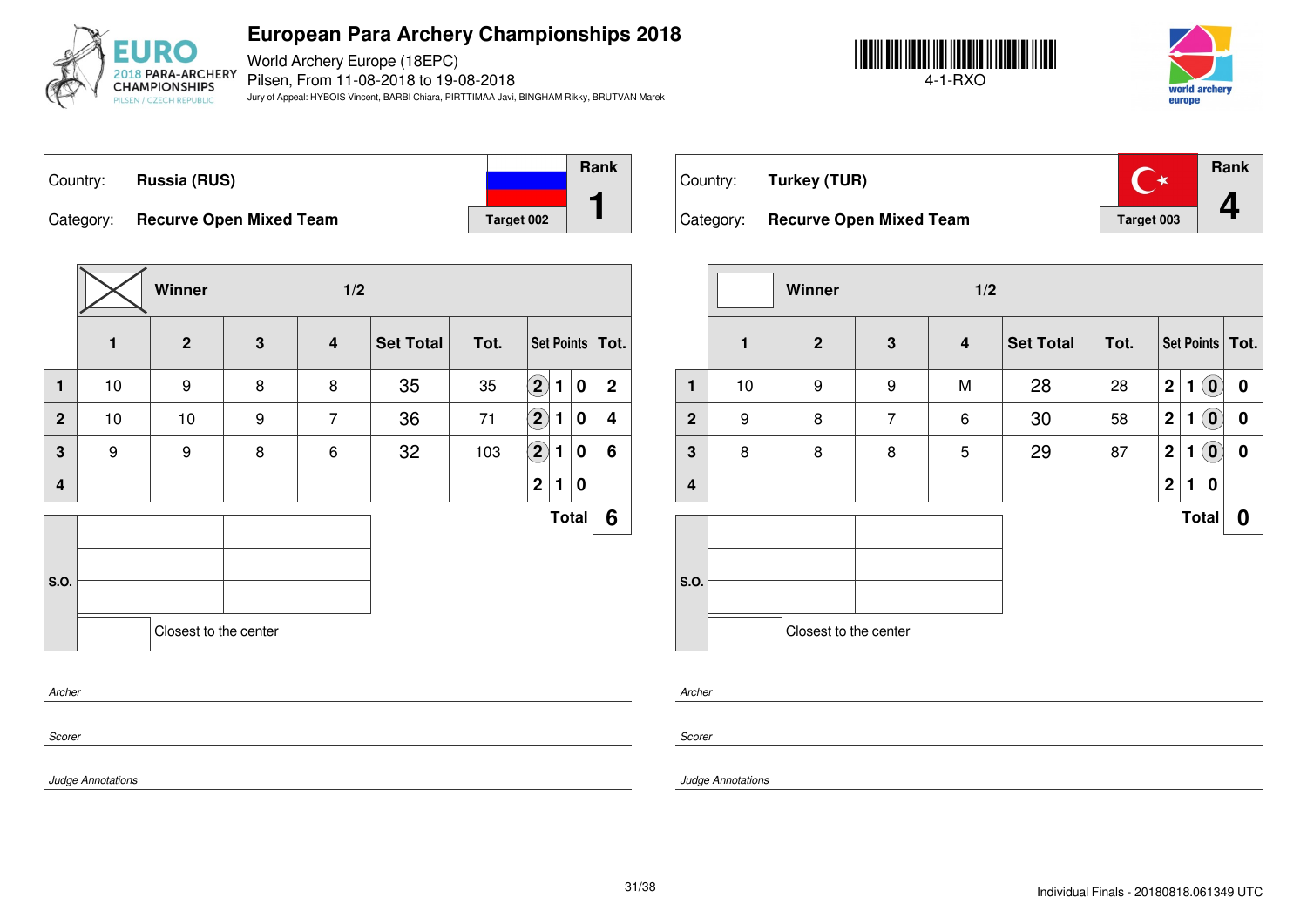

World Archery Europe (18EPC) Pilsen, From 11-08-2018 to 19-08-2018 Jury of Appeal: HYBOIS Vincent, BARBI Chiara, PIRTTIMAA Javi, BINGHAM Rikky, BRUTVAN Marek





Country: **Great Britain (GBR)**



Category: **Recurve Open Mixed Team Target 005** 

|                         |              | Winner         |                 | 1/2                     |                  |      |                |                   |                            |                   |
|-------------------------|--------------|----------------|-----------------|-------------------------|------------------|------|----------------|-------------------|----------------------------|-------------------|
|                         | $\mathbf{1}$ | $\overline{2}$ | $\mathbf{3}$    | $\overline{\mathbf{4}}$ | <b>Set Total</b> | Tot. |                |                   |                            | Set Points   Tot. |
| 1                       | 10           | 8              | $\overline{7}$  | 9                       | 34               | 34   | $\mathbf{2}$   | $\blacksquare$    | $\pmb{0}$                  | $\mathbf 2$       |
| $\overline{2}$          | X            | 10             | 9               | 8                       | 37               | 71   | $\overline{2}$ | $\left( 1\right)$ | 0                          | 3                 |
| $\overline{\mathbf{3}}$ | 9            | 8              | $6\phantom{1}6$ | 3                       | 26               | 97   | $\mathbf 2$    | 1                 | $\left( \mathbf{0}\right)$ | $\mathbf 3$       |
| $\overline{4}$          | 8            | $\overline{7}$ | $\overline{7}$  | 5                       | 27               | 124  | $\mathbf 2$    | $\mathbf{1}$      | $\left( \mathbf{0}\right)$ | $\mathbf 3$       |
|                         |              |                |                 |                         |                  |      |                |                   | <b>Total</b>               | 3                 |
|                         |              |                |                 |                         |                  |      |                |                   |                            |                   |
|                         |              |                |                 |                         |                  |      |                |                   |                            |                   |
|                         |              |                |                 |                         |                  |      |                |                   |                            |                   |
| S.O.                    |              |                |                 | Closest to the center   |                  |      |                |                   |                            |                   |
| Archer                  |              |                |                 |                         |                  |      |                |                   |                            |                   |

| Country:  | Poland (POL)                   |            | Rank |
|-----------|--------------------------------|------------|------|
| Category: | <b>Recurve Open Mixed Team</b> | Target 006 |      |
|           |                                |            |      |

|              |                  | Winner                |                | 1/2                     |                  |      |             |                             |                                                |                   |
|--------------|------------------|-----------------------|----------------|-------------------------|------------------|------|-------------|-----------------------------|------------------------------------------------|-------------------|
|              | $\mathbf{1}$     | $\mathbf{2}$          | 3              | $\overline{\mathbf{4}}$ | <b>Set Total</b> | Tot. |             |                             |                                                | Set Points   Tot. |
| 1            | $\boldsymbol{9}$ | 8                     | 8              | 6                       | 31               | 31   | $\mathbf 2$ | 1                           | $\left[ \begin{matrix} 0 \end{matrix} \right]$ | 0                 |
| $\mathbf{2}$ | X                | X                     | X              | $\overline{7}$          | 37               | 68   | $\mathbf 2$ | $\left  \mathbf{1} \right $ | 0                                              | 1                 |
| $\mathbf 3$  | X                | 10                    | 8              | $\,6$                   | 34               | 102  | $\bf (2)$   | 1                           | 0                                              | $\mathbf 3$       |
| 4            | 8                | 8                     | $\overline{7}$ | 5                       | 28               | 130  | $\bf(2)$    | 1                           | 0                                              | 5                 |
|              |                  |                       |                |                         |                  |      |             | <b>Total</b>                |                                                | 5                 |
| S.O.         |                  |                       |                |                         |                  |      |             |                             |                                                |                   |
|              |                  | Closest to the center |                |                         |                  |      |             |                             |                                                |                   |

*Scorer*

*Scorer*

*Archer*

*Judge Annotations*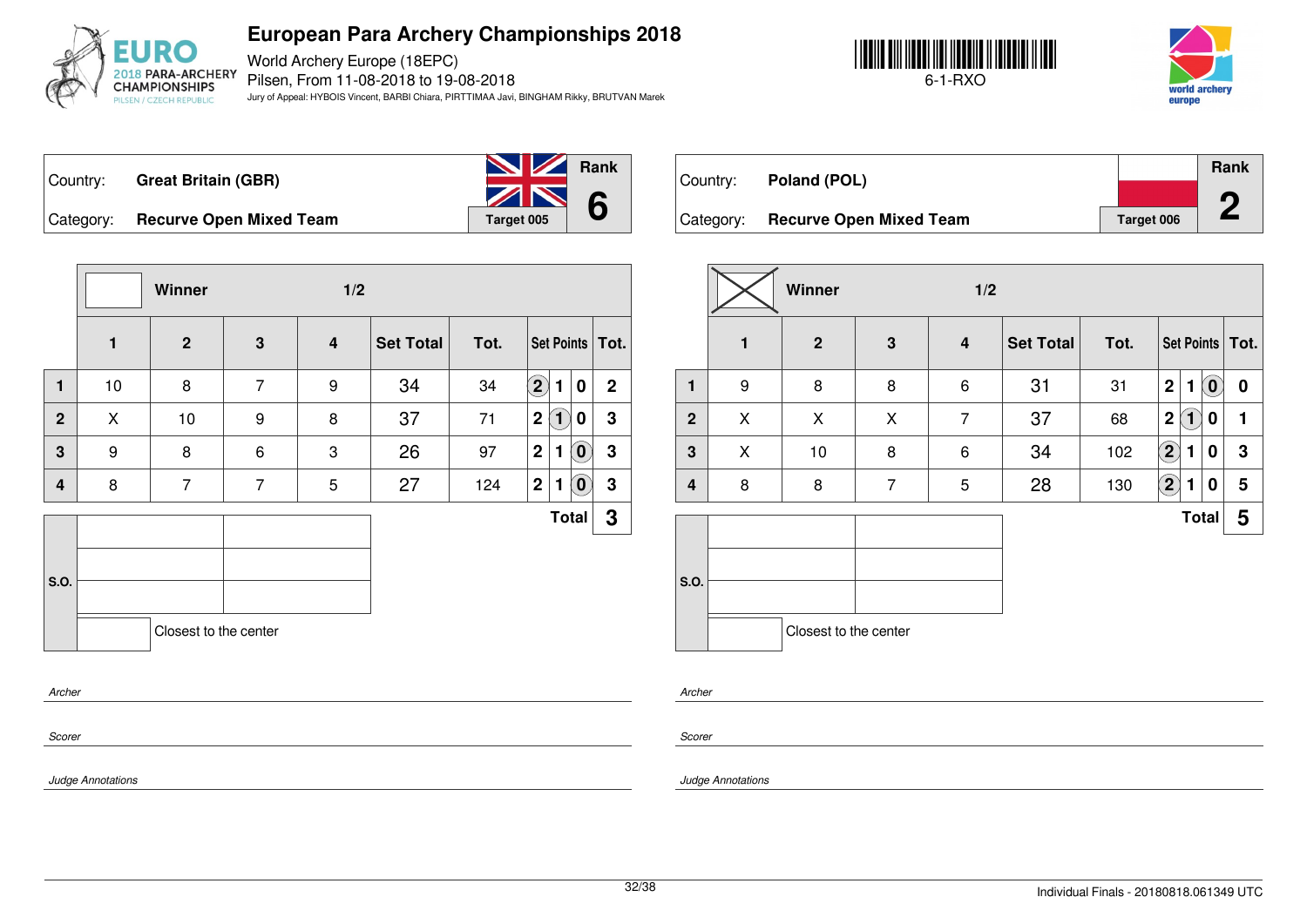

World Archery Europe (18EPC) Pilsen, From 11-08-2018 to 19-08-2018 Jury of Appeal: HYBOIS Vincent, BARBI Chiara, PIRTTIMAA Javi, BINGHAM Rikky, BRUTVAN Marek



world archery eurone





Category: **Recurve Open Mixed Team Target 001** 

|                |                | Winner                |                | <b>Bronze</b>    |                  |      |                                                           |              |
|----------------|----------------|-----------------------|----------------|------------------|------------------|------|-----------------------------------------------------------|--------------|
|                | $\mathbf{1}$   | $\overline{2}$        | $\mathbf 3$    | $\boldsymbol{4}$ | <b>Set Total</b> | Tot. | Set Points   Tot.                                         |              |
| 1              | $\overline{7}$ | $\overline{7}$        | $\overline{7}$ | $\overline{7}$   | 28               | 28   | $\mathbf 2$<br>$\left( \mathbf{0}\right)$<br>$\mathbf{1}$ | 0            |
| $\overline{2}$ | $\overline{7}$ | 8                     | 10             | 8                | 33               | 61   | 2 <br>$\mathbf{1}$<br>$\left( \mathbf{0}\right)$          | 0            |
| $\mathbf{3}$   | X              | 8                     | 9              | 9                | 36               | 97   | $\left( 2\right)$<br>1<br>0                               | $\mathbf{2}$ |
| 4              | 8              | 9                     | 9              | 9                | 35               | 132  | $\left( 2\right)$<br>1<br>0                               | 4            |
|                |                | $\boldsymbol{9}$      |                | 10               |                  |      | <b>Total</b>                                              | 4            |
| S.O.           |                | Closest to the center |                |                  |                  |      |                                                           |              |
|                |                |                       |                |                  |                  |      |                                                           |              |

| Country:  | <b>Great Britain (GBR)</b>     | <b>No. 2 Rank</b> |  |
|-----------|--------------------------------|-------------------|--|
|           |                                | 2N6               |  |
| Category: | <b>Recurve Open Mixed Team</b> | Target 002        |  |

|                |                | Winner                |   | <b>Bronze</b>   |                  |      |             |              |                    |                         |
|----------------|----------------|-----------------------|---|-----------------|------------------|------|-------------|--------------|--------------------|-------------------------|
|                | 1              | $\mathbf{2}$          | 3 | 4               | <b>Set Total</b> | Tot. |             |              |                    | Set Points   Tot.       |
| 1              | 8              | 9                     | 8 | $6\phantom{1}6$ | 31               | 31   | $\bf(2)$    | 1            | 0                  | $\mathbf 2$             |
| $\overline{2}$ | 9              | 10                    | 8 | 10              | 37               | 68   | $\bf(2)$    | 1            | 0                  | 4                       |
| 3              | $\overline{7}$ | 8                     | 9 | $\,6$           | 30               | 98   | $\mathbf 2$ | 1            | $\alpha$           | $\overline{\mathbf{4}}$ |
| $\overline{4}$ | $\overline{7}$ | $\overline{7}$        | 8 | 10              | 32               | 130  | $\mathbf 2$ | 1            | $\left( 0 \right)$ | 4                       |
| S.O.           |                | 10                    |   | 10              |                  |      |             | <b>Total</b> |                    | 5                       |
|                |                | Closest to the center |   |                 |                  |      |             |              |                    |                         |

*Archer*

*Scorer*

*Scorer*

*Archer*

*Judge Annotations*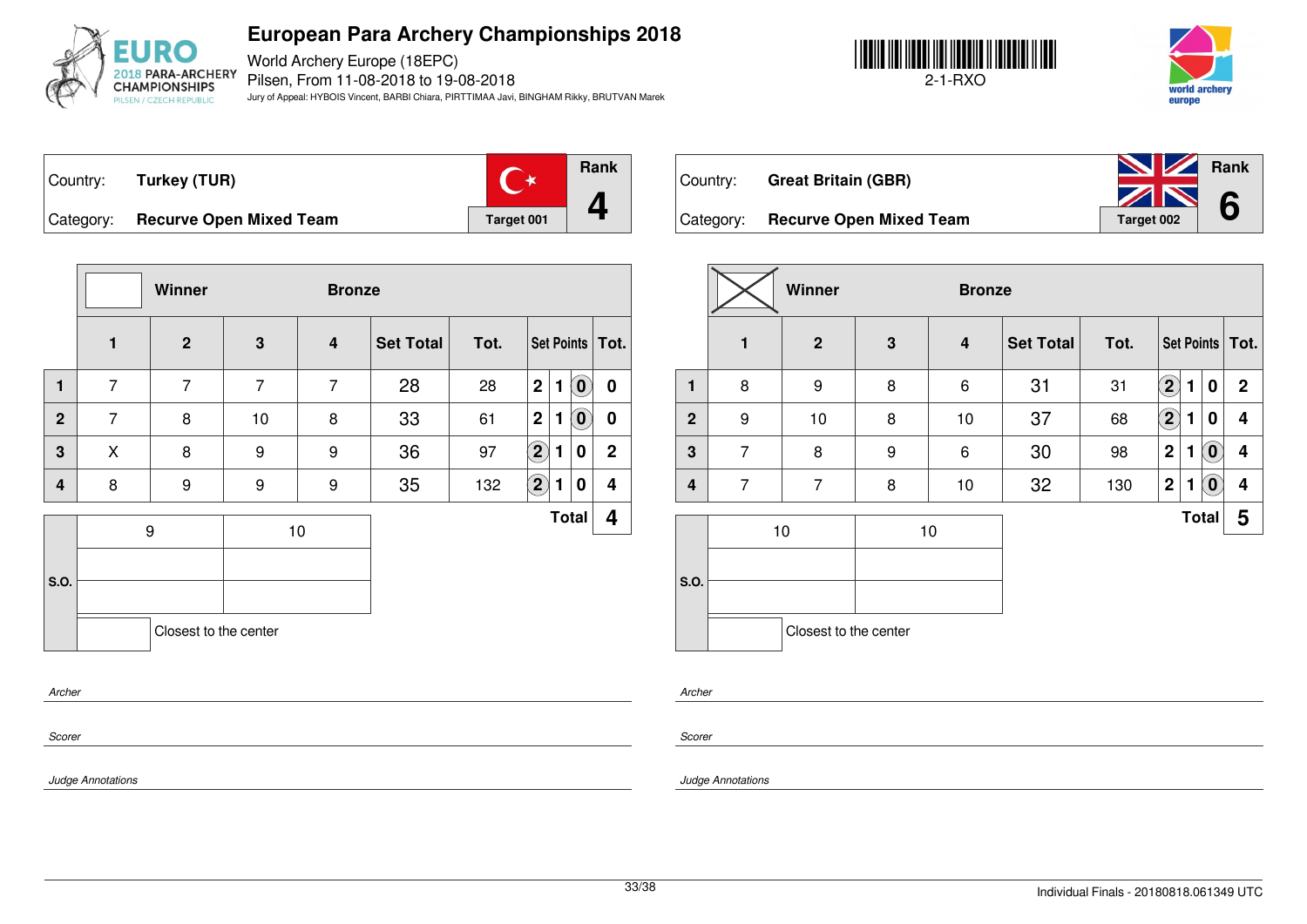

World Archery Europe (18EPC) Pilsen, From 11-08-2018 to 19-08-2018 Jury of Appeal: HYBOIS Vincent, BARBI Chiara, PIRTTIMAA Javi, BINGHAM Rikky, BRUTVAN Marek





Country: **Russia (RUS)** Category: **Recurve Open Mixed Team Target 001 Rank 1**

|                         |              | Winner                |   | Gold                    |           |      |                   |   |                  |                   |
|-------------------------|--------------|-----------------------|---|-------------------------|-----------|------|-------------------|---|------------------|-------------------|
|                         | $\mathbf{1}$ | $\overline{2}$        | 3 | $\overline{\mathbf{4}}$ | Set Total | Tot. |                   |   |                  | Set Points   Tot. |
| $\mathbf{1}$            | 8            | $\boldsymbol{9}$      | X | 9                       | 36        | 36   | $\left( 2\right)$ | 1 | $\boldsymbol{0}$ | $\mathbf{2}$      |
| $\overline{2}$          | 6            | $\boldsymbol{9}$      | 8 | $\overline{7}$          | 30        | 66   | $\left( 2\right)$ | 1 | 0                | 4                 |
| $\overline{\mathbf{3}}$ | 10           | 9                     | 9 | 9                       | 37        | 103  | $\left( 2\right)$ | 1 | 0                | 6                 |
| $\overline{4}$          |              |                       |   |                         |           |      | $\mathbf 2$       | 1 | 0                |                   |
|                         |              |                       |   |                         |           |      |                   |   | Total            | 6                 |
|                         |              |                       |   |                         |           |      |                   |   |                  |                   |
| S.O.                    |              |                       |   |                         |           |      |                   |   |                  |                   |
|                         |              | Closest to the center |   |                         |           |      |                   |   |                  |                   |
|                         | Archer       |                       |   |                         |           |      |                   |   |                  |                   |

| Country:  | Poland (POL)                   |            | Rank |
|-----------|--------------------------------|------------|------|
|           |                                |            |      |
| Category: | <b>Recurve Open Mixed Team</b> | Target 002 |      |

|              | Winner<br>Gold   |                       |                |    |                  |      |                  |              |                            |                   |
|--------------|------------------|-----------------------|----------------|----|------------------|------|------------------|--------------|----------------------------|-------------------|
|              | 1                | $\mathbf{2}$          | $\mathbf 3$    | 4  | <b>Set Total</b> | Tot. |                  |              |                            | Set Points   Tot. |
| $\mathbf{1}$ | $\boldsymbol{9}$ | $\overline{7}$        | $\overline{7}$ | 9  | 32               | 32   | $\boldsymbol{2}$ | 1            | $\left( \mathbf{0}\right)$ | $\bf{0}$          |
| $\mathbf{2}$ | 8                | M                     | 8              | 8  | 24               | 56   | $\mathbf 2$      | 1            | $\overline{0}$             | 0                 |
| $\mathbf{3}$ | 8                | $\overline{7}$        | 6              | 10 | 31               | 87   | $\mathbf 2$      | 1            | $\tilde{(\mathbf{0})}$     | $\pmb{0}$         |
| 4            |                  |                       |                |    |                  |      | $\mathbf 2$      | $\mathbf{1}$ | 0                          |                   |
|              |                  |                       |                |    |                  |      |                  |              | <b>Total</b>               | 0                 |
| S.O.         |                  | Closest to the center |                |    |                  |      |                  |              |                            |                   |

*Archer*

*Scorer*

*Judge Annotations*

*Scorer*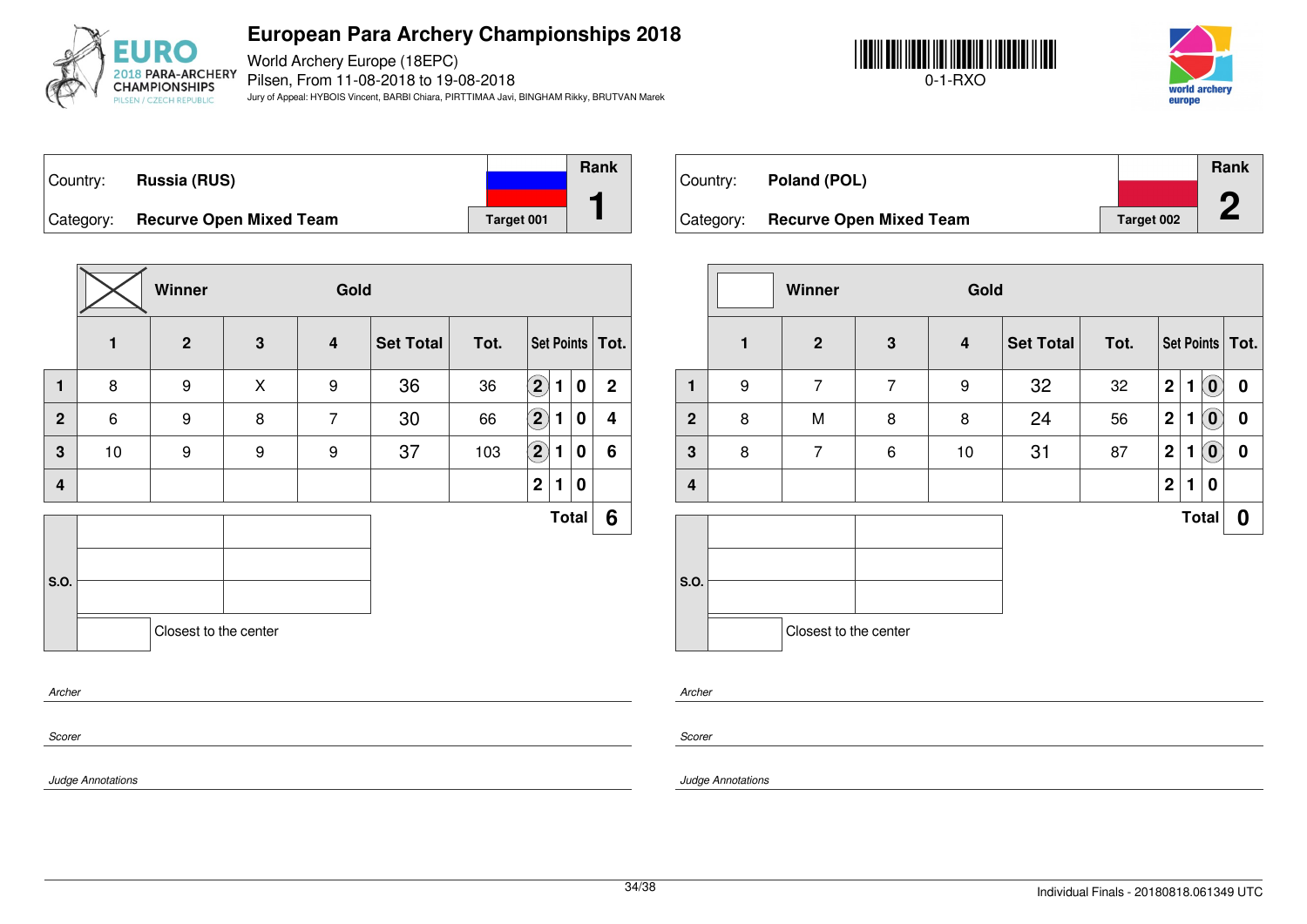

World Archery Europe (18EPC) Pilsen, From 11-08-2018 to 19-08-2018 Jury of Appeal: HYBOIS Vincent, BARBI Chiara, PIRTTIMAA Javi, BINGHAM Rikky, BRUTVAN Marek





Country: **Great Britain (GBR)**



Category: W1 Open (Rec/Comp) Mixed Team Target 011

|                |    | Winner                | 1/2 |                         |              |      |                |                           |
|----------------|----|-----------------------|-----|-------------------------|--------------|------|----------------|---------------------------|
|                | 1  | $\overline{2}$        | 3   | $\overline{\mathbf{4}}$ | <b>Sum</b>   | Tot. | $10+X$         | $\boldsymbol{\mathsf{x}}$ |
| $\mathbf{1}$   | X  | 9                     | 8   | $\overline{7}$          | 34           | 34   | 1              | 1                         |
| $\overline{2}$ | 10 | 10                    | 9   | 6                       | 35           | 69   | $\overline{c}$ | $\mathbf 0$               |
| $\overline{3}$ | 10 | 9                     | 9   | $\overline{7}$          | 35           | 104  | $\mathbf{1}$   | $\mathbf 0$               |
| 4              | 10 | 9                     | 8   | 8                       | 35           | 139  | 1              | $\mathbf 0$               |
|                |    |                       |     |                         | <b>Total</b> | 139  | 5              | 1                         |
|                |    |                       |     |                         |              |      |                |                           |
| S.O.           |    |                       |     |                         |              |      |                |                           |
|                |    | Closest to the center |     |                         |              |      |                |                           |
| Archer         |    |                       |     |                         |              |      |                |                           |

| Country:  | Italy (ITA)                   |            | Rank |
|-----------|-------------------------------|------------|------|
|           |                               |            |      |
| Category: | W1 Open (Rec/Comp) Mixed Team | Target 012 |      |

|                |              | Winner                |                | 1/2              |              |      |             |   |
|----------------|--------------|-----------------------|----------------|------------------|--------------|------|-------------|---|
|                | $\mathbf{1}$ | $\mathbf{2}$          | $\mathbf 3$    | $\boldsymbol{4}$ | <b>Sum</b>   | Tot. | $10+X$      | X |
| $\mathbf{1}$   | 8            | 8                     | 8              | 8                | 32           | 32   | $\mathbf 0$ | 0 |
| $\overline{2}$ | 8            | 8                     | $\overline{7}$ | $\overline{7}$   | 30           | 62   | $\mathbf 0$ | 0 |
| 3              | 9            | 9                     | 8              | $\overline{7}$   | 33           | 95   | $\mathbf 0$ | 0 |
| 4              | $10$         | 9                     | 8              | $\overline{7}$   | 34           | 129  | 1           | 0 |
|                |              |                       |                |                  | <b>Total</b> | 129  | 1           | 0 |
| S.O.           |              |                       |                |                  |              |      |             |   |
|                |              | Closest to the center |                |                  |              |      |             |   |

*Archer*

*Scorer*

*Judge Annotations*

*Scorer*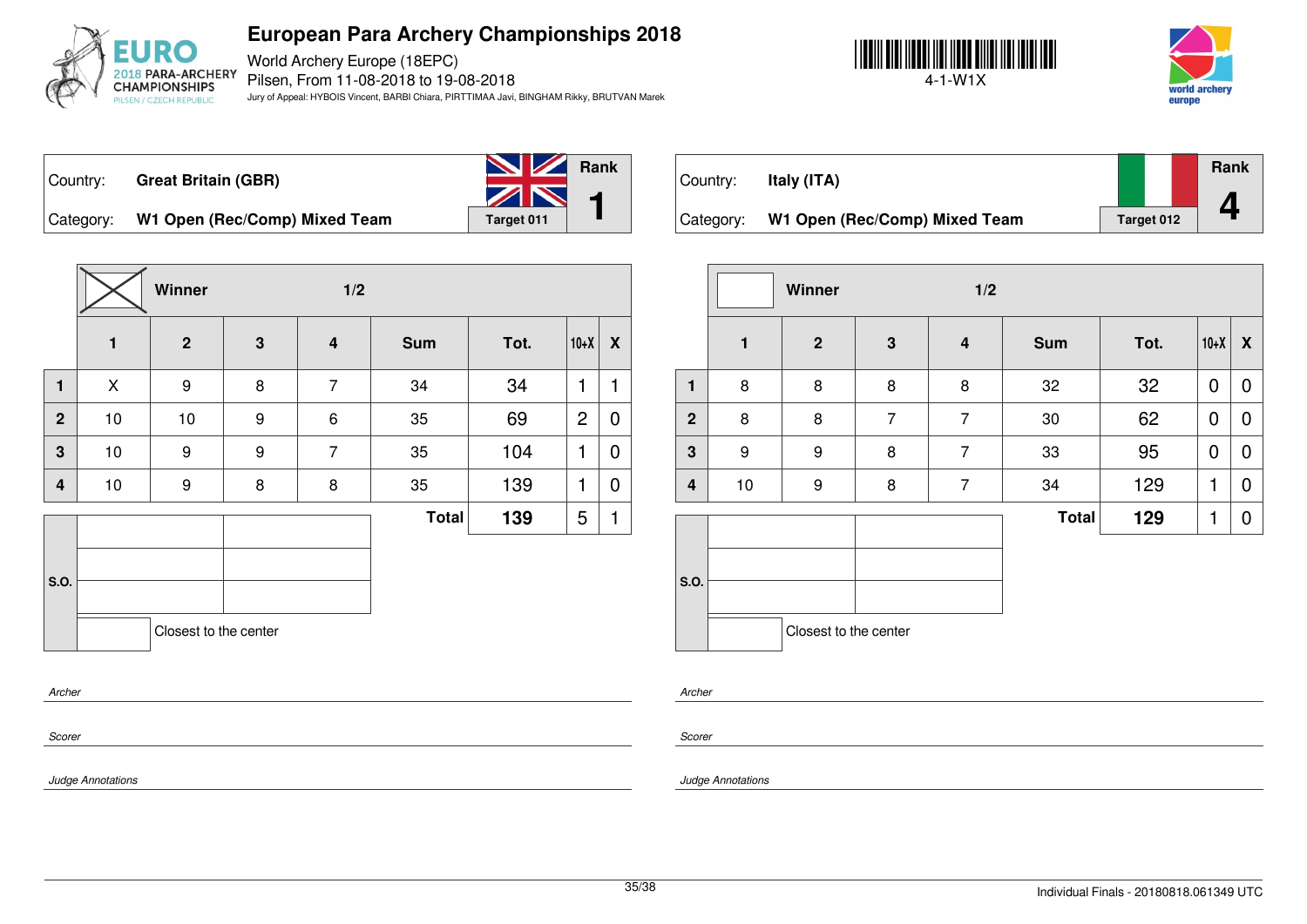

World Archery Europe (18EPC) Pilsen, From 11-08-2018 to 19-08-2018 Jury of Appeal: HYBOIS Vincent, BARBI Chiara, PIRTTIMAA Javi, BINGHAM Rikky, BRUTVAN Marek





Country: **Russia (RUS)** Category: W1 Open (Rec/Comp) Mixed Team | Target 014 **Rank 3**

**Winner 1/2 1 2 3 4 Sum Tot. 10+X X 1** | X | 9 | 9 | 7 | 35 | 35 |1 |1 **2** | 9 | 8 | 8 | 7 | 32 | 67 |<code>0|O</code> **3** | 9 | 8 | 6 | 6 | 29 | 96 |<code>O|O</code> **4** | 10 | 9 | 6 | 5 | 30 | 126 |1 | 0 **S.O. Total 126**  $|2|1$ Closest to the center

| Country:  | <b>Czech Republic (CZE)</b>   |            | <b>Rank</b> |
|-----------|-------------------------------|------------|-------------|
| Category: | W1 Open (Rec/Comp) Mixed Team | Target 015 |             |

|                         |              | Winner                |                | 1/2                     |              |      |                |                  |
|-------------------------|--------------|-----------------------|----------------|-------------------------|--------------|------|----------------|------------------|
|                         | $\mathbf{1}$ | $\overline{2}$        | 3              | $\overline{\mathbf{4}}$ | <b>Sum</b>   | Tot. | $10+X$         | $\boldsymbol{X}$ |
| $\mathbf{1}$            | 10           | $\boldsymbol{9}$      | 9              | 9                       | 37           | 37   | 1              | 0                |
| $\overline{2}$          | X            | 10                    | 10             | 8                       | 38           | 75   | 3              | 1                |
| 3                       | 9            | $\boldsymbol{9}$      | $\overline{7}$ | $\overline{7}$          | 32           | 107  | $\overline{0}$ | $\mathbf 0$      |
| $\overline{\mathbf{4}}$ | 9            | 8                     | $\overline{7}$ | $\overline{7}$          | 31           | 138  | 0              | 0                |
|                         |              |                       |                |                         | <b>Total</b> | 138  | 4              | 1                |
| S.O.                    |              |                       |                |                         |              |      |                |                  |
|                         |              | Closest to the center |                |                         |              |      |                |                  |

*Archer*

*Scorer*

*Scorer*

*Archer*

*Judge Annotations*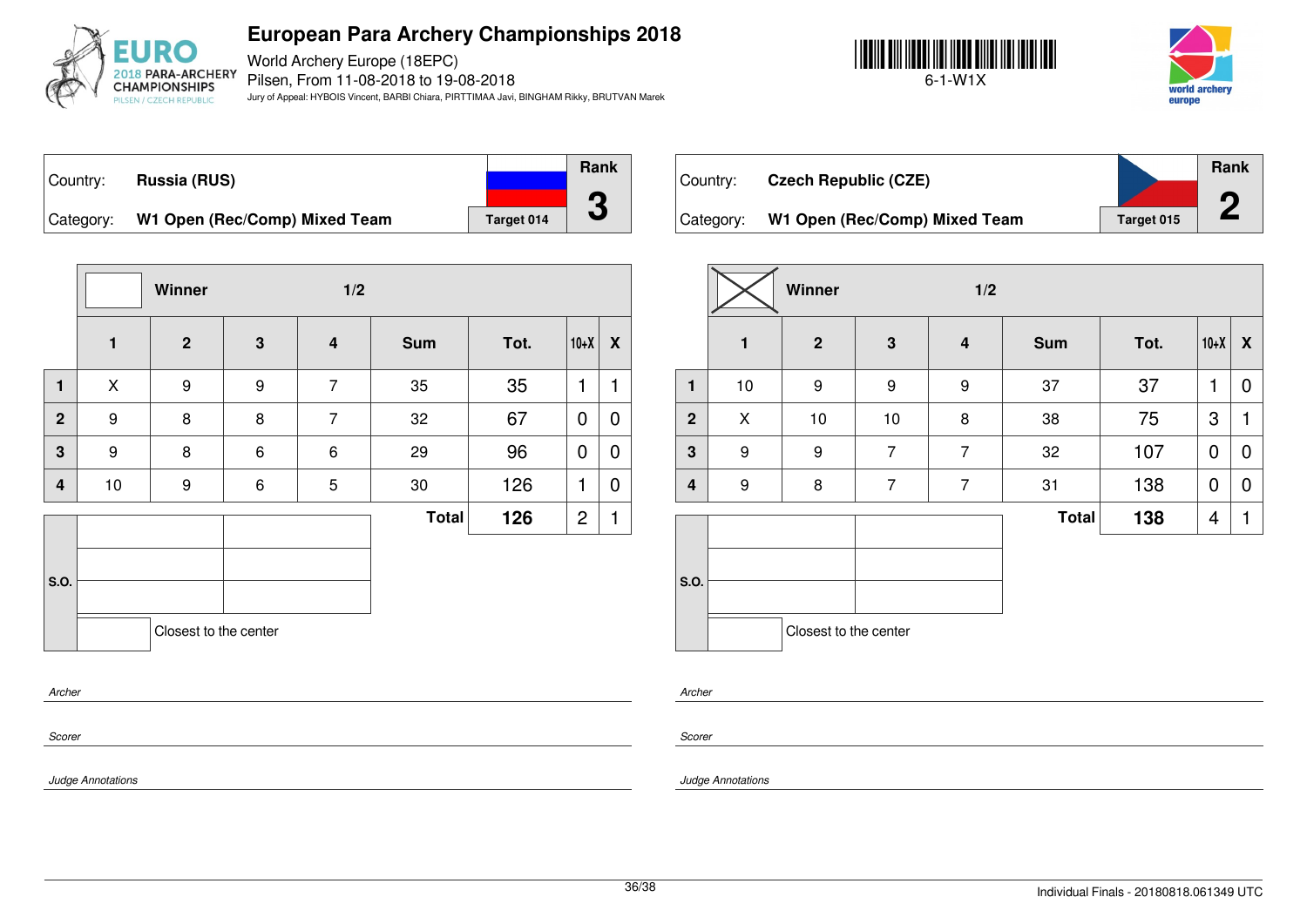

World Archery Europe (18EPC) Pilsen, From 11-08-2018 to 19-08-2018 Jury of Appeal: HYBOIS Vincent, BARBI Chiara, PIRTTIMAA Javi, BINGHAM Rikky, BRUTVAN Marek





#### Country: **Italy (ITA)**

**Rank**

**4**

Category: W1 Open (Rec/Comp) Mixed Team and Target 001

|                  |              | Winner                |                  | <b>Bronze</b>           |              |      |                |                  |
|------------------|--------------|-----------------------|------------------|-------------------------|--------------|------|----------------|------------------|
|                  | $\mathbf{1}$ | $\overline{2}$        | $\mathbf{3}$     | $\overline{\mathbf{4}}$ | <b>Sum</b>   | Tot. | $10+X$         | $\boldsymbol{X}$ |
| $\mathbf{1}$     | 9            | 10                    | 9                | 8                       | 36           | 36   | 1              | 0                |
| $\overline{2}$   | 10           | $\overline{7}$        | 8                | 9                       | 34           | 70   | 1              | 0                |
| 3                | 9            | 8                     | $\boldsymbol{9}$ | $\overline{7}$          | 33           | 103  | 0              | 0                |
| $\boldsymbol{4}$ | 9            | 9                     | 8                | 8                       | 34           | 137  | 0              | 0                |
|                  |              |                       |                  |                         | <b>Total</b> | 137  | $\overline{c}$ | 0                |
|                  |              |                       |                  |                         |              |      |                |                  |
| <b>S.O.</b>      |              |                       |                  |                         |              |      |                |                  |
|                  |              |                       |                  |                         |              |      |                |                  |
|                  |              | Closest to the center |                  |                         |              |      |                |                  |

|           |                               |            | Rank      |
|-----------|-------------------------------|------------|-----------|
| Country:  | Russia (RUS)                  |            |           |
|           |                               |            | ◚         |
| Category: | W1 Open (Rec/Comp) Mixed Team | Target 002 | $\bullet$ |

|                         | Winner<br><b>Bronze</b> |                       |                  |                  |              |      |                |   |
|-------------------------|-------------------------|-----------------------|------------------|------------------|--------------|------|----------------|---|
|                         | 1                       | $\mathbf{2}$          | $\mathbf 3$      | $\boldsymbol{4}$ | <b>Sum</b>   | Tot. | $10+X$         | X |
| 1                       | 9                       | 8                     | $\boldsymbol{9}$ | $\overline{7}$   | 33           | 33   | 0              | 0 |
| $\mathbf{2}$            | $\overline{7}$          | $\overline{7}$        | 10               | 8                | 32           | 65   | 1              | 0 |
| $\mathbf 3$             | 8                       | 6                     | 9                | $\boldsymbol{9}$ | 32           | 97   | $\mathbf 0$    | 0 |
| $\overline{\mathbf{4}}$ | $\overline{7}$          | 8                     | 10               | 9                | 34           | 131  | 1              | 0 |
|                         |                         |                       |                  |                  | <b>Total</b> | 131  | $\overline{2}$ | 0 |
| S.O.                    |                         | Closest to the center |                  |                  |              |      |                |   |

*Archer*

*Scorer*

*Scorer*

*Archer*

*Judge Annotations*